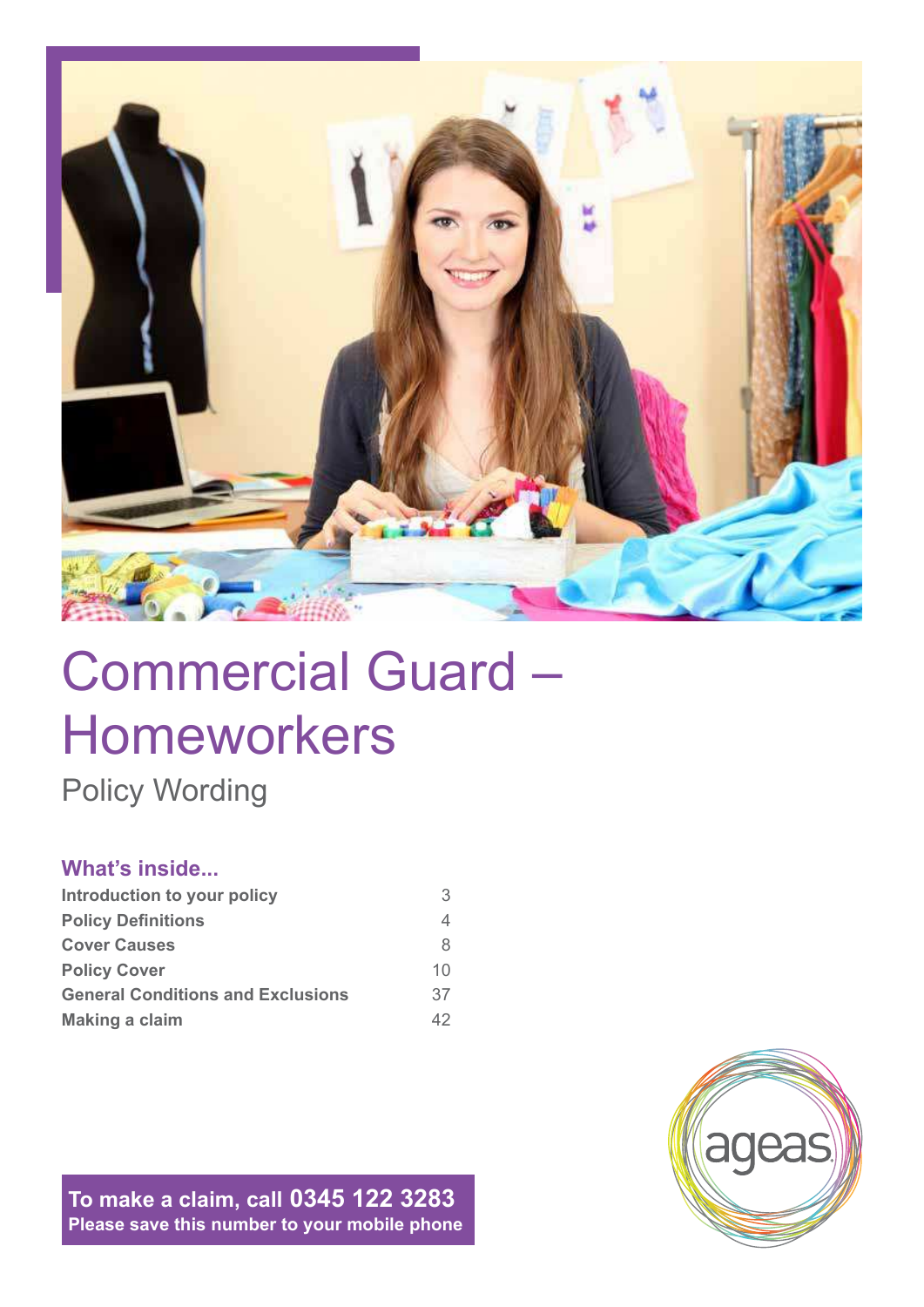# **Contents**

|                                                                                                                                                                                                                                                                                                                                                                                                                                                          | Page No |
|----------------------------------------------------------------------------------------------------------------------------------------------------------------------------------------------------------------------------------------------------------------------------------------------------------------------------------------------------------------------------------------------------------------------------------------------------------|---------|
| Definitions                                                                                                                                                                                                                                                                                                                                                                                                                                              | 4       |
| <b>Cover Causes</b>                                                                                                                                                                                                                                                                                                                                                                                                                                      | 8       |
| Section 1 – Material Damage<br>Sub-Section A - Buildings<br>Sub-Section B - Contents<br>Sub-Section C - Glass, Blinds and Signs<br>Sub-Section D - Money<br>Sub-Section E - Malicious Attack<br>Sub-Section F - All Risks<br>Sub-Section G - Machinery and Computer Equipment<br>Breakdown<br>Sub-Section H - Deterioration of Stock<br>Sub-Section I - Household Contents<br>Sub-Section J - Personal Possessions<br>Sub-Section K - Fidelity Guarantee | 10      |
| Section 2 - Business Interruption<br>Sub-Section A - Income/Costs<br>Sub-Section B - Machinery and Computer Equipment<br>Breakdown                                                                                                                                                                                                                                                                                                                       | 21      |
| <b>Section 3 - Liability</b><br>Sub-Section A - Employers' Liability<br>Sub-Section B - Public Liability<br>Sub-Section C - Products Liability<br>Sub-Section D - Work Away<br>Sub-Section E - Treatment                                                                                                                                                                                                                                                 | 25      |
| Section 4 - Goods in Transit<br>Sub-Section A - Own Vehicles<br>Sub-Section B - Road Hauliers, Rail and Post                                                                                                                                                                                                                                                                                                                                             | 31      |
| <b>Section 5 - Legal Expenses</b><br>When this section is shown as operative on the Schedule,<br>please refer to the separate Business Legal Guard policy<br>wording for full details of the cover, terms, conditions and<br>exclusions.                                                                                                                                                                                                                 | 33      |
| <b>Section 6 - Personal Accident</b><br>Sub-Section A - Personal Accident Individual<br>(occupational only)<br>Sub-Section B - Personal Accident Individual (24 hour)<br>Sub-Section C - Personal Accident Group (occupational only)<br>Sub-Section D - Personal Accident Group (24 hour)                                                                                                                                                                | 34      |
| <b>General Conditions and Exclusions</b>                                                                                                                                                                                                                                                                                                                                                                                                                 | 37      |
| What to do if you have a complaint                                                                                                                                                                                                                                                                                                                                                                                                                       | 41      |
| <b>Financial Services Compensation Scheme</b>                                                                                                                                                                                                                                                                                                                                                                                                            | 41      |
| Making a claim                                                                                                                                                                                                                                                                                                                                                                                                                                           | 42      |
|                                                                                                                                                                                                                                                                                                                                                                                                                                                          |         |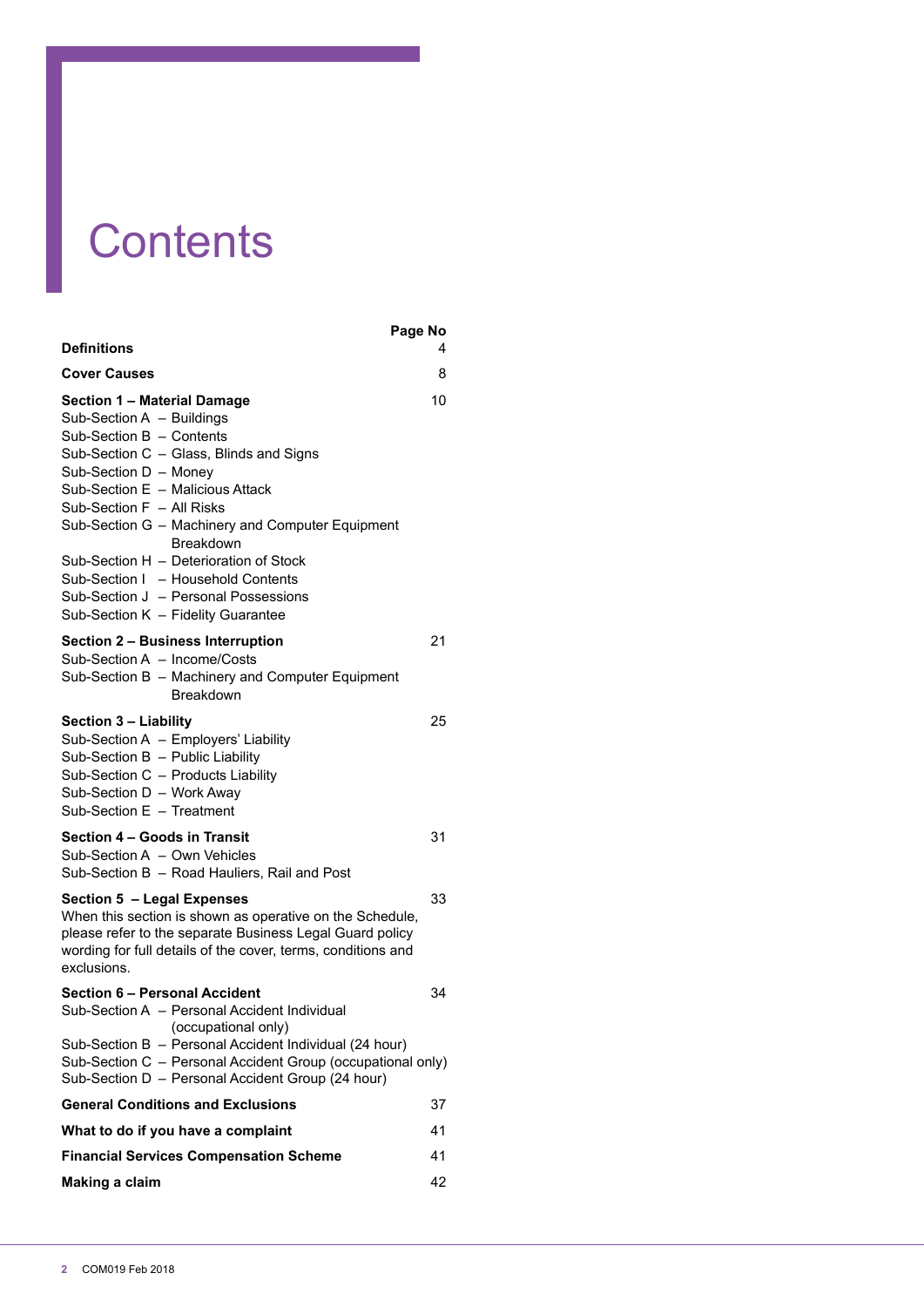# Homeworkers Policy

This Policy and Schedule should be read together as one contract.

The **Insured** has applied to the **Company** for this insurance by a proposal form, or statement of fact and declaration, which shall be the basis of and incorporated in this contract, and in consideration of which a premium has been or will be paid.

As part of this contract the **Company** will provide insurance by any Section or Extension of this Policy made operative as shown on the Schedule for each period of insurance for which payment of premium has been accepted, subject to the terms, Conditions and Exclusions shown within the Policy and Schedule.

The Policy has been signed for and on behalf of Ageas Insurance Limited (the **Company**).

François-Xavier Boisseau - CEO, Insurance Ageas Insurance Limited

This Policy forms part of the contract with the **Company** and must be kept safe with all Schedules and Endorsements.

Please read the Policy including the Schedule and Endorsements carefully to ensure it meets your requirements. If it does not, please contact your insurance agent immediately.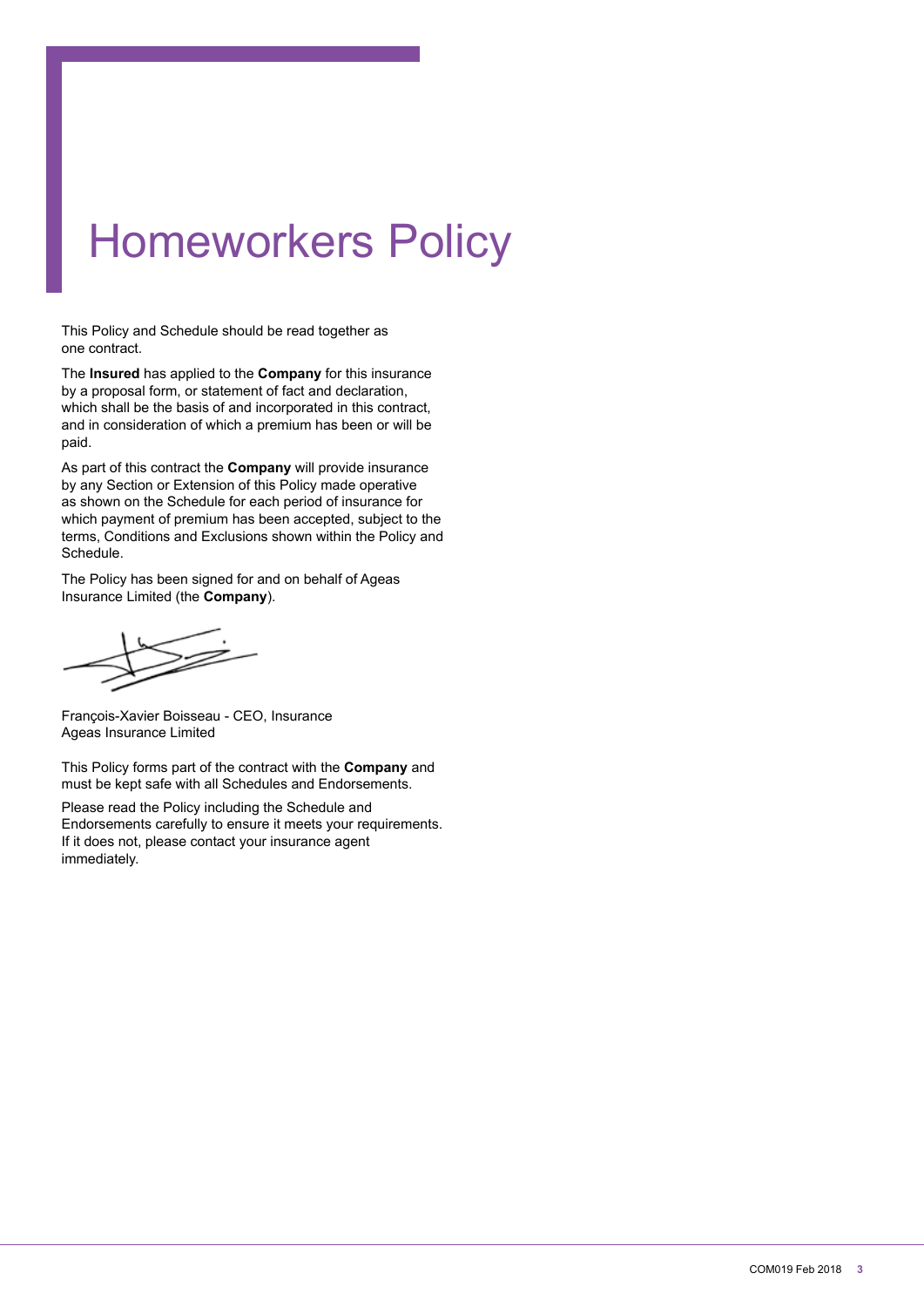# **Definitions**

Except in relation to Section 5 – Legal Expenses which has its own set of definitions within the Business Legal Guard policy wording, the following words or expressions shall carry the meaning shown below wherever they appear in **bold** in the Policy, Schedule, Endorsements and the proposal form or statement of fact. Wherever the defined words are shown in the plural they take the same meaning as shown below, in the plural.

# **Additional Increase in Cost of Working**

The additional expenditure necessarily and reasonably incurred for the sole purpose of avoiding or diminishing the reduction in **Turnover** which but for that expenditure would have taken place during the **Indemnity Period** beyond that recoverable as **Increase in Cost of Working** wherever it is insured in the Policy.

#### **Breakdown**

**Breakdown** of **Insured Plant** consisting of:

- a the actual breaking, failure, distortion or burning out of any part of the **Insured Plant** or **Computer Equipment** whilst in ordinary use arising from defects in the **Insured Plant** or **Computer Equipment** causing its sudden stoppage and necessitating repair or replacement before it can resume work
- b fracturing of any part of the **Insured Plant** by frost when such fracture renders the **Insured Plant** inoperative
- c the actual and complete severance of a rope but not breakage or abrasion of wires or strands even though replacement may be necessary.

#### **Buildings**

The **Buildings** (excluding Glass, Blinds and Signs) at the risk address shown in the Schedule including:

- a outbuildings attached to the main **Building**
- b detached outbuildings within the boundaries of the risk address and built solely of incombustible materials unless specified as otherwise on the Schedule
- c walls, gates and fences around the **Buildings** and belonging to them
- d landlord's fixtures and fittings excluding carpets

all belonging to the **Insured** or for which the **Insured** is legally responsible.

#### **Business**

- The **Business** shown in the Schedule including:
- a the repair and maintenance of the **Premises**
- b the provision of ire, security and ambulance services at the **Premises**
- c the provision of first aid but excluding any first aid provided by any qualified medical practitioner or nurse
- d private work undertaken by the **Insured's Employees** (with the consent of the **Insured**) for any director, partner or senior executive of the **Insured**
- e the provision and management of canteen, sports, social and welfare organisations by the **Insured** for the benefit of the **Insured's Employees**.

# **Business Contents**

The contents including **Stock** of the **Buildings** (other than the residential accommodation) used in connection with the **Business** shown in the Schedule, the **Property** of the **Insured** or for which the **Insured** is legally responsible, including patterns, models, moulds, plans and designs, documents, manuscripts and **Business** books for their value as stationery and materials and the cost of labour expended in writing up and/or reinstatement thereof or restoration if more economical but excluding Landlords' fixtures and fittings, Tenants Improvements, Glass Blinds and Signs, **Money**, **Computer Equipment**, **Target Stock** and any other **Property** more specifically insured.

#### **Business Money**

**Money** held in connection with the **Business** belonging to the **Insured** or for which the **Insured** is legally responsible.

#### **Collapse**

The sudden and dangerous distortion (whether or not attended by rupture) of any part of the **Insured Plant** caused by crushing stress, by force of steam or other fluid pressure (other than pressure of chemical action or ignited flue gases or ignition of the contents).

#### **Company**

Ageas Insurance Limited.

#### **Computer Equipment**

Electronic, computer or other data processing equipment, owned by the **Insured** or for which the **Insured** is legally responsible including **Media** and peripherals used in conjunction with such equipment.

#### **Cost of Alternative Accommodation**

Reasonable additional cost of alternative comparable residential accommodation.

#### **Damage**

Accidental loss, destruction or damage.

#### **Deferment Period**

The initial period following the bodily injury in which no benefit is payable as may be specified on the Schedule or by Endorsement.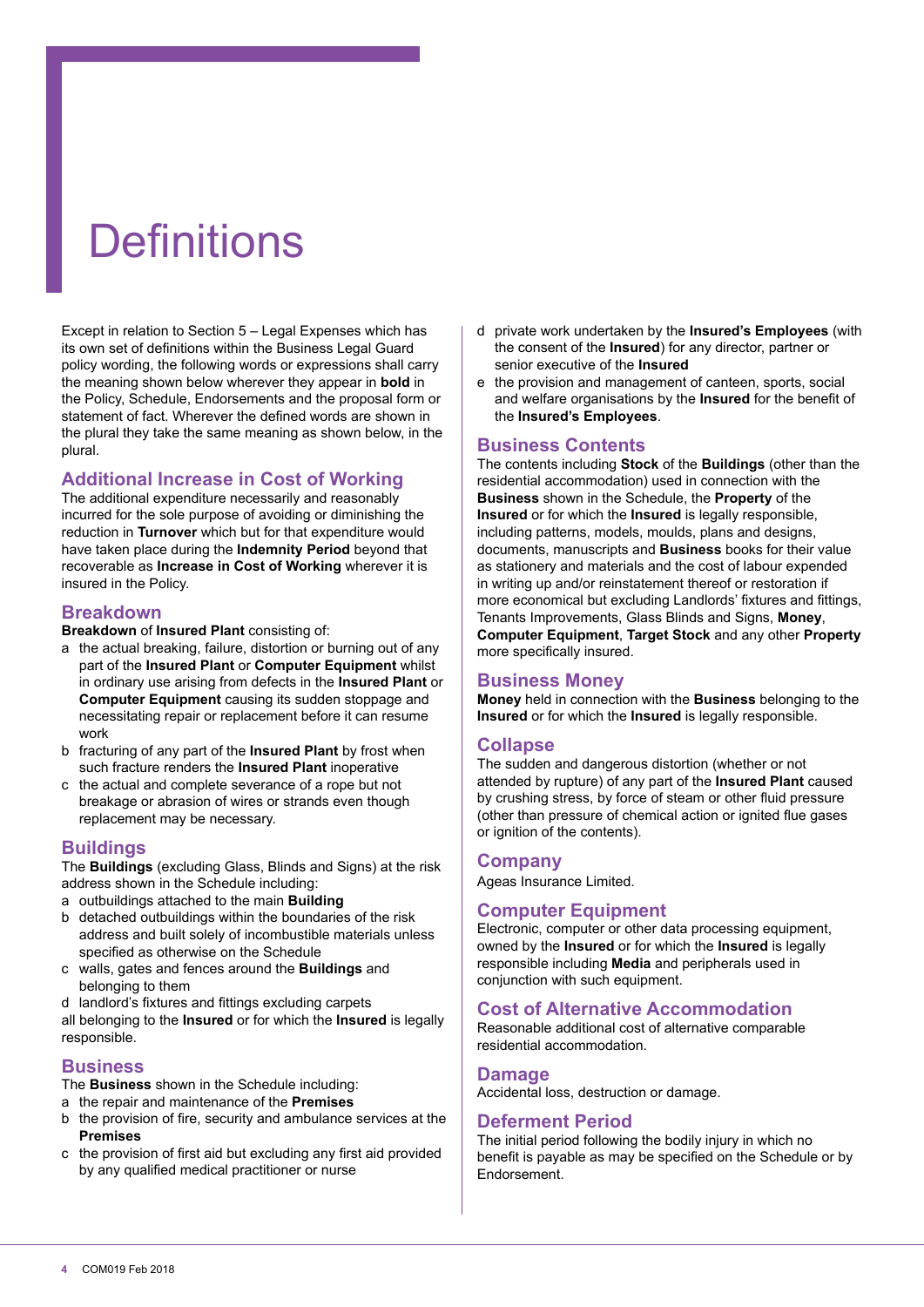# **Denial of Service Attack**

Any actions or instructions constructed or generated with the ability to **Damage**, interfere with or otherwise affect the availability of networks, network services, network connectivity or information systems. **Denial of Service Attacks** include, but are not limited to the generation of excess trafic into network addresses, the exploitation of system or network weaknesses and the generation of excess or non-genuine trafic between and amongst networks.

# **Employee**

Any:

- person under a contract of service or apprenticeship with the **Insured**
- labour master (or labour only sub-contractor) or person supplied by them or any self employed person for labour only
- person hired or borrowed by the **Insured** from another employer subject to any agreement under which the person is considered to be employed by the **Insured**
- volunteer or voluntary worker
- student or persons undertaking work for the **Insured** under a work experience or similar scheme

whilst engaged by the **Insured** in the course of the **Business**.

#### **Excess**

The amount or amounts shown in the Policy or on the Schedule which the **Company** will deduct from each and every claim at each separate location after the application of Average.

# **Excluded Property**

Antiques, furs, suede or leather clothing (other than footwear), iewellery, gold or silver articles, firearms or ammunition, explosives and fireworks.

#### **Explosion**

The sudden and violent rending of **Insured Plant** by force of internal steam or other fluid pressure (other than pressure of chemical action or ignited flue gases or ignition of the contents) causing bodily displacement of any part of the **Insured Plant** together with forcible ejection of the contents.

#### **Family**

The **Insured**, his/her domestic partner and any relative who permanently resides with him/her.

# **Hacking**

Unauthorised access to any **Computer Equipment** or other equipment or component or system or item which processes, stores or retrieves data, whether the property of the **Insured** or not.

# **Household Contents**

Household goods and personal **Property** in the **Buildings** belonging to the **Insured** or **Family**.

#### **In Transit**

- Being loaded on or in a **Vehicle**.
- Carried by a **Vehicle**.
- Temporarily contained on or in, a **Vehicle** whilst parked or stationary or a secure storage location, for a continuous period of no more than 48 hours.
- Being unloaded off or from a **Vehicle** but not including positioning, installation, commissioning or erection once it has been unloaded.

#### **Income**

The money paid or payable to the **Insured** for **Products Supplied**, work done or services rendered in the course of the **Business**.

# **Increase in Cost of Working**

The additional expenditure necessarily and reasonably incurred for the sole purpose of avoiding or diminishing the reduction in **Turnover** which but for that expenditure would have taken place during the **Indemnity Period**.

#### **Indemnity Period**

The period beginning with the occurrence of the **Damage** and ending no later than the Maximum Indemnity Period specified in the Schedule afterwards during which the results of the **Business** shall be affected in consequence of the **Damage**.

#### **Injury**

Bodily injury, death, illness or disease.

#### **Insured**

The person, persons or company named in the Schedule as 'The **Insured**' and includes subsidiary companies notified to and agreed as accepted by the **Company**.

#### **Insured Person**

A person specified by name or included in a group of persons shown on the Schedule.

#### **Insured Plant**

**Property,** owned by the **Insured** or for which the **Insured** is legally responsible, built to operate under vacuum or pressure, other than weight of contents, or used for the generation, transmission or utilisation of energy, but excluding:

- a structure, foundation, masonry, brickwork, cabinet, compartment or air supported structure or building
- b insulating or refractory material
- c sewer piping, underground vessels or piping, or piping forming a part of a sprinkler system
- d water piping, other than boiler feedwater piping, boiler condensate return piping or water piping forming a part of a refrigerating or air conditioning system
- e vehicles, aircraft, floating vessels or any equipment mounted on such vehicle (other than vehicle recovery cranes or equipment), aircraft or floating vessels
- f mobile plant and equipment (other than fork lift trucks used by the **Insured** at the **Premises**), dragline, excavation or construction equipment
- g equipment manufactured by the **Insured** for sale
- h tools, dies, cutting edges, crushing surfaces, trailing cables, non metallic linings, driving belts or bands or any part requiring periodic renewal
- i any electronic equipment (other than **Computer Equipment**), used for research, diagnostic, treatment, experimental or other medical or scientific purposes
- j any **Manufacturing Production or Process Equipment**
- k domestic laundry, kitchen, audio visual and home entertainment equipment when such equipment is used in private living quarters
- l equipment owned by tenants of the **Insured**.

#### **Intruder Alarm Systems**

The component parts of intruder alarm system including the means of communication used to transmit signals.

# **Legal Costs**

All costs and expenses incurred with the written consent of the **Company**.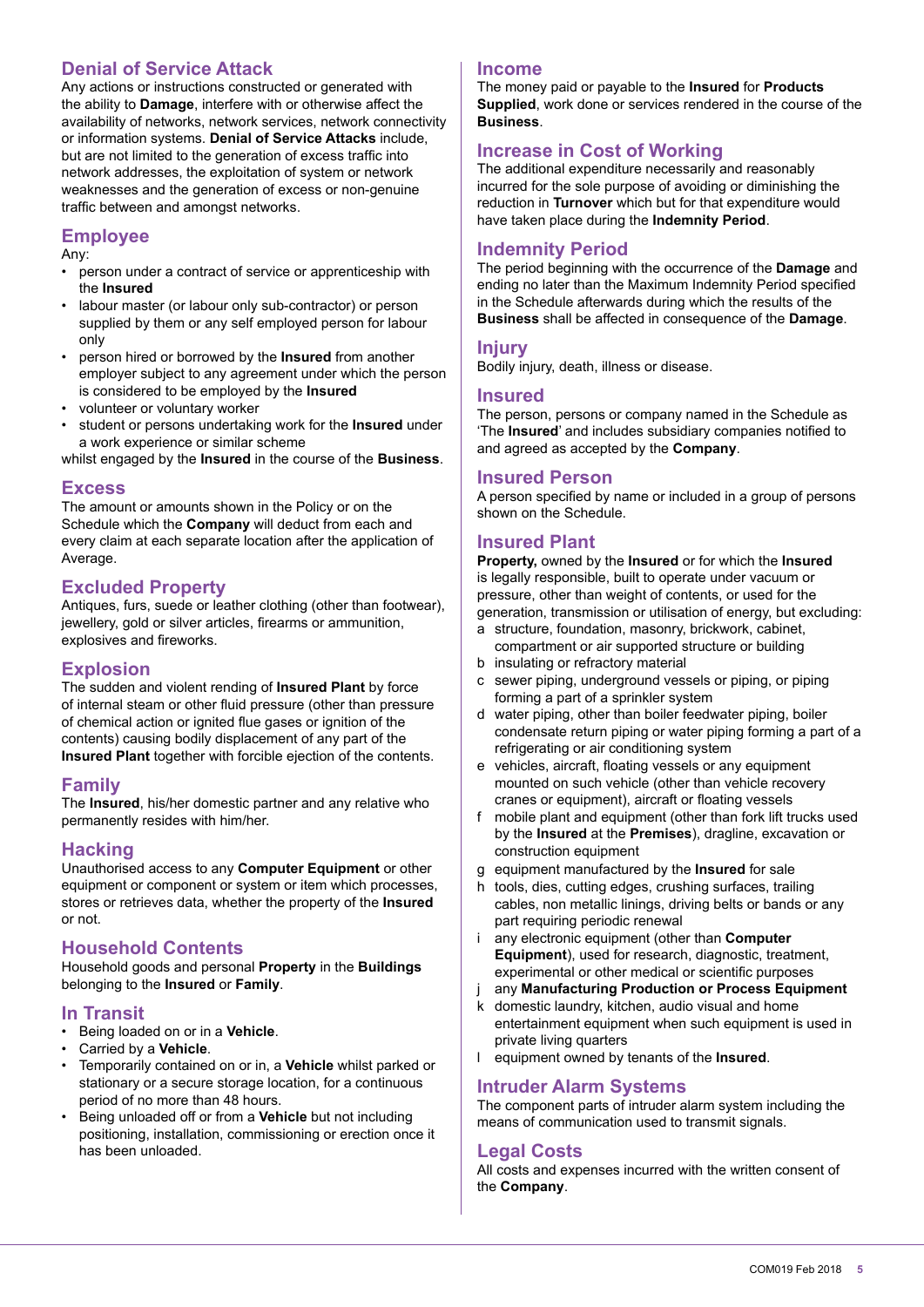# Definitions - continued

# **Loss of Information**

Accidental loss, distortion, corruption or erasure of programs or information.

# **Loss of Limbs or Eyes**

**Physical Injury**, which solely and directly results in:

- a loss by physical severance of hand or foot at or above the wrist or ankle or the total and permanent loss of use of an entire hand or arm or an entire foot or leg or
- b total and irrecoverable loss of all sight in one or both eyes.

# **Manufacturing Production or Process Equipment**

Any machine or apparatus which takes in, processes, forms, cuts, shapes, grinds or conveys raw materials, materials undergoing a process or the finished product including any equipment forming a part of the dedicated power supply, or the driving or controlling mechanism for such machines or apparatus.

This definition also applies to all component parts of such machines or apparatus and any other machines used exclusively with such machinery or apparatus.

#### **Media**

All forms of electronic, magnetic and optical tapes and discs for use in any electronic computer or electronic data processing equipment.

#### **Money**

Cash, bank currency notes, cheques, postal orders, bankers drafts, money orders, unused postage stamps, National Insurance stamps and certiicates, trading stamps, luncheon vouchers, credit company sales vouchers, Value Added Tax purchase invoices, gift vouchers, lottery and other prize scratch cards, utility vouchers, top up cards and mobile phone vouchers.

# **Outstanding Debit Balances**

The total amount of the outstanding debit balances in customers' credit accounts including hire purchase and credit sales accounts at the date of the **Damage** adjusted for bad debts.

#### **Permanent Total Disablement**

**Physical Injury** not resulting in death or **Loss of Limbs or Eyes**, which solely and directly results in permanent and absolute inability of the **Insured** or an **Employee** to attend to any part whatsoever of their occupation or any other occupation for which they are itted by knowledge or training.

# **Personal Effects**

Those articles which are normally worn or carried by the user when in use.

#### **Personal Possessions**

Personal **Property** belonging to the **Family**.

#### **Physical Injury**

Bodily injury by accidental, external, violent and visible means sustained by the **Insured** or an **Employee** of the **Insured** in the course of the **Business** where such injury arises directly from assault with the intent of theft of **Property** or **Money**  insured by the Policy.

#### **Premises**

The **Buildings** and the land inside the boundaries at the risk address shown in the Schedule.

#### **Principal**

Any person, firm, company, ministry or authority, for whom the **Insured** is undertaking work.

#### **Products Supplied**

Any goods (including containers) sold, supplied, erected, repaired, serviced, altered, treated, installed, processed, manufactured or tested by the **Insured** in the course of the **Business** other than food or drink consumed on the **Premises**.

#### **Property**

Material property.

#### **Rent**

The money paid or payable by the **Insured** for accommodation and services provided (by the landlord including service charges unless excluded by Endorsement) at the **Premises** shown on the Schedule.

# **Rent Receivable**

The money paid or payable to the **Insured** for accommodation and services provided as landlord (including service charges unless excluded by Endorsement) at the **Premises** shown on the Schedule.

#### **Solicitors' Fees**

Solicitors' Fees for representation of the **Insured** at any Coroner's Inquest or Fatal Accident Inquiry or at proceedings in any Court of Summary Jurisdiction in respect of any occurrence which may be the subject of indemnity under Section 3.

# **Sports Equipment**

Those articles which are usually worn, carried or held in the course of participating in a recognised sport.

#### **Stock**

Stock in trade, excluding **Target Stock** but including raw materials, work in progress and inished goods the **Property** of the **Insured** and goods held in trust.

#### **Target Stock**

**Stock** comprising cigarettes, cigars, tobaccos, wines and spirits, DVDs and compact discs, computer games, mobile phones or non ferrous metals.

# **Temporary Total Disablement**

**Physical Injury** which solely and directly results in total and absolute inability of the **Insured** or an **Employee** to attend to any part whatsoever of their occupation.

#### **Territorial Limits**

- a Great Britain, Northern Ireland, the Channel Islands or the Isle of Man.
- b A country which is a member of the European Union but only in respect of temporary **Business** carried out by the **Insured** and any **Employee** normally resident in the territories set out in (a) above.
- c Elsewhere in the world in respect of temporary **Business** journeys by any person normally resident in the territories set out in (a) above which do not involve manual labour or the supervision of manual labour.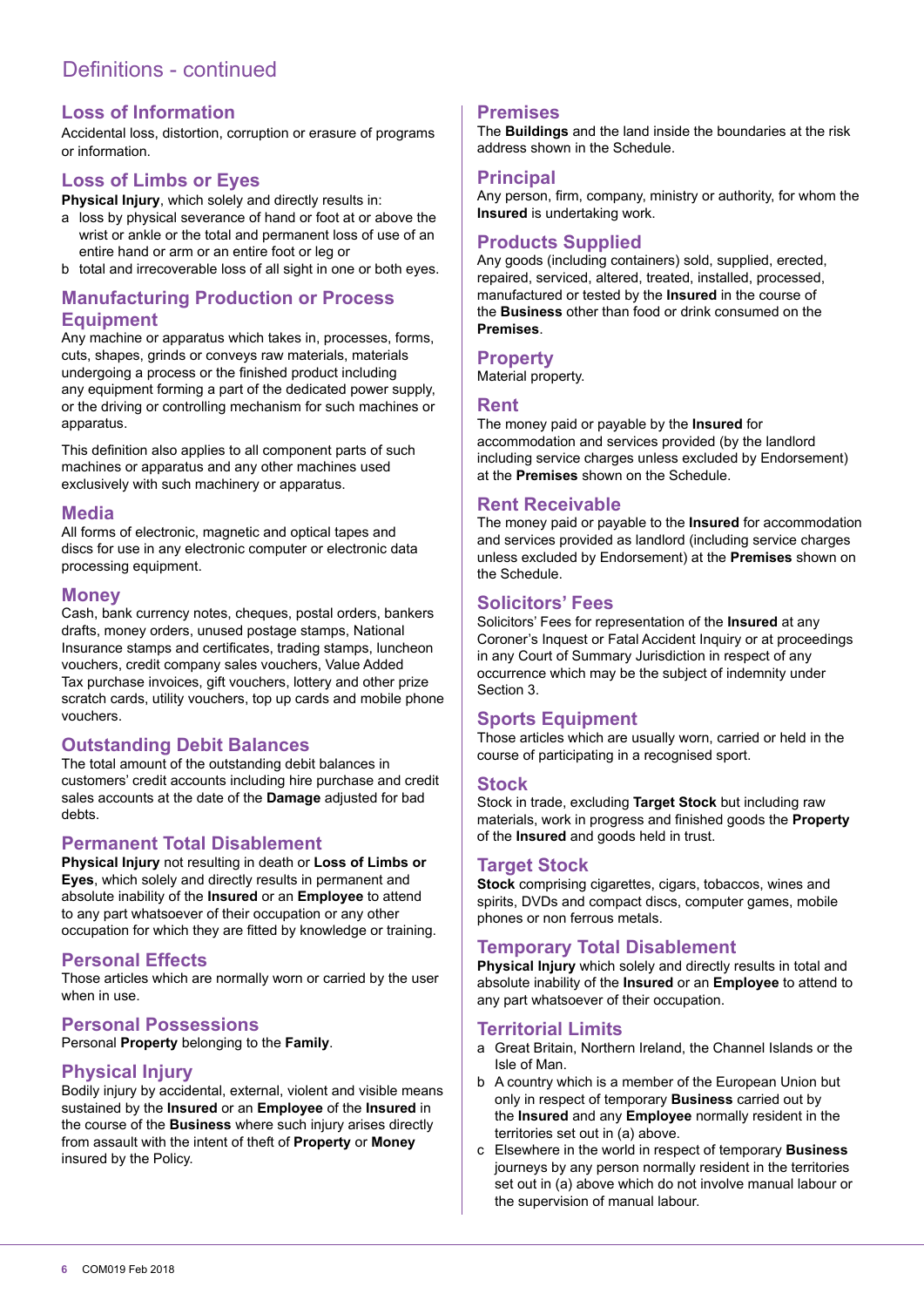# **Terrorism**

Any act, including but not limited to the use of force or violence and/or the threat thereof, of any person or group(s) of persons, whether acting alone or on behalf of or in connection with any organisation(s) or government(s) committed for political, religious, ideological or similar purposes including the intention to influence any government and/or to put the public, or any section of the public, in fear.

#### **Turnover**

The money paid or payable to the **Insured** for **Products Supplied** and services rendered in the course of the **Business**.

#### **Unattended Buildings**

When none of the **Insured**, or the household or any other person authorised by them is actually in the **Buildings**.

#### **Unoccupied**

Empty or not in use for 21 or more consecutive days.

#### **Unlawful Association**

Any organisation which is engaged in **Terrorism** including any organisation which at any relevant time is a proscribed organisation within the meaning of the Northern Ireland (Emergency Provisions) Act 1973.

#### **Valuables**

Curios, pictures or other works of art, stamp collections, articles of gold or silver or other precious metals, coin collections and jewellery.

#### **Vehicle**

A mechanically driven conveyance with or without attached trailers for conveying the **Property** being carried.

# **Virus or Similar Mechanism**

Program code, programming instruction or any set of instructions intentionally constructed with the ability to damage, interfere with or otherwise adversely affect computer programs, data files or operations, whether involving self-replication or not. The definition of Virus or Similar **Mechanism** includes but is not limited to "trojan horses", "worms" or "logic bombs".

#### **Work Away**

Manual work undertaken in connection with the **Business** other than at the **Premises**.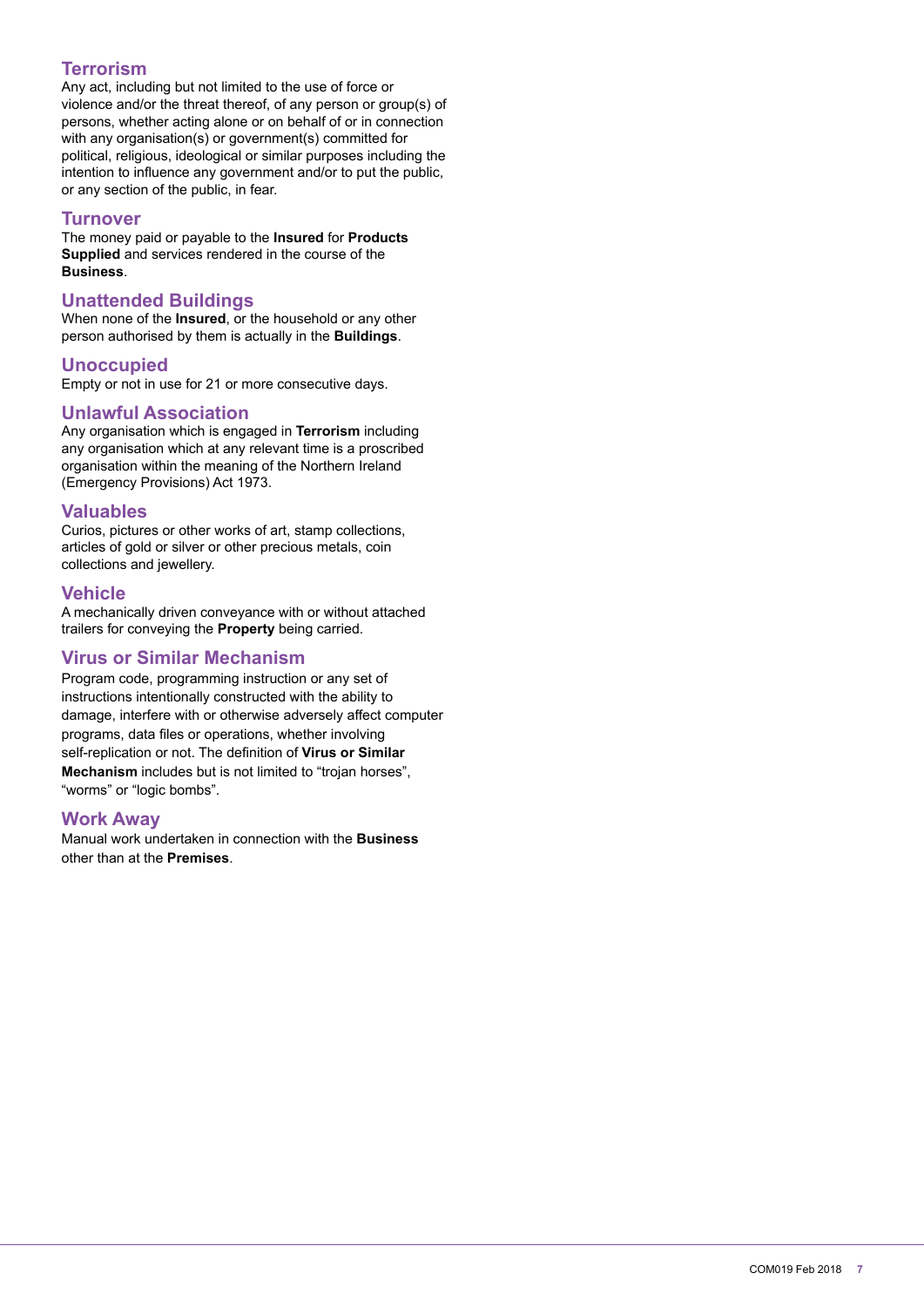# Cover Causes

Wherever they are referred to in the Policy wording or Schedule the relevant Cover Causes applicable are as follows:

# **Cover Cause 1 – Fire**

Fire, lightning and explosion but not **Damage** caused by:

- a the explosion of any equipment that has to be inspected as part of any Statutory Regulations unless the inspection and maintenance is completed as required by the regulation
- b the explosion of any non domestic steam pressure equipment under the **Insured's** control
- c earthquake
- d subterranean fire, riot, civil commotion, strikers, locked out workers or malicious people
- e spontaneous heating or fermentation or from undergoing any process involving the application of heat.

# **Cover Cause 2 – Perils**

- A Riot, civil commotion, strikers, locked out workers or malicious people but not **Damage**:
	- a caused by theft or attempted theft
	- b through requisition, confiscation or destruction by order of the Government or other statutory authority
	- c resulting from the stopping of work
	- d arising when the **Premises** are **Unoccupied**
	- e arising from tamper, deliberate erasure, distortion or corruption of information or **Virus or Similar Mechanism**, **Hacking,** or **Denial of Service Attack** in respect of **Computer Equipment**.
- B Earthquake
- C Explosion of boilers and economisers but not **Damage** from the explosion of any equipment that has to be inspected as part of any Statutory Regulations unless the inspection and maintenance is completed as required by the regulation and adequate insurance is in place for such equipment. Peril C Explosion of boilers and economisers is only effective for Sub-Section A of Section 2 – Business Interruption of this Policy.
- D Subterranean Fire
- E Impact by:
	- a aircraft and aerial devices or articles dropped from them b road vehicles
	- c animals
	- d breakage or collapse of radio and television aerials, satellite dishes and other aerial fittings or masts excluding **Damage** arising from erection or maintenance
	- e falling trees and branches excluding **Damage** from tree felling, lopping or moving.
- F Escape of oil from any fixed oil fired heating installation but not **Damage** whilst the **Premises** are **Unoccupied**.
- G Storm but not **Damage**:
	- a due to changes in the water table level
- b by lightning, frost, subsidence, ground heave or landslip
- c to fences, gates and moveable **Property** in the open or open sided **Buildings**
- d caused by Flood.
- H Flood caused by the inundation of water from the sea or escape of water from the normal confines of any natural or artificial watercourse, lake, reservoir, canal or dam, but not **Damage**:
	- a due to changes in the water table level
	- b by lightning, frost, subsidence, ground heave or landslip
	- c to fences, gates and moveable **Property** in the open or open sided **Buildings**
	- d escape of water from any water tank, apparatus or pipes.
- I Escape of water from any tank, apparatus or pipes but not **Damage**:
	- a from water leaking or discharged from any automatic sprinkler installation
	- b to the actual tank, apparatus or pipes from which water escaped unless caused by freezing
	- c arising while the **Premises** are **Unoccupied**.
- J Sprinkler installation leakage but not **Damage**:
	- a caused by heat from ire, explosion, earthquake or subterranean fire
	- b through repairs, alterations or extensions to the sprinkler installation or the **Buildings**
	- c to the actual sprinkler installation from which water escaped unless caused by freezing
	- d arising while the **Premises** are **Unoccupied**.

# **Cover Cause 3 – Accidental Damage**

Accidental damage but not **Damage**:

- a by Cover Causes 1, 2, 4 or 5 or any of their detailed exclusions
- b to a building or structure caused by its own collapse or cracking
- c resulting from any process of production, packing, treatment, testing, commissioning, maintenance, servicing or repair
- d to **Property** or structures in course of construction or erection and materials or supplies connected with them
- e caused by:
	- i inheren**t** vice, latent defect, gradual deterioration, wear and tear, frost, faulty or defective design, workmanship or materials, operational error or omission, but not excluding the subsequent **Damage** which itself results from a Cover Cause that is otherwise operative
	- ii corrosion, rust, wet or dry rot, shrinkage, evaporation, loss of weight, condensation, atmospheric or climatic conditions, dampness, dryness, chipping, marring or scratching, vermin or insects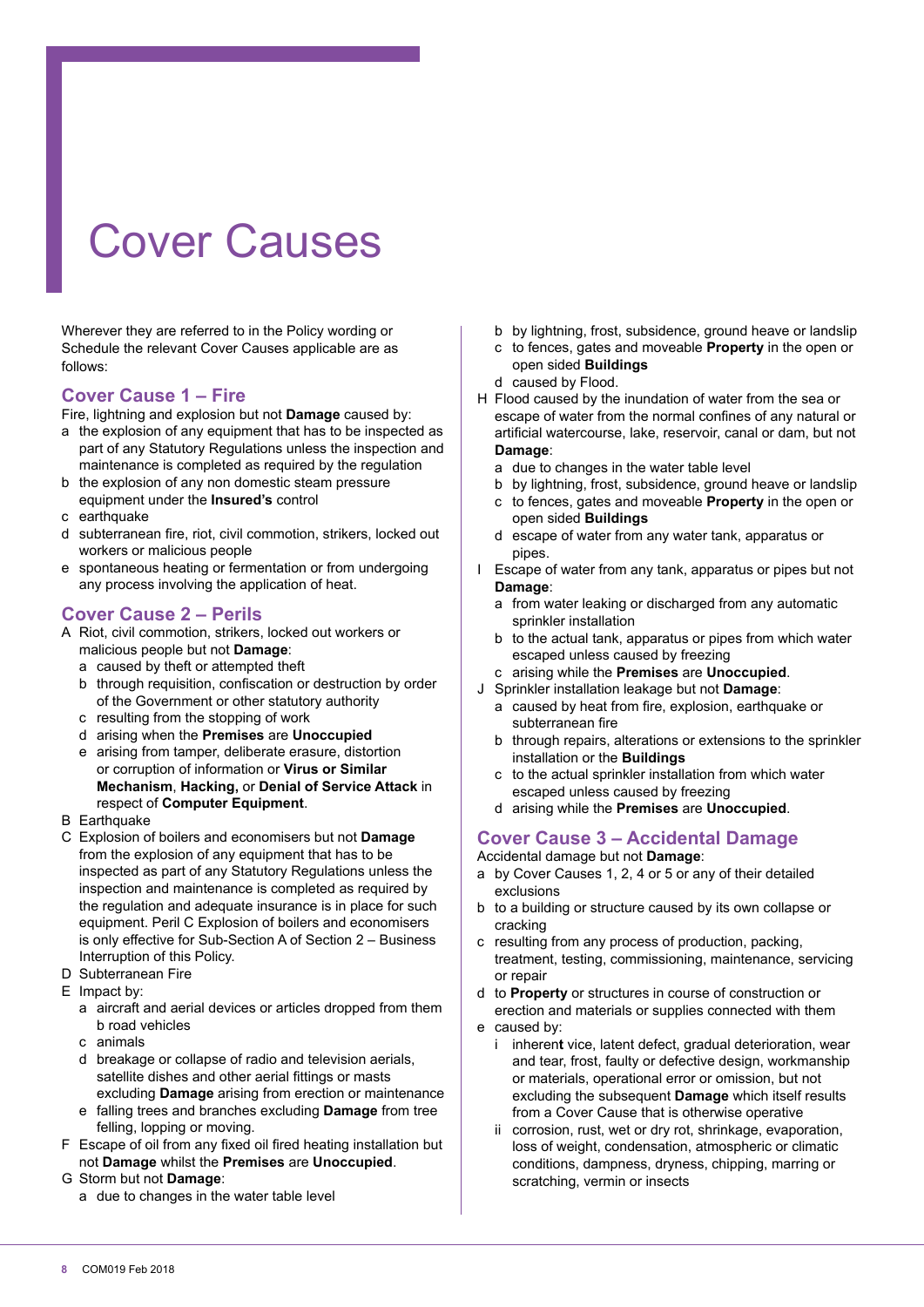- iii change in temperature, colour, flavour, texture or finish iv joint leakage, the failure of welds, cracking, fracturing, collapse or overheating of boilers, economisers, superheaters, pressure vessels or any range of steam and feed piping connected to them
- v mechanical or electrical breakdown or derangement in respect of the particular machinery or equipment in which such breakdown or derangement occurs but not excluding the subsequent **Damage** which itself results from a Cover Cause that is otherwise operative
- vi acts of fraud or dishonesty including any collusion
- vii disappearance, unexplained or inventory shortage, misfiling or misplacing of information
- viii freezing when the **Premises** are **Unoccupied**
- ix any process of treatment, dyeing, cleaning, alteration, repair, restoration, testing, commissioning, servicing, packing, or production
- x or consisting of distortion, erasure or corruption of computer records or **Media**
- xi pollution or contamination
- xii any loss insured or insurable under Sub-Section H of Section 1 of this Policy.

# **Cover Cause 4 – Theft or attempted theft**

Theft or attempted theft but not theft of attempted theft:

- a of any **Property** from any garden, yard or open space unless specified as an insured item on the Policy Schedule
- b to **Property** in any outbuilding unless there has been forcible and violent entry to or exit from the outbuilding
- c arising while the **Premises** are **Unoccupied**
- d by any **Employee** of the **Insured** unless the theft or attempted theft involved entry into or exit from the **Buildings** by forcible and violent means.

# **Cover Cause 5 – Subsidence, ground heave or landslip**

Subsidence, ground heave or landslip but not **Damage**:

- a to outbuildings, yards, pipes, cables, wires, ducting, car parks, roads, pavements, walls, gates and fences unless the structure of the main **Building** is also affected
- b caused by or consisting of:
	- i the normal settlement or bedding down of new structures
	- ii the settlement or movement of made-up ground
	- iii coastal or river erosion
	- iv defective design or workmanship or the use of defective materials
- c which originated before this Cover Cause was effective on the Schedule
- d resulting from:
	- i demolition, construction, structural alteration or repair of any **Property**
	- ii groundwork or excavation at the same **Premises**.

# **Conditions to Cover Cause 5**

The **Insured** shall notify the **Company** immediately they become aware of any demolition, ground works, excavation or construction being carried out on any adjoining site.

The **Company** shall then have the right to vary the terms or cancel this cover.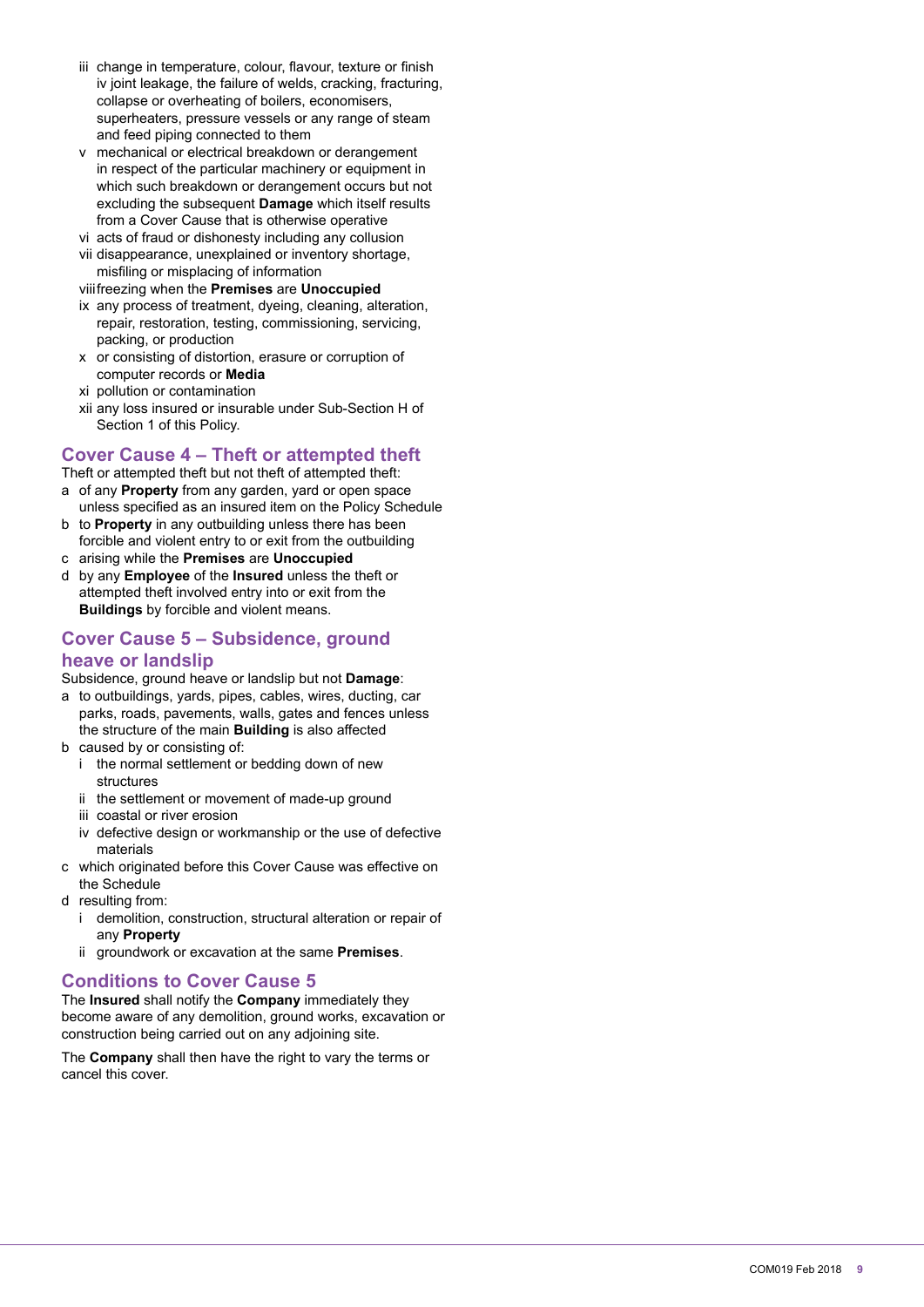# Section 1 – Material Damage

# Cover

# **Sub-Section A – Buildings**

(This Sub-Section and the Covers described below are only operative if specified on the Schedule)

#### **Buildings**

The **Company** will indemnify the **Insured** in respect of **Damage** to the **Buildings**, including professional fees necessarily incurred in the reinstatement of the **Buildings**, as a consequence of the **Damage** from the Cover Causes shown against each item on the Schedule, but not for the costs of preparing any claim. The amount payable for professional fees shall not exceed those authorised under the current scale of the appropriate professional body.

#### **Rent**

The **Company** will indemnify the **Insured** in respect of loss of **Rent** as a consequence of **Damage** from the Cover Causes shown against each item on the Schedule, rendering the **Buildings** uninhabitable but only in respect of the period necessary for the reinstatement of the **Buildings** and not for the costs of preparing any claimand not for an amount exceeding the sum insured shown on the Schedule.

# **Sub-Section B – Contents**

(This Sub-Section and the Covers described below are only operative if specified on the Schedule)

#### **Stock**

The **Company** will indemnify the **Insured** in respect of **Damage** to **Stock** (which is insured as part of the **Business Contents** sum insured) or **Target Stock** at the **Premises**, from the Cover Causes shown against the item on the Schedule, but not for the costs of preparing any claim.

#### **Property other than Stock**

The **Company** will indemnify the **Insured** in respect of **Damage** to the **Business Contents**, **Computer Equipment**, and/or all other **Property**, excluding **Stock** and **Target Stock**, as speciied on the Schedule at the **Premises** including professional fees necessarily incurred in the reinstatement of the **Property** as a consequence of **Damage** from the Cover Causes shown against the item on the Schedule, but not for the costs of preparing any claim. The amount payable for professional fees shall not exceed those authorised under the current scale of the appropriate professional body.

# **Sub-Section C – Glass, Blinds and Signs**

(This Sub-Section is only operative if specified on the Schedule)

The **Company** will indemnify the **Insured** in respect of **Damage** at the **Premises** insured from Cover Causes 1, 2, 3 and 4 to:

- 1 any external glass (including polycarbonate shop fronts) except glass described in the Exclusions to this Sub-Section
- 2 **Property** insured under Section 1, within any display windows caused by breakage of any glass
- 3 fixed plate glass (including interior showcases and mirrors) inside the **Premises** up to a value not exceeding £2,500
- 4 external signs up to a total value not exceeding £1,500
- 5 sanitary ware, if the cost of replacement has to be borne by the **Insured**, up to a value of £2,500
- 6 external blinds up to a value of £2,500
- 7 framework following breakage of ixed glass
- but not for the costs of preparing any claim.

The **Company** will also indemnify the **Insured** at the **Premises** insured for:

- 1 the reasonable cost of necessary boarding up prior to the replacement of any glass insured by this Sub-Section
- 2 the reasonable cost of reinstating **Intruder Alarm Systems** damaged as a result of glass breakage covered under this Sub-Section.

For the purposes of this Sub-Section glass will also mean any glass substitute material.

# **Sub-Section D – Money**

(This Sub-Section is only operative if specified on the Schedule)

#### **Business Money**

The **Company** will indemnify the **Insured** in respect of **Damage** to **Business Money** from Cover Causes 1, 2, 3 and 4 as detailed below but not for the cost of preparing any claim.

# **Safes, Strongrooms, Tills, and Stamp Franking Machines**

The **Company** will indemnify the **Insured** in respect of **Damage** to any safe or strongroom or till or any stamp franking machine, the **Property** of the **Insured** or for which the **Insured** is legally responsible, from Cover Cause 4 as detailed below but not for the costs of preparing any claim.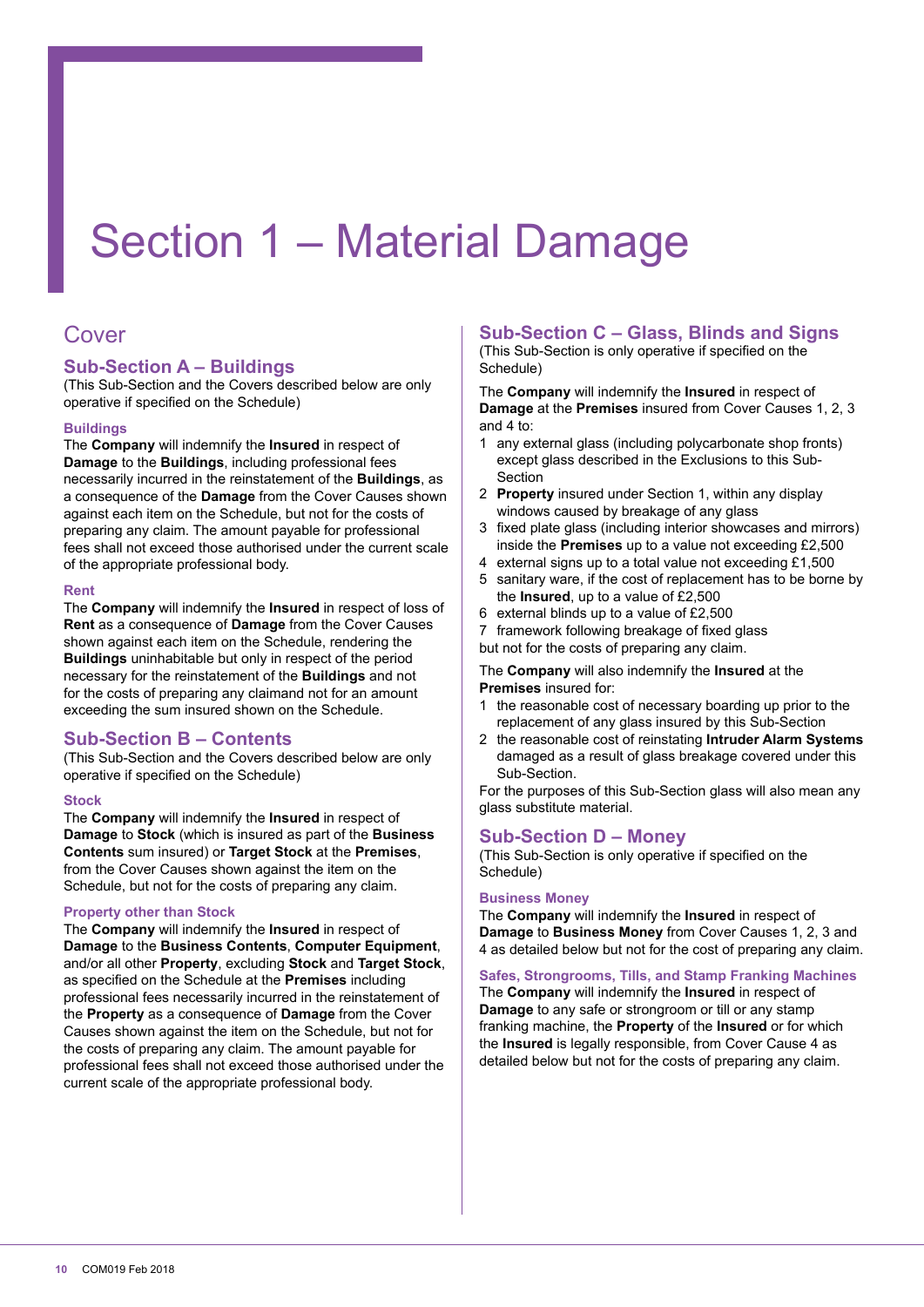| <b>Cover description and locations</b>                                                                                                                                                                                                                                                                                                           | Limit of liability any one loss |
|--------------------------------------------------------------------------------------------------------------------------------------------------------------------------------------------------------------------------------------------------------------------------------------------------------------------------------------------------|---------------------------------|
| <b>Business Money</b> – other than crossed cheques, crossed money orders,<br>crossed postal orders, credit company sales vouchers and Value Added Tax<br>purchase invoices:                                                                                                                                                                      |                                 |
| a whilst in the <b>Buildings</b> or whilst in a bank night safe                                                                                                                                                                                                                                                                                  | £5,000                          |
| b in transit to and from the Premises whilst in the custody of the Insured or an<br>authorised Employee, but this does not cover Business Money whilst in the<br>possession of Employees delivering or collecting Business Money other<br>than to or from the Premises and the Insured's bank unless specified by<br>Endorsement on the Schedule | £5.000                          |
| c whilst left in Unattended Buildings and not secured in a locked safe                                                                                                                                                                                                                                                                           | £500                            |
| d whilst left in Unattended Buildings and secured in a locked unspecified                                                                                                                                                                                                                                                                        | £2,500                          |
| e whilst left in Unattended Buildings and secured in a specified safe, if noted<br>on the Schedule                                                                                                                                                                                                                                               |                                 |
| in coin-operated machines at the Premises, if noted on the Schedule<br>f                                                                                                                                                                                                                                                                         | See Schedule                    |
| g in automated teller machines (ATMs), if noted on the Schedule                                                                                                                                                                                                                                                                                  | See Schedule                    |
| 2 Personal Money the Property of the Family at the Premises or in transit in the<br>custody of the Family                                                                                                                                                                                                                                        | £500                            |
| 3 Loss arising from the fraudulent and unauthorised use of the cheque or credit<br>cards belonging to the Family issued in the UK                                                                                                                                                                                                                | £500                            |
| 4 Crossed cheques, crossed money orders, crossed postal orders, credit<br>company vouchers and Value Added Tax purchase invoices                                                                                                                                                                                                                 | £250,000                        |
| 5 Safes, strongrooms, tills and stamp franking machines                                                                                                                                                                                                                                                                                          | Cost of repair or replacement   |

# **Sub-Section E – Malicious Attack**

(This Sub-Section is only operative if speciied on the Schedule)

The **Company** will pay compensation to the **Insured** or any **Employee** in accordance with the Schedule of Benefits in respect of **Physical Injury**.

| <b>Schedule of Benefits</b>                                                                                         | <b>Compensation</b>               |
|---------------------------------------------------------------------------------------------------------------------|-----------------------------------|
| Death occurring within 12 calendar months of the happening of the<br><b>Physical Injury</b>                         | £10,000                           |
| 2 Loss of Limbs or Eyes occurring within 12 calendar months of the happening<br>of the <b>Physical Injury</b>       | £10,000                           |
| 3 Permanent Total Disablement occurring within 12 calendar months of the<br>happening of the <b>Physical Injury</b> | £10,000                           |
| <b>Temporary Total Disablement</b> (payable up to a maximum of 104 weeks)<br>4                                      | £100 per week                     |
| 5 Incurred medical expenses                                                                                         | £250 maximum limit per occurrence |
| Damage to clothing or Personal Effects<br>6                                                                         | £500 per person                   |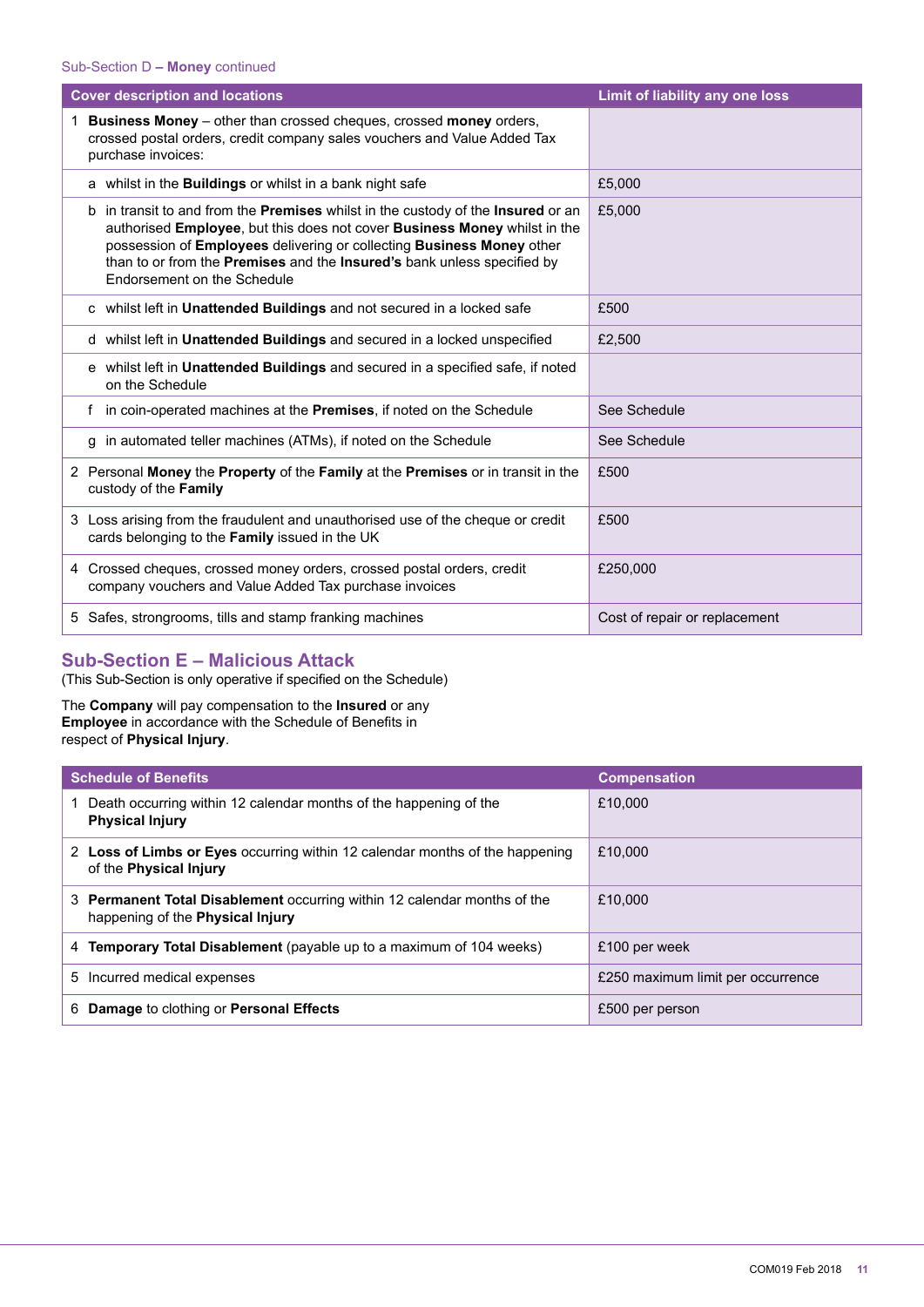# Section 1 Material Damage - continued

#### **Sub-Section F – All Risks**

(This Sub-Section is only operative if specified on the Schedule)

The **Company** will indemnify the **Insured** in respect of **Damage** to the items of **Property** specified on the Schedule, owned by the **Insured** or for which the **Insured** is legally responsible, whilst within the territorial limits specified for each item on the Schedule from Cover Causes 1, 2, 3 and 4, but not for the costs of preparing any claim.

# **Sub-Section G – Machinery and Computer Equipment Breakdown**

(This Sub-Section and the Covers described below are only operative if specified on the Schedule)

The **Company** will indemnify the **Insured** in respect of loss caused by or resulting from an Accident to **Insured Plant** but not for the costs of preparing any claim.

Accident means direct physical loss as follows:

- a electrical or mechanical **Breakdown**, including rupture or bursting caused by centrifugal force
- b artificially generated electrical current, including electric arcing, that disturbs electrical devices, appliances or wires
- c **Explosion** or **Collapse** of steam boilers, steam pipes, steam engines or steam turbines owned or leased by the **Insured**, or operated under the **Insured's** control
- d **Damage** to steam boilers (and connected oil tanks and interconnecting oil pipework but excluding buried, flexible or non metallic pipework), steam pipes, steam engines or steam turbines caused by or resulting from any condition or event (not otherwise excluded) occurring inside such boilers or equipment
- e **Damage** to hot water boilers or other water heating equipment (including connected oil storage tanks and interconnecting oil pipework excluding buried, flexible or non metallic pipework) caused by or resulting from any condition or event (not otherwise excluded) occurring inside such equipment
- f operator error
- g **Damage** caused by materials being processed.

#### **Limit of Indemnity**

The liability of the **Company** for each item under this Sub-Section in respect of one occurrence or all occurrences of a series consequent on or attributable to one source or original cause shall not exceed the amount of the Limit of Indemnity stated for that item in the Schedule.

#### **Sub-Section H – Deterioration of Stock**

(This Sub-Section is only operative if specified on the Schedule)

The **Company** will indemnify the **Insured** against **Damage** to **Stock** whilst contained in freezer cabinets or refrigerated cabinets by deterioration or putrefaction resulting from:

- 1 breakdown or failure of the plant due to its own inherent defect, or **Damage** including the non-operation of any thermostatic or automatic device controlling it
- 2 accidental failure of public authorities supply
- 3 escaping refrigerant or refrigerant fumes due to any accidental cause

but not for the costs of preparing any claim.

The liability of the **Company** shall not exceed the limit(s) stated in the Schedule or by additional Endorsement.

#### **Sub-Section I – Household Contents**

(This Sub-Section is only operative if specified on the Schedule)

The **Company** will indemnify the **Insured** in respect of **Damage** to the **Household Contents** at the **Premises** from Cover Causes 1, 2, 3, 4 or 5, but not for the costs of preparing any claim.

#### **Sub-Section J – Personal Possessions**

(This Sub-Section is only operative if specified on the Schedule)

The **Company** will indemnify the **Insured** against **Damage** to **Personal Possessions**, but not for the costs of preparing any claim, from Cover Causes 1, 2, 3 and 4 whilst anywhere in Great Britain, Northern Ireland, the Channel Islands and the Isle of Man, and in the course of temporary, **Business** or personal, travel anywhere else in the World but not exceeding 60 days in the aggregate in any one period of insurance. For the purposes of this Extension **Personal Possessions** consist of:

- 1 Unspeciied **Valuables**, **Sports Equipment**, musical instruments, photographic equipment and pedal cycles up to a limit of £500 any one pedal cycle, subject to the overall sum insured shown on the Schedule.
- 2 Speciied **Personal Possessions** as shown on the Schedule or by Endorsement.

#### **Sub-Section K – Fidelity Guarantee**

(This Sub-Section is only operative if specified on the Schedule)

The **Company** will indemnify the **Insured** in respect of:

- 1 direct loss of **Money** or **Property** belonging to the **Insured** or for which the **Insured** is legally responsible caused by an act of fraud or dishonesty by an **Employee** described in the Schedule, committed in the course of their employment during the period of insurance and discovered within 24 months of the act of fraud or dishonesty
- 2 auditors' fees incurred with the **Company's** written consent solely to substantiate the amount of the claim
- 3 the reasonable cost of amending software programmes or systems necessary following their fraudulent use in connection with a claim under this Sub-Section for which liability is admitted under this Policy.

#### **Limit of Indemnity**

Irrespective of the number of Periods of Insurance during which this insurance (and any other insurance issued in substitution therefore) shall remain in force, the total liability of the **Company** under this Sub-Section in respect of all losses attributable to any one **Employee** or group of **Employees** shall not exceed the Limit of Indemnity stated in the Schedule as applicable to that **Employee** or group of **Employees**.

In the event that one claim is caused by two or more **Employees** acting in collusion the liability of the **Company** shall be limited to the higher of the individual limits of indemnity applicable to the **Employees** involved.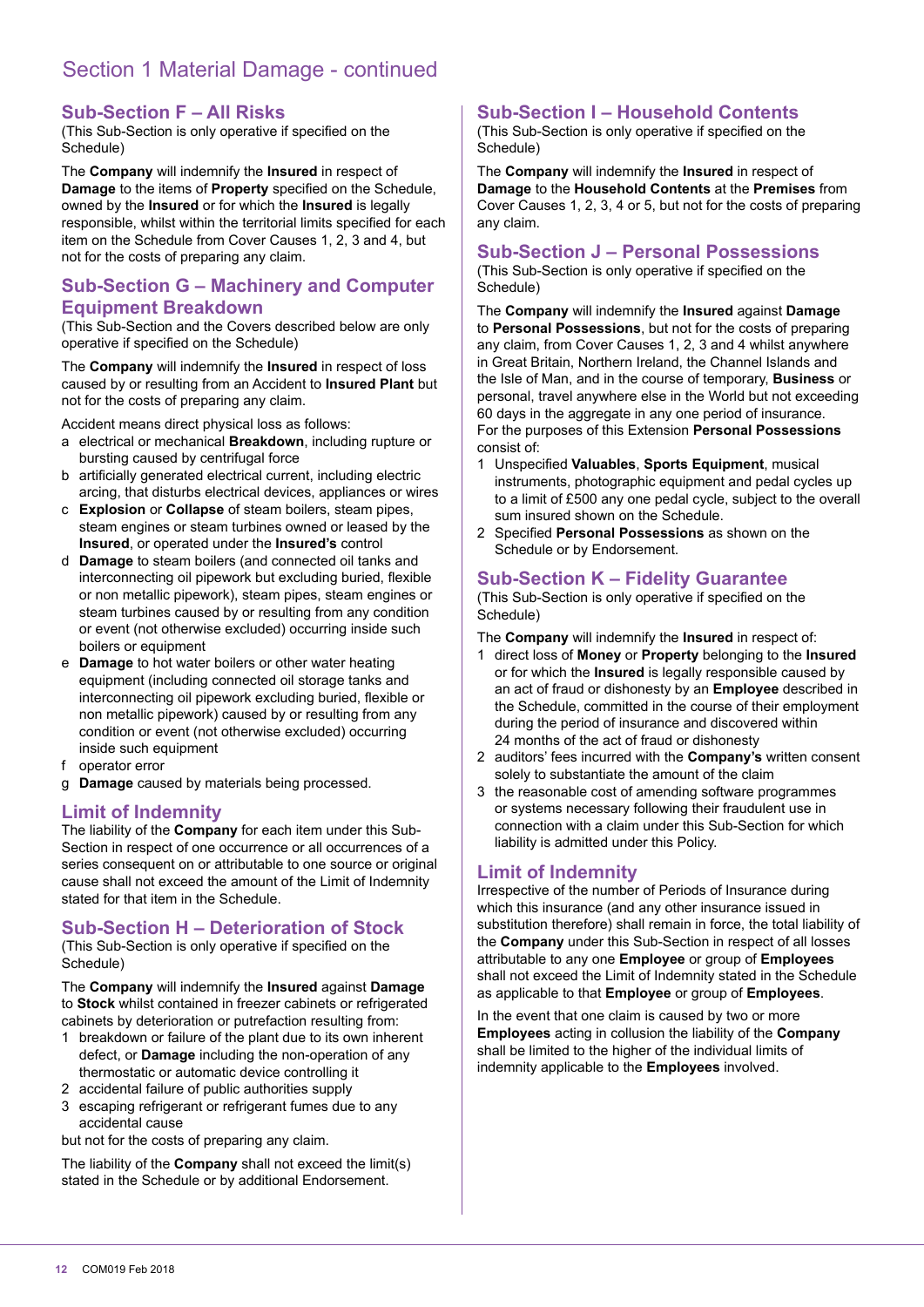# Extensions

(Subject to the Exclusions and Conditions of the operative Sub-Section and the Section)

# **Extensions to Sub-Section A**

#### **1 Contracting Purchaser**

Where the **Insured** contracts to sell their interest in a **Building** insured by this Section, the contracting purchaser, who has not, but will complete the purchase, has the benefit of the insurance by this Section up to the date of completion, to the extent that the **Buildings** are not otherwise insured.

#### **2 Mortgagees**

The interest of any mortgagee shall not be prejudiced by any act or neglect of the mortgagor or occupier of any **Buildings** insured by this Policy provided the mortgagee immediately upon becoming aware of such act shall give notice to the **Company** and pay any additional premium required.

#### **3 Underground Services**

The **Company** will indemnify the **Insured** for **Damage** to underground water pipes, gas pipes, drains and sewers, electricity and telephone cables extending from the public mains to the **Buildings** from Cover Causes 1, 2, 3 and 4.

# **Extensions to Sub-Sections A, B and I**

(Subject to the Exclusions and Conditions of the operative Sub-Section(s) and the Section)

#### **Index Linking**

The sums insured under Sub-Section A in respect of **Buildings**, Sub-Section B in respect of **Business Contents**, **Computer Equipment**, and all other **Property** other than **Stock** or **Target Stock**, and Sub-Section I in respect of **Household Contents** will be adjusted at monthly intervals in accordance with the index drawn up or used by the **Company**. At each renewal of the Policy, the premium will be adjusted and the **Company** waives all right to additional premium arising out of such adjustments prior to renewal.

# **Extension to Sub-Sections A and G**

(Subject to the Exclusions and Conditions of the operative Sub-Section and the Section)

#### **1 Public Authorities**

The **Company** will indemnify the **Insured** for the additional cost of:

- a reinstating the damaged parts of the **Buildings**
- b upgrading any undamaged parts of the **Buildings** for an amount not exceeding 15% of the amount that would have been payable if the **Buildings** had been totally destroyed incurred solely by reason of the necessity to comply with any statutory requirements or regulations or public authority bye-law, excluding:
	- i any such cost resulting from a notice served on the **Insured** prior to the date of the **Damage**
	- ii the amount of any rate, tax, duty, development or other charge arising out of capital appreciation which may be payable in respect of the **Buildings**.

The work of reinstatement must be completed within 12 months of the date of the **Damage** or such further period as the **Company** may in writing allow. The liability of the **Company** for **Damage** to such **Property** including such costs and expenses shall not exceed the sum insured shown in the Schedule.

#### **Extensions to Sub-Section B**

(Subject to the Exclusions and Conditions of the operative Sub-Section and the Section)

#### **1 Theft of Keys**

The **Company** will indemnify the **Insured** for the cost of replacing locks and keys to the **Buildings**, **Intruder Alarm Systems**, safes, strongrooms or tills up to £1,000 any one period of insurance provided that:

- a the original keys were stolen from the **Buildings** or the private residence of the **Insured** or any authorised **Employee**
- b keys are kept in a secure area, and out of visible sight within any **Unattended Buildings**.

#### **2 Theft Damage to Buildings**

The **Company** will also indemnify the **Insured** against resultant **Damage** to the **Buildings** for which the **Insured** is legally responsible arising out of theft or attempted theft involving entry to or exit from the **Buildings** by forcible and violent means.

#### **3 Contract Price**

In respect of **Stock** sold but not delivered, for which the **Insured** is responsible, subject to a sale contract, which following insured **Damage** is cancelled due to the contract conditions wholly or to the extent of the **Damage**, the **Company's** liability will be based on the contract price.

#### **4 Temporary Removal**

The **Company** will indemnify the **Insured** for **Damage** to **Business Contents** whilst temporarily removed for cleaning, renovation, repair or similar purposes and to documents whilst temporarily removed elsewhere on the same or other premises and **In Transit** by road, rail or inland waterway in Great Britain, Northern Ireland, the Channel Islands or the Isle of Man, from Cover Causes 1, 2, 3 or 4 up to an amount not exceeding 10% of the sum insured shown for **Business Contents** on the Schedule or £100,000 whichever is the lesser.

This Extension shall not apply to:

- a motor vehicles and motor chassis licensed for normal road use
- b **Property** held by the **Insured** in trust other than **Business Contents**.

#### **5 Exhibitions**

The **Company** will indemnify the **Insured** for **Damage** to **Business Contents** from Cover Causes 1, 2, 3 and 4, whilst in any buildings being used for an exhibition anywhere within Great Britain, Northern Ireland, the Channel Islands and the Isle of Man, and whilst **In Transit** to and from the exhibition premises but excluding Theft from any unattended vehicles, subject to a maximum limit of £2,500 any one loss unless a higher amount is specified on the Schedule.

#### **6 House Move**

The **Company** will also indemnify the **Insured** for **Damage** to **Business Contents** whilst **In Transit** (or overnight storage whilst **In Transit**) by a professional removal contractor by road or rail including loading and unloading during the **Insured's** change of permanent domestic address within Great Britain, the Channel Islands or the Isle of Man, from cover causes 1, 2, 3 and 4.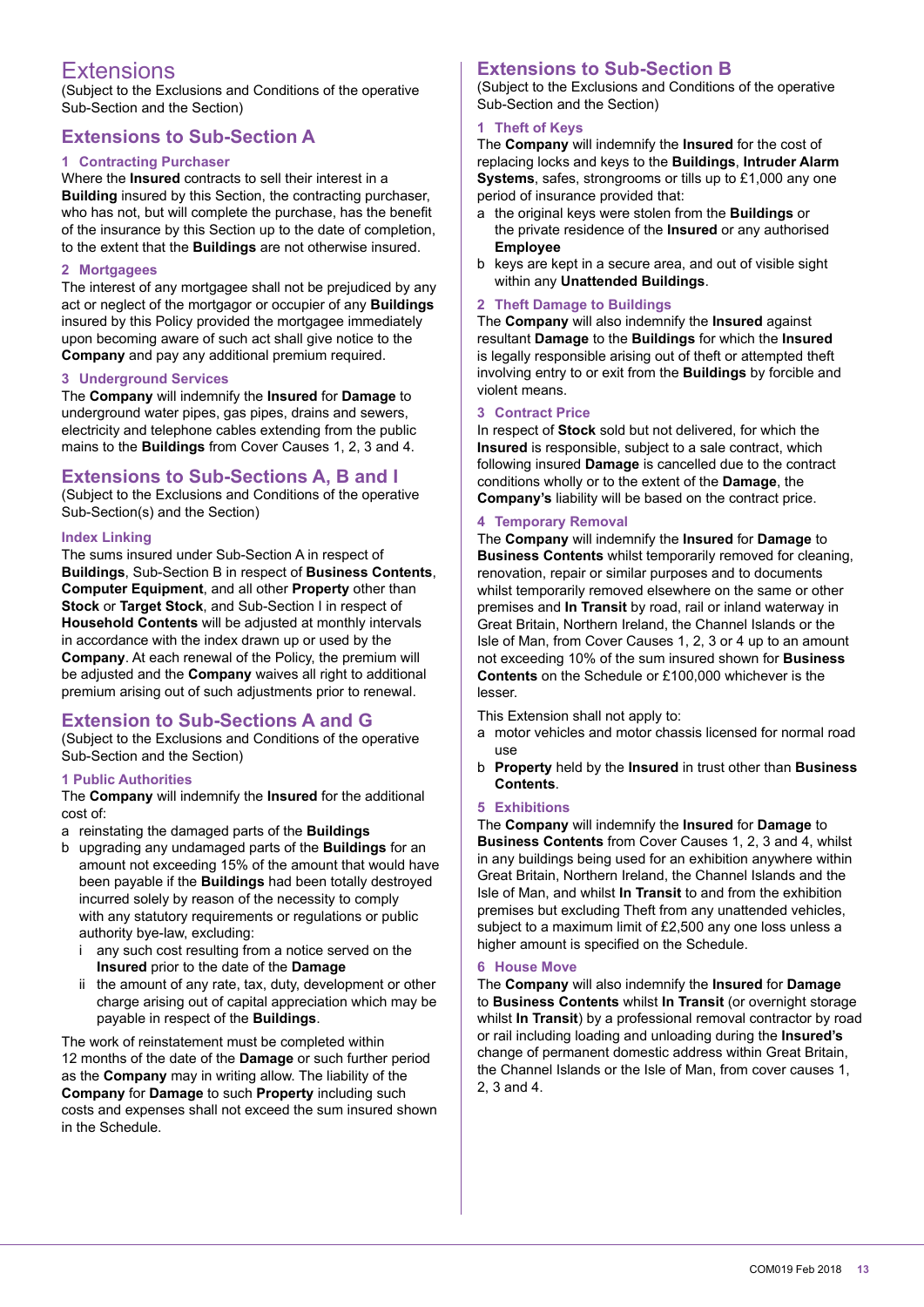# **Extensions to Sub-Sections B and G**

(Subject to the Exclusions and Conditions of the operative Sub-Section and the Section)

#### **1 Expedition Expenses**

The **Company** will indemnify the **Insured** in respect of the reasonable extra cost to make temporary repairs and expedite permanent repairs to or permanent replacement of damaged **Property** insured by Sub-Section B or **Insured Plant** insured by Sub-Section G subject to a maximum limit of £20,000.

#### **2 Hire of Substitute Item**

The **Company** will indemnify the **Insured** in respect of hire charges actually incurred by the **Insured** during the Period of Insurance for the necessary hire following **Damage** to **Property** insured by Sub-Section B or Accident to **Insured Plant** insured by Sub-Section G of a substitute item of similar type and capacity during the period of repair or until permanent replacement of the item lost or damaged, subject to a maximum limit of £5,000.

#### **3 Costs of Reinstating Data**

The **Company** will indemnify the **Insured** for costs incurred by the **Insured** in recreating or reinstating on to **Media** data lost or damaged in consequence of **Damage** or an Accident to insured **Computer Equipment** including where necessary the cost of modifying or replacing the **Computer Equipment** following an indemnifiable loss to achieve equivalent compatibility with that existing immediately prior to the **Damage** or Accident due to undamaged **Media** being incompatible with the replacement **Computer Equipment** but not for:

- a losses discovered later than six months after the loss was initiated
- b loss of or **Damage** to software
- c increase in cost of working insured by Section 2 of this Policy
- d any amount in excess of £25,000.

#### **Extension to Sub-Section D**

(Subject to the Exclusions and Conditions of the operative Sub-Section and the Section)

The **Company** will indemnify the **Insured** in respect of fraud or dishonesty of the **Insured's Employees** but excluding any loss not discovered within seven days of the loss.

# **Extension to Sub-Section F**

(Subject to the Exclusions and Conditions of the operative Sub-Section and the Section)

The **Company** will also indemnify the **Insured** for theft or attempted theft of **Property** insured by this Sub-Section whilst in any attached or detached outbuilding which does not involve forcible and violent entry to or exit from the outbuilding. For the purposes of Sub Section F, Exclusions (a) and (b) of Cover Cause 4 are deleted and of no effect unless specified by Endorsement on the Schedule.

# **Extensions to Sub-Section G**

(Subject to the Exclusions and Conditions of the operative Sub-Section and the Section)

#### **1 Hazardous Substances**

The **Company** will indemnify the **Insured** for the additional cost to repair or replace **Insured Plant** because of contamination by a hazardous substance. This includes the additional expenses to clean up or dispose of such **Property**. Hazardous substance means any substance other than

ammonia that has been declared to be hazardous to health by a governmental agency. Additional costs mean those beyond what would have been required had no hazardous substance been involved. The maximum amount payable under this Extension shall not exceed £10,000.

#### **2 Loss Of Oil Storage Tank Contents**

The **Company** will indemnify the **Insured** in respect of:

- a loss of the contents of oil storage tanks at the **Premises** belonging to the **Insured** or for which the **Insured** is responsible by escape, leakage, discharge or overlow of contents from the oil storage tanks caused by or resulting from an Accident to the tank which is insured by this Sub-Section
- b contamination of the contents of the oil storage tanks caused by or resulting from an Accident insured by this Sub-Section

including cleaning costs incurred as a result of such loss.

- Provided that the **Company** shall not be liable for: i loss caused by fire howsoever the fire may have been caused
- ii loss resulting from corrosion, erosion or wasting
- iii contamination of the contents resulting from the natural settling, separation or accumulation of fluids or materials constituting the normal contents
- iv contamination of the contents resulting from the deliberate use of luids or materials in the oil storage tank for cleaning, flushing or similar purposes
- loss sustained whilst oil storage tanks are in transit between premises
- vi costs or expenses arising from pollution or contamination of property not covered by this Extension.

The liability of the **Company** under this Extension shall not exceed £5,000 in respect of any one incident or series of incidents arising out of one source or original cause.

#### **3 Own Surrounding Property damage caused by Steam Explosion**

The **Company** will indemnify the **Insured** against **Damage** to **Property** belonging to or in the custody and control of the **Insured** and for which the **Insured** is responsible directly resulting from the **Explosion** of any non-domestic steam pressure equipment under the **Insured's** control.

This extension is subject to such pressure equipment being inspected and maintained as required by any statutory regulations.

The **Company's** liability under this Extension shall not exceed £1,000,000 any one Accident.

#### **4 Debris Removal**

The cover provided by this Sub-Section extends to include costs incurred in the removal of debris and protection of the **Insured Plant** following loss or **Damage** insured under this Sub-Section.

The liability of the **Company** under this Extension shall not exceed £25,000 or 20% of the loss or **Damage** whichever is the lower.

#### **5 Loss Avoidance Measures**

The **Company** will indemnify the **Insured** in respect of reasonable costs necessarily incurred by the **Insured** to take exceptional measures to prevent or mitigate impending Accident or **Damage**.

#### Provided that:

a **Damage** would reasonably be expected if such measures were not implemented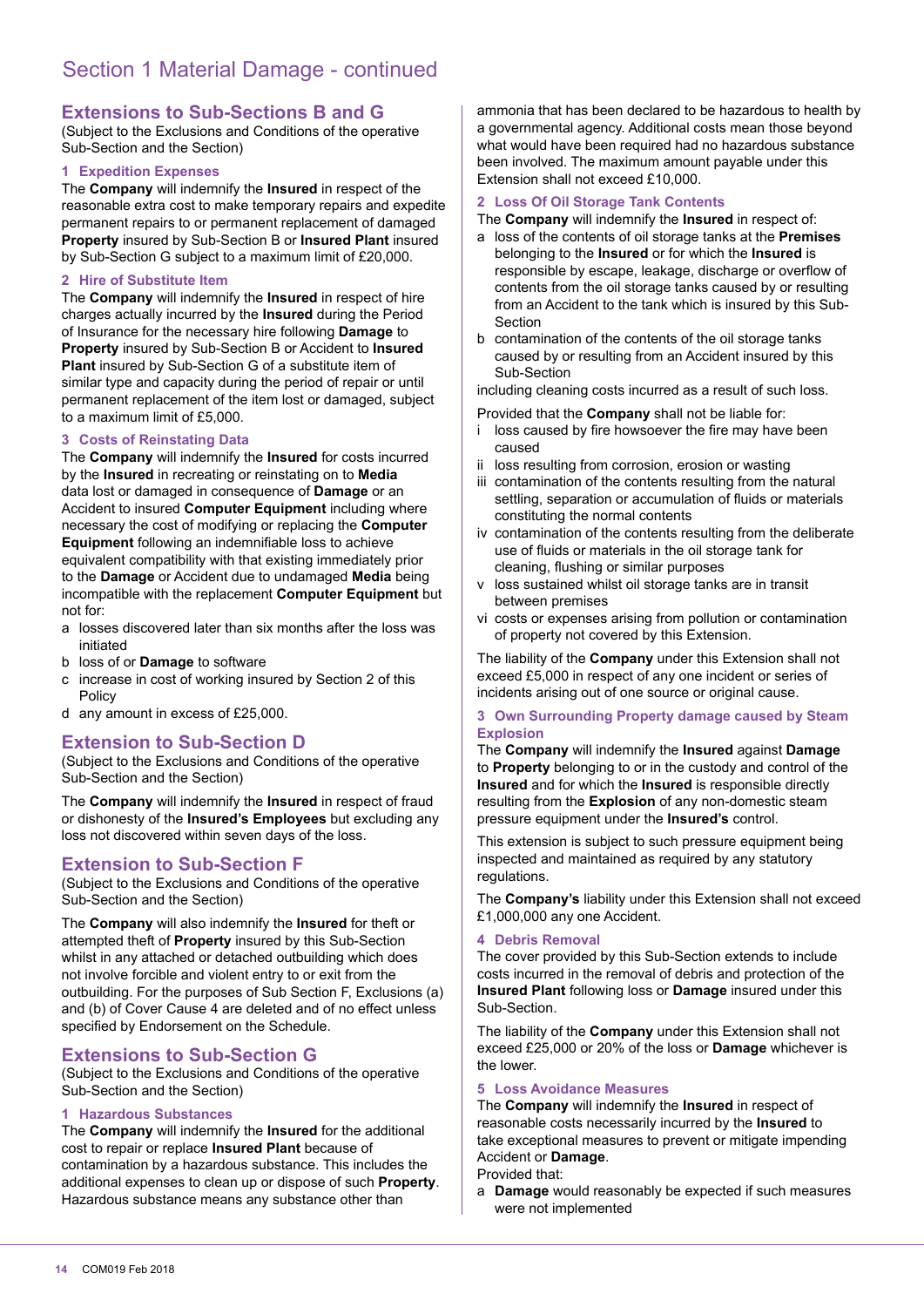- b the **Company** is satisied that **Damage** has been avoided or mitigated by means of the exceptional measures
- c the maximum liability of the **Company** will not exceed the cost of the **Damage** which would have otherwise occurred
- d the terms, Conditions and Exclusions of the Sub-Section, Section and the Policy will apply as if **Damage** has
- occurred e if **Damage** had occurred it would have resulted in a claim that would have been accepted by the **Company** under the Sub-Section of the Policy applicable
- f the maximum liability of the **Company** shall not exceed £5,000 in any one period of insurance.

#### **6 Repair Costs Investigation**

With its prior written agreement the **Company** will pay costs relating to repair investigations and tests following indemniiable **Damage** to **Insured Plant** by consulting engineers.

The **Company** shall not be liable under this Extension of cover for fees incurred in preparing a claim under this Policy.

The liability of the **Company** shall not exceed £25,000 under this Extension.

# **Extensions to Sub-Section I**

(Subject to the Exclusions and Conditions of the operative Sub-Section and the Section)

#### **1 Domestic Staff**

The **Company** will, at the request of the **Insured**, indemnify the **Insured's** resident domestic **Employees** for **Damage** to personal **Property** from Cover Causes 1, 2, 3 and 4 whilst in the **Premises** or whilst temporarily removed with the **Employee** whilst accompanying the **Insured** or a member of the **Family**, subject to a maximum limit of £1,000 any one loss.

#### **2 Fatal Injury**

The **Company** will pay £5,000 for the death of the **Insured** or domestic partner as a direct result of **Injury** in the home caused as a result of Cover Causes 1, 2 or 4, where the death occurs within 3 months of the occurrence of the Cover Cause. This Extension is subject to a limit of £5,000 in total. This Extension will not operate for Cover Cause 4 in addition to any claim being made for Death under Sub-Section E of Section 1.

#### **3 House Move**

The **Company** will also indemnify the **Insured** for **Damage** to **Household Contents** whilst **In Transit** (or overnight storage whilst **In Transit**) by a professional removal contractor by road or rail including loading and unloading during the **Insured's** change of permanent domestic address within Great Britain, the Channel Islands or the Isle of Man, from cover causes 1, 2, 3 and 4.

#### **4 Religious Festivals Increase**

This Sub-Section extends to include an increase in the value of **Household Contents** of 10% during the 30 days preceding any religious festival observed by the **Family** and for 30 days before and 30 days after the wedding day of the **Insured** or a member of the **Family**.

#### **5 Property in the Garden**

The **Company** will also indemnify the **Insured** for **Damage** by Cover Causes 1, 2, 3 and 4 to **Personal Effects** in the garden at the **Premises** up to £250 in respect of any one occurrence excluding:

#### a **Money** and **Valuables**

- b electrical equipment other than portable radios and gardening implements
- c **Damage** by malicious persons or vandals

For the purposes of this Extension only, Exclusion (c) of Cover Cause 2 G and H and Exclusion (a) of Cover Cause 4 are of no effect.

#### **6 Refrigerators and Freezers**

The **Company** will indemnify the **Insured** against **Damage** to food intended for consumption by the **Family** whilst contained in domestic freezers or refrigerators by deterioration or putrefaction resulting from:

- a breakdown or failure of the freezer or refrigerator due to its own inherent defect
- b accidental failure of public authorities supply
- c escaping refrigerant or refrigerant fumes due to any accidental cause

but not for the costs of preparing any claim.

The liability of the **Company** shall not exceed £1,000 under this Extension.

#### **Extension to Sub-Section K**

(Subject to the Exclusions and Conditions of the operative Sub-Section(s) and the Section)

#### **Previous Insurance**

If this insurance immediately supersedes a Fidelity Guarantee insurance effected by the **Insured** (the 'Superseded Insurance') the **Company** will indemnify the **Insured** in respect of any loss discovered during the continuation of this insurance but committed during the period of the Superseded Insurance if the loss is not recoverable thereunder solely because the period allowed for discovery has expired.

#### Provided that:

- a such insurance had been continuously in force from the time of the loss until inception of this insurance
- b the loss would have been insured by this insurance had it been in force at the time of the loss
- c the liability of the **Company** shall not exceed whichever is the lesser of:
	- i the amount recoverable under the insurance in force at the time of the loss or
	- ii the Limit of Indemnity under this insurance.

# **Extensions to Section 1**

(Subject to the Exclusions and Conditions of the operative Sub-Section(s) and the Section)

#### **1 Non Invalidation**

The insurance under Section 1 shall not be invalidated by any act or omission or alteration unknown to or beyond the **Insured's** control whereby the risk of **Damage** to insured **Property** is increased as long as immediately the **Insured** becomes aware of the increase in risk they inform the **Company** in writing and pay any appropriate additional premium if required.

#### **2 Removal of Debris**

The insurance under Section 1 shall be extended to include the cost of removal of debris of insured **Property**, or dismantling, demolishing, or shoring and/or propping of the insured **Building** resulting from insured **Damage** from Cover Causes 1, 2, 3, 4 or 5 as shown against the **Property** or **Building** on the Schedule excluding:

- a costs incurred in removing debris except from the site of such **Damage** and the area immediately adjacent to such site
- b costs arising from pollution or contamination of **Property** not insured by this Section.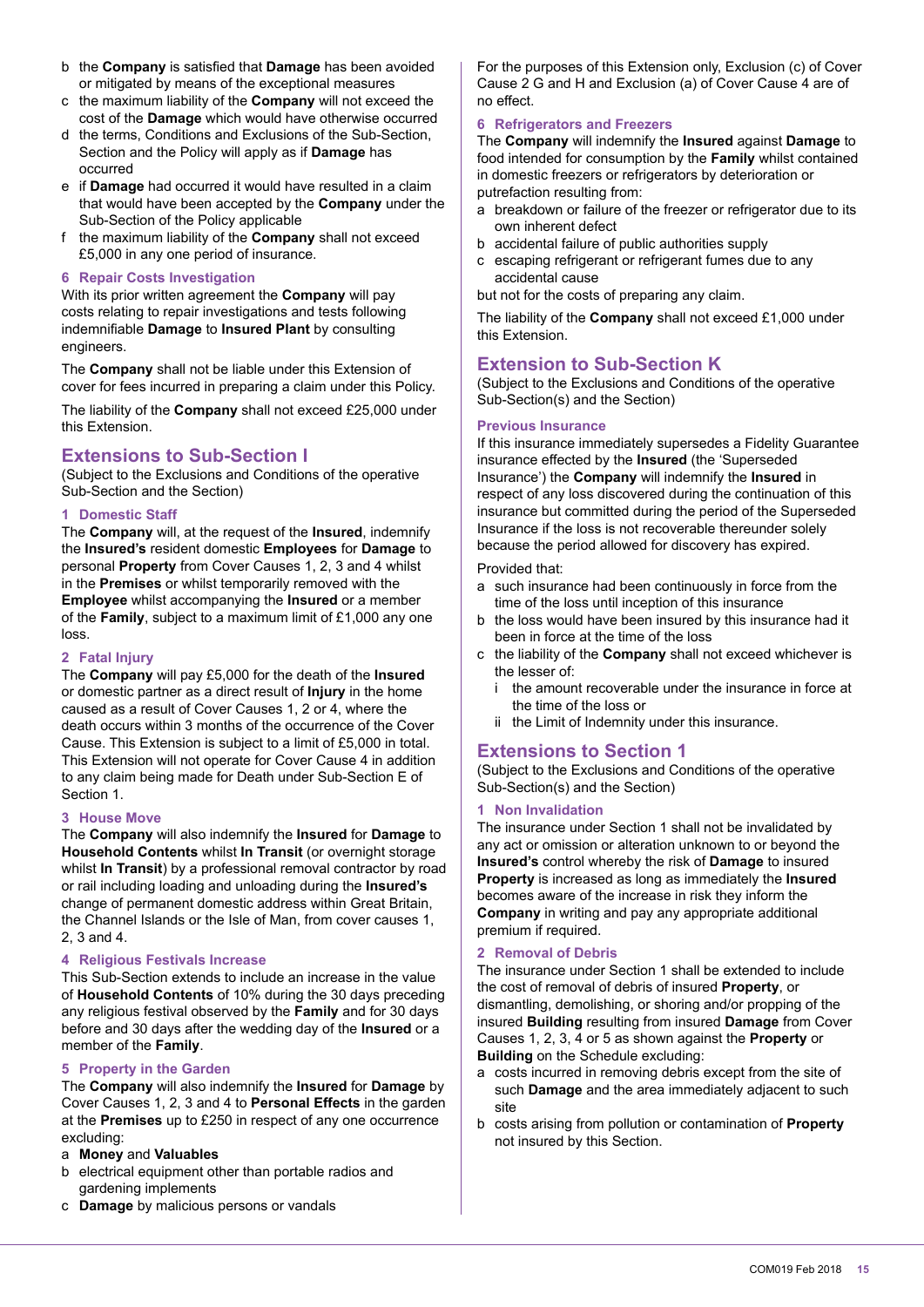# Section 1 Material Damage - continued

#### **3 Subrogation Waiver**

In the event of a claim arising under this Section the **Company** agrees to waive any rights, remedies or relief to which they become entitled by subrogation against:

- a any company standing in the relation of parent or subsidiary to the **Insured** or any company which is a subsidiary of or a parent company of which the **Insured** themselves are subsidiary in each case as defined in current legislation
- b a tenant or lessee in respect of **Damage** to the part of the **Buildings** they occupy or to common parts of the **Buildings** unless the **Damage** arises out of a criminal, fraudulent or malicious act of the tenant or lessee.

#### **4 Damage by Emergency Services**

This insurance under Section 1 shall be extended to include costs and expenses incurred by the **Insured** with the consent of the **Company** in repairing, reinstating or making good, **Damage** to landscaped gardens and grounds caused by Fire Brigade equipment and personnel in the course of combating or reducing **Damage** from Cover Causes 1 or 2 at the **Premises**, subject to a maximum amount of £5,000 for any one loss.

#### **5 Capital Additions**

The insurance under Section 1 shall, subject to the terms and Conditions of the Policy be extended to include:

- a any alterations, additions and improvements to **Buildings** and **Business Contents** excepting any appreciation of the value of the **Property**
- b any newly erected or acquired **Buildings** and **Business Contents** at the **Premises** or elsewhere within Great Britain, Northern Ireland, the Channel Islands or the Isle of Man, from when the **Insured** becomes responsible, subject to:
	- i the **Insured** advising the **Company** of the amendments as soon as practicable on becoming aware of the increase in extent of cover required
	- ii the sum insured for **Buildings** and **Business Contents** at each location only being increased by the value of the additional **Property** up to no more than 10% of the existing sums insured or £250,000, whichever is the lesser, at any one location
	- iii the **Insured** paying the appropriate additional premium
	- iv other specific insurance having not been already arranged.

#### **6 Loss of Metered Water**

The **Company** will indemnify the **Insured** for the unit cost of metered water at the current rate per cubic metre consumed as a direct result of **Damage** to the water apparatus at the point of the service feed to the **Premises** from Cover Causes 1, 2 or 3, subject to a maximum limit of £2,500 any one loss but excluding any loss occurring when the **Premises** are **Unoccupied** or where **Damage** is undiscovered for a period of 120 days or more.

#### **7 Trace and Access**

The **Company** will indemnify the **Insured** for the reasonable costs incurred with the **Company's** consent in locating the source of an escape of water from any fixed pipe or water apparatus on the **Insured's Premises** including the cost of any walls, floors or ceilings removed for access subject to a maximum limit of £5,000 any one loss and excluding any cost of repairs to the actual pipes or water apparatus.

#### **8 Clearing of Drains**

The **Company** will indemnify the **Insured** for the costs and expenses necessarily and reasonably incurred in cleaning, clearing or repairing drains, gutters or sewers at the **Premises**, for which the **Insured** are responsible, as a consequence of **Damage** caused from Cover Causes 1 or 2 subject to a maximum limit of £5,000 any one loss.

#### **9 Workmen**

Workmen are allowed on the **Premises** for the purpose of effecting repairs and minor structural and other non-structural alterations and also for general maintenance purposes and the like without prejudice to this insurance, but if any more major works are to be undertaken details must be advised to the **Company** for agreement, prior to commencement of work.

#### **10 Loss of Oil and LPG**

The **Company** will indemnify the **Insured** for the cost to replace oil or LPG accidentally lost from a fixed heating installation as a result of **Damage** to the fixed heating installation at the **Premises** from Cover Causes 1, 2, 3 or 4 subject to a maximum limit of £2,500 any one loss, but excluding any loss occurring when the **Premises** are **Unoccupied** or where **Damage** is undiscovered for 120 days or more.

# **Exclusions**

# **Exclusion to Sub-Section B**

The **Company** shall not be liable for **Damage** to glass, china, earthenware, marble or other fragile or brittle objects as a result of Cover Cause 3.

# **Exclusions to Sub-Section C**

The **Company** shall not be liable for:

- a breakage or **Damage** arising:
	- i from repairs or alterations to the **Premises** ii in **Unoccupied Premises**
- b glass which was in any way defective at the time cover was effected
- c breakage or **Damage** to any glass or sanitary ware comprising samples or display materials held in connection with the **Business**
- d wear, tear, depreciation, loss of use, scratching, rust or other gradually operating cause, mechanical or electrical breakdown and additionally in respect of electrical signs:
	- i **Damage** to tubes unless the surrounding glass or perspex is fractured at the same time
	- ii **Damage** arising from repair, removal or erection e chipping or cracking of sanitary ware unless there is breakage or complete fracture of such a nature as to render such article totally unserviceable.

# **Exclusions to Sub-Section D**

The **Company** shall not be liable for:

- a any loss arising from fraud or dishonesty of the **Insured's Employees**:
	- i not discovered within seven days of the loss
	- ii covered by Sub-Section K of this Policy or any other policy of idelity guarantee insurance
- b shortage due to error or omission
- c loss from an unattended vehicle
- d loss from any coin operated machines or automated teller machine (ATM) unless specified as an item on the Schedule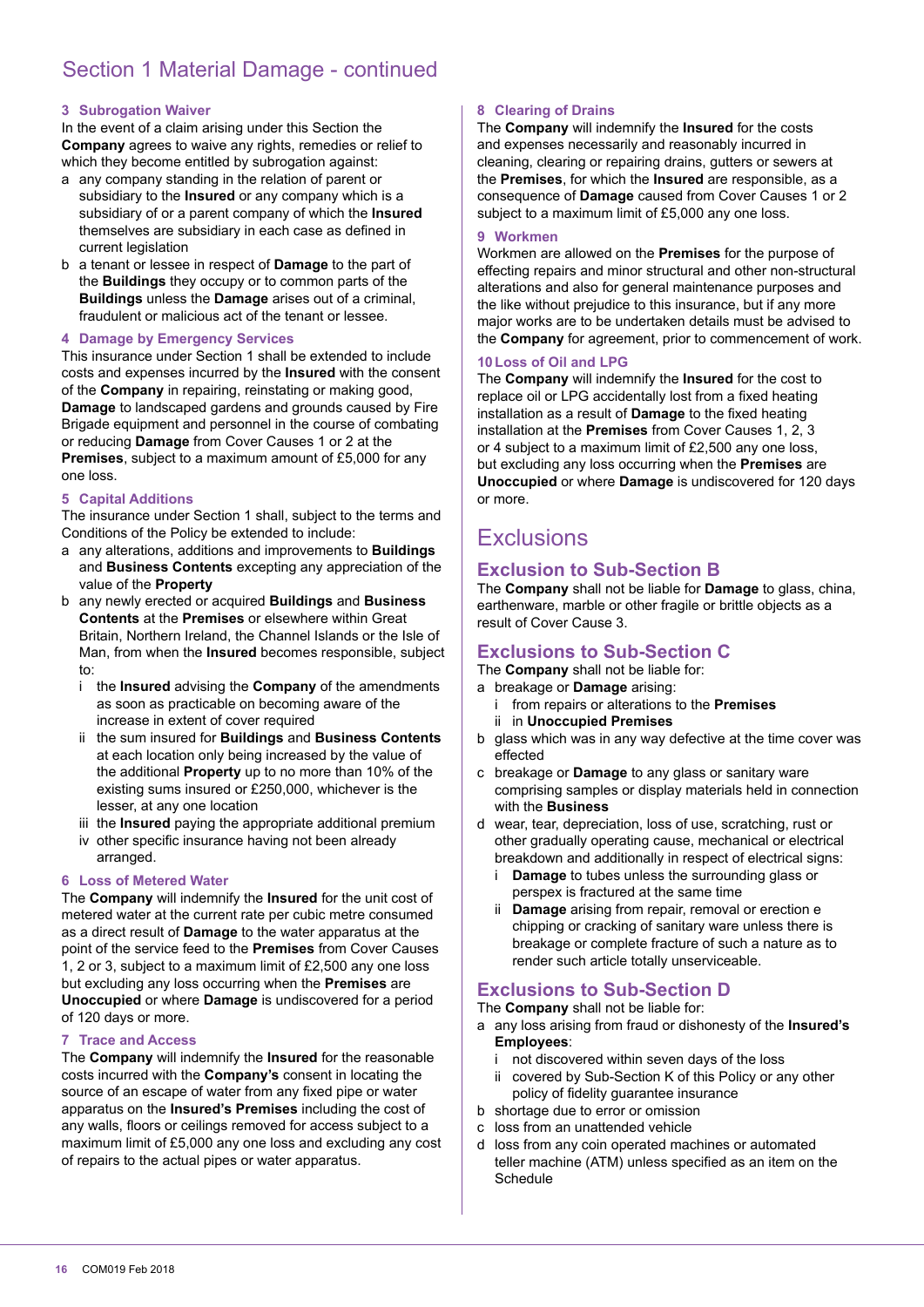- e loss arising under 1(b) or 2 outside Great Britain, Northern Ireland, the Channel Islands or the Isle of Man
- f any loss resulting directly or indirectly from forgery, fraudulent alteration or substitution or fraudulent use of a computer or electronic transfer
- g loss resulting from use of any form of payment which proves to be counterfeit, false, fraudulent, invalid, uncollectible or irrecoverable for any reason.

#### **Exclusions to Sub-Section E**

The **Company** shall not be liable:

- a under more than one of the Benefits 1, 2 or 3 in respect of any one person arising out of the same **Physical Injury**
- b in respect of any person under 16 or over 70 years of age
- c under Beneit 4 until the termination of disablement except by special agreement by the **Company**.

# **Exclusions to Sub-Section F**

The **Company** shall not be liable for loss of or **Damage** to insured **Property** left unattended from Cover Cause 4 unless contained in:

- a a securely locked building when away from the **Premises** or
- b a motor vehicle which is closed and locked at all points of access, with all keys removed from the vehicle and any security alarms and immobiliser fitted to the vehicle set. and subject to the vehicle being contained in a securely locked building or guarded security park between 21.00hrs and 06.00hrs.

# **Exclusions to Sub-Section G**

- 1 The **Company** shall not be liable for loss or **Damage**  caused by or resulting from:
	- a a hydrostatic, pneumatic or gas pressure test of any boiler or pressure vessel
	- b an insulation breakdown test of any type of electrical equipment
	- c any defect, virus, loss of data or other situation within **Media**
	- d depletion, deterioration, corrosion, erosion, wear and tear or other gradually developing conditions, except that this Exclusion shall not apply to subsequent **Damage** which itself results from a cause not otherwise excluded
	- e loss due to solidification, biological activity or spontaneous chemical reaction in the contents of tanks.
- 2 The **Company** shall not be liable for loss or **Damage** recoverable under a maintenance agreement or any warranty or guarantee, or which would be recoverable but for breach of the **Insured's** obligations under an agreement.

# **Exclusion to Sub-Section H**

The **Company** shall not be liable for **Damage** as a result of shedding or suspension of public authorities supply.

# **Exclusions to Sub-Section J**

The **Company** shall not be liable for:

- a loss or **Damage** by Cover Causes 1, 2, 3, 4 or 5 to:
	- i **Sports Equipment** in the course of play or use ii toys or **Sports Equipment** for mountaineering, potholing, underwater sports, skiing, windsurfing and snow or skateboarding
	- iii microphones, amplifiers, speakers or similar ancillary items of electrical equipment
	- iv mobile telephones
	- v pedal cycles whilst being used for racing, pace making or trials riding.
- b loss or **Damage** by Cover Cause 4 to:
	- i **Property** from an unattended motor vehicle unless the **Property** is in a locked glove or luggage compartment
	- ii pedal cycle tyres, lamps or other accessories unless the pedal cycle is stolen at the same time.

# **Exclusions to Sub-Section K**

The **Company** shall not be liable for:

- a consequential loss of any kind including loss of interest
- b loss caused by any act of any **Employee** prior to the commencement of cover applicable to that **Employee**
- c any monies which would have been payable by the **Insured** to an **Employee** but for the **Employee's** dishonesty
- d loss caused by any act of any **Employee** not normally resident in Great Britain, Northern Ireland, the Channel Islands or the Isle of Man
- e loss caused by any act of any:
	- i labour master or labour only sub-contractor ii person hired or borrowed by the **Insured** from another employer
	- iii director who controls more than 5% of the issued share capital of the **Insured** company.

# **Exclusions to Section 1**

The **Company** shall not be liable for:

- a the amount of the **Excess** or **Excesses** in the Schedule
- b loss or **Damage** by Cover Causes 1, 2, 3, 4 or 5 to: i vehicles licensed for road use (including their accessories), caravans, trailers, railway locomotives, rolling stock, watercraft or aircraft
	- ii **Property** or structures in course of construction or erection and materials or supplies in connection with all such **Property** in course of construction or erection
	- iii land, roads, pavements, piers, jetties, bridges, culverts or excavations

iv animals, growing crops or trees unless specifically mentioned as insured by this Section or on the Schedule

- c loss or **Damage** to **Property** which at the time of the happening of loss or **Damage** is insured by or would but for the existence of this Policy be insured by any marine policy or policies except in respect of any excess beyond the amount which would have been payable under the marine policy or policies had this insurance not been effected
- d loss of or **Damage** to any **Property** more speciically insured
- e **Damage** caused by an explosion of any vessel, machinery or apparatus, or its contents belonging to or under the control of the **Insured**, which requires to be examined to comply with any Statutory Regulations unless such vessel, machinery or apparatus is the subject of a policy or other contract providing the required inspection service
- f reduction in value, or consequential loss of any kind except **Rent** if insured by this Section
- g wear and tear.

# Conditions Precedent to Liability

# **Condition to Sub-Section B**

All **Stock**, **Target Stock** or Customers' Goods contained in any cellar, basement or sub-basement must be kept on racks or shelves at least 30 centimetres above floor level.

# **Condition to Sub-Section D**

When the **Business Money** is left in **Unattended Buildings** all keys and duplicate keys of safes, strongrooms, tills and **Intruder Alarm Systems** must be held in the personal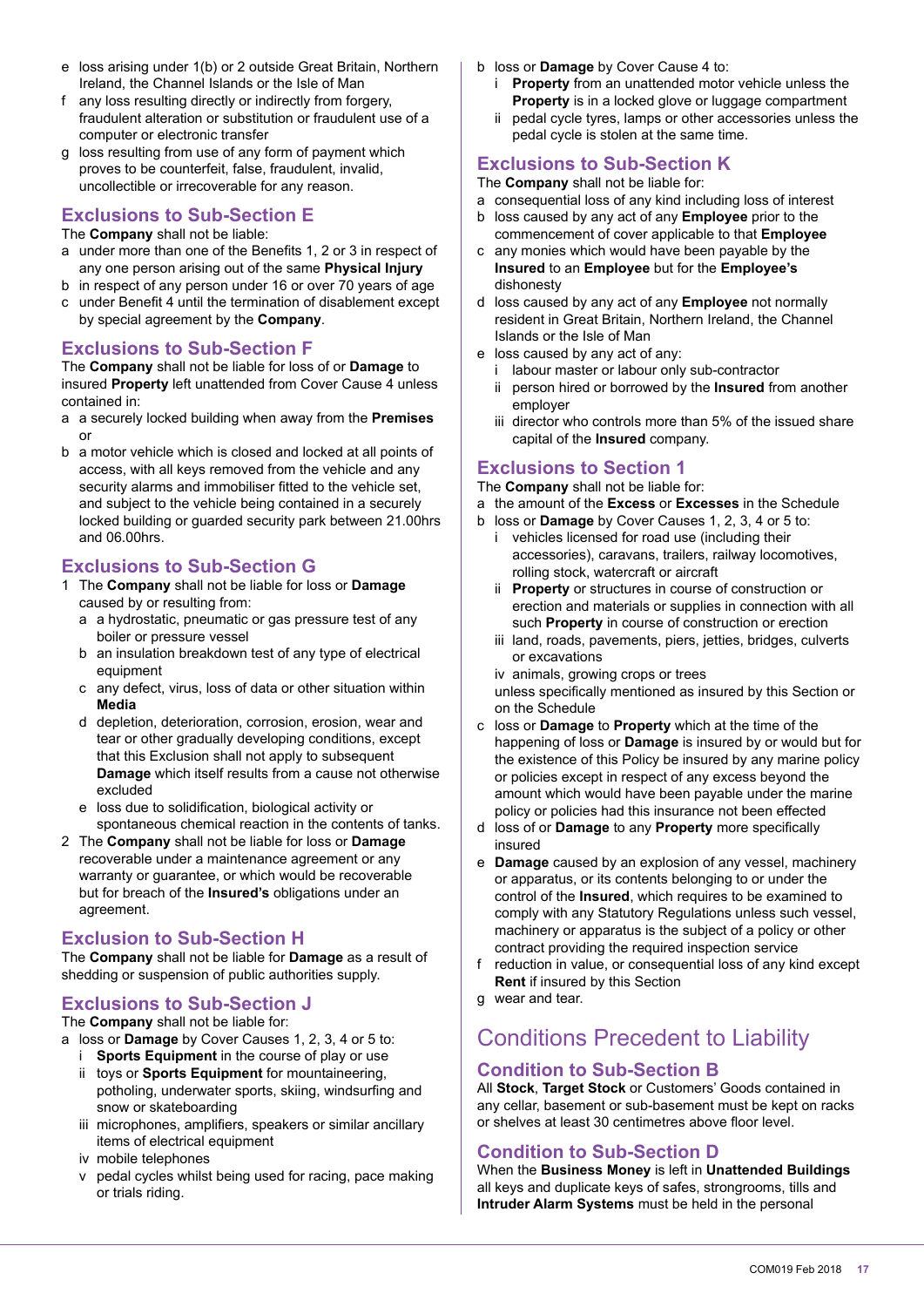# Section 1 Material Damage - continued

custody of an authorised person and removed from the **Unattended Buildings**.

# **Conditions to Sub-Section G**

- 1 The **Insured** shall exercise due diligence in:
	- a complying with any statute or order
	- b ensuring that insured items are properly maintained and used in accordance with manufacturers recommendations and in taking reasonable precautions to prevent **Damage**.
- 2 The **Insured** shall maintain a minimum of 2 generations of back-up computer records. These must be checked for accuracy and integrity to ensure a precise match with the source data, be capable of restoration and be taken at intervals no less frequently than every 48 hours. At least one copy must be stored off site and the **Insured** must take all reasonable precautions to store and maintain records in accordance with the makers recommendations.

# **Conditions to Sub-Section H**

- 1 The plant must not be more than ten years old at the date of any loss for cover to apply.
- 2 The **Insured** shall take all reasonable precautions to minimise any loss and shall provide all such proofs and information with respect to the claim as may be reasonably required.
- 3 The basis of settlement for any claim falling under this Extension shall be the cost price of the goods.

# **Condition to Sub-Section K**

The **Insured** shall operate or bring into force the Minimum Standards of Control and shall not make any change to any of the Minimum Standards of Control unless agreed in writing by the **Company**. All **Employees** shall be instructed as to their duties or responsibilities in respect of the Minimum Standards of Control and be expected to comply.

# **Minimum Standards of Control**

#### **a Auditors**

The accounts of the **Insured** including all subsidiary companies shall be examined by external auditors every 12 months. All recommendations or alternatives acceptable to the auditors shall be implemented without delay.

#### **b Cheque Signing**

All cheques or other bank instruments drawn for more than £5,000 shall require two manually applied signatures to be added after the amount has been inserted. No cheque or instrument must be signed until one signatory has examined the supporting documentation. The **Insured's** bankers shall be advised of the above requirements as to signatures.

#### **c Payroll**

In respect of **Employees** not paid by crossed cheque or credit transfer the cost of the payroll will be subject to an independent check before payment to ensure that the total amount drawn is correct. At least quarterly and independently of persons responsible the payroll will be checked to minimise the possibility that fictitious names and enhanced payments have been included.

#### **d Stocktaking**

There will be a physical check on all **Stock** and materials held against veriied stock records independent of **Employees** responsible at least every 12 months.

#### **e Ordering Goods**

Different **Employees**, acting independently, shall be responsible for the ordering of **Stock** and materials, the recording of receipt of such and the authorising of payment for them.

#### **f Computer Security**

Security checks will be built into all computer functions with reconciliations made as necessary. Responsibilities for authorisation of transactions, processing of transactions and handling of output shall be exercised by different **Employees**.

# **References Condition**

The **Insured** shall obtain satisfactory references to conirm the honesty of each **Employee** who will be responsible for money, goods, accounts, computer operations or computer programming engaged after commencement of this Policy. Such references shall be obtained directly from former employers for the three years immediately preceding engagement and before the **Employee** is entrusted without supervision.

References need not be obtained in respect of **Employees** who have satisfactorily and continuously served the **Insured** for at least one year in another capacity before being entrusted with the duties referred to above.

In respect of **Employees** joining directly from school, government sponsored youth training schemes, or are returning to work after a gap of more than three years, one character reference shall be obtained.

# **Conditions to Section 1**

#### **Minimum Requirements**

The following minimum requirements must be complied with:

- a All external doors of the **Buildings** must be secured by either a 5 lever mortice deadlock conforming to BS3621 or locking bars with 5 lever close shackle padlock or other security devices if agreed by the **Company** in writing.
- b All windows and skylights accessible from the ground, adjoining roofs, porches or downpipes must be itted with key operated locks.
- c The glass in any louvre windows must be fixed to its metal runners with contact adhesive.
- d A 2 or 3kg CO2 or dry powder ire extinguisher, which is the subject of an annual maintenance contract, must be installed at the **Premises**.

# **Conditions**

# **Conditions to Sub-Section E**

- 1 All sums paid under Benefit 4 shall be deducted from any sum which may subsequently be paid under Benefits 1, 2 or 3 in respect of the same **Physical Injury**.
- 2 Upon payment of any claim under Beneits 1, 2 or 3 all further liability of the **Company** shall cease in respect of that person.
- 3 All certificates, information and evidence required by the **Company** shall be provided free of expense to and in the form prescribed by the **Company**. The injured person shall as often as required submit to medical examination on behalf of and at the expense of the **Company** in connection with any claim.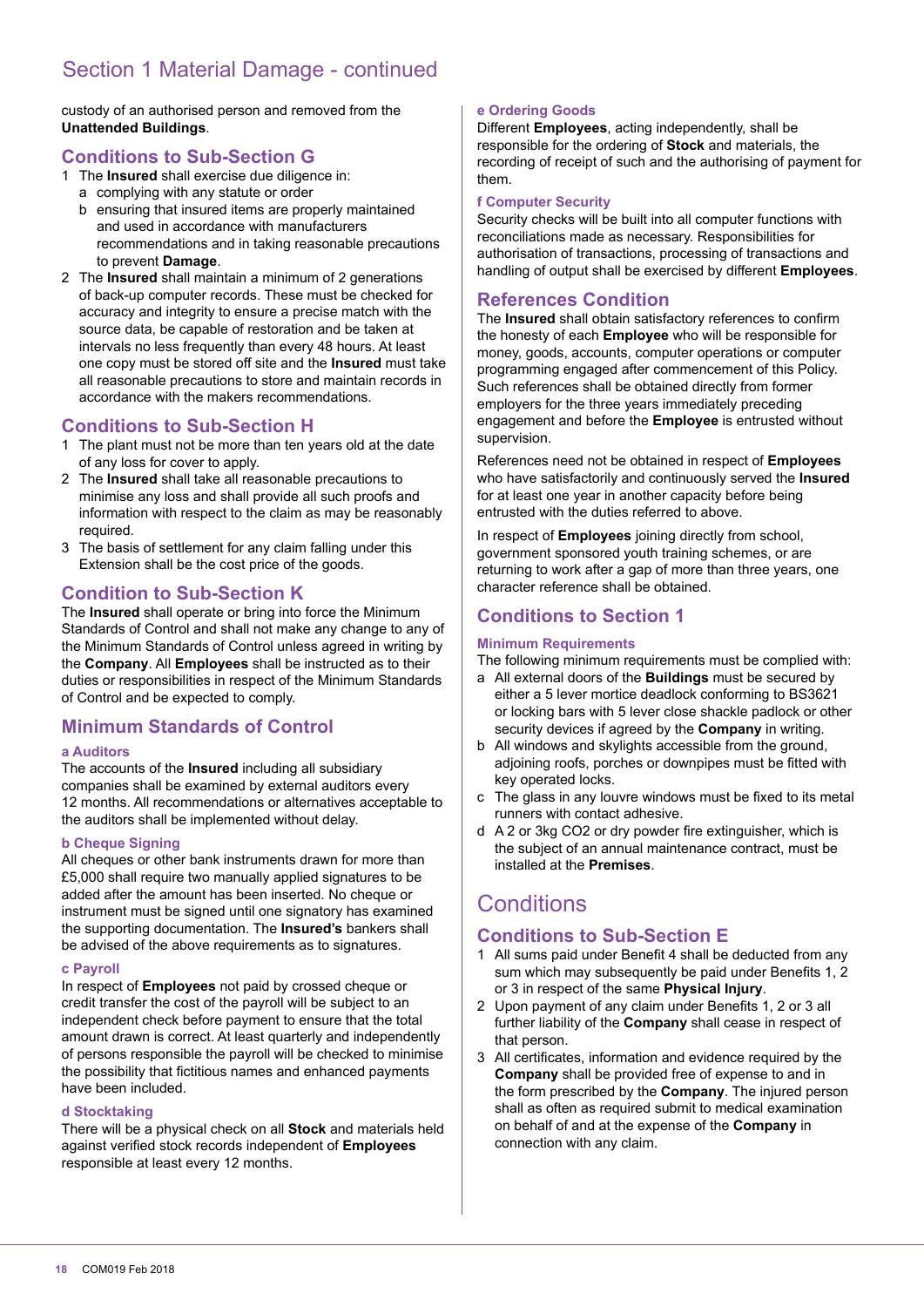# **Condition to Sub-Section K**

If at the time of direct loss of **Money** or **Property** of the **Insured** or for which the **Insured** is legally responsible or at the time a claim for such **Property** arises the **Insured** is or would but for the existence of this insurance be entitled to indemnity under any other insurance or to recovery under any guarantee or indemnity fund, the **Company** shall not be liable except in respect of any excess beyond the amount which would have been payable under such other insurance, guarantee or fund had this insurance not been effected.

# **Condition to Section 1**

#### **Average**

If the **Property** covered by this Section shall at the time of the loss or **Damage** be collectively of greater value than the sums insured then the **Insured** shall be considered as being their own insurer for the difference and shall bear a rateable share of the loss or **Damage** accordingly.

This Condition does not apply to Sub-Sections C, D, E, G or K.

# **Memoranda applicable to Section 1**

#### **1 Reinstatement**

The basis of settlement of any claim under Sub-Sections A, B, C, F, G, H, I and J, except in respect of **Stock**, **Target Stock**, customers goods, household linen and clothing, and specified items on an agreed value basis of settlement, shall be the full cost of replacement as new which requires the carrying out of the following work:

- a where **Property** is destroyed or lost, its replacement by similar **Property** in a condition equal to but not better or more extensive than its condition when new
- b where **Property** is damaged, the repair of the **Damage** and the restoration of the damaged portion of the **Property** to a condition substantially the same but not better or more extensive than its condition when new.

The basis of settlement of any claim under Sub-Sections B and G, in respect of **Computer Equipment**, shall be the full cost of replacement as new which requires the carrying out of the following work:

- a where **Computer Equipment** is destroyed or lost, its replacement by similar **Computer Equipment** of equal performance and capacity or if that is impossible, replacement by new **Computer Equipment** having the nearest higher performance and capacity to the item destroyed or lost
- b where **Computer Equipment** is damaged, the repair of the **Damage** and the restoration of the damaged portion of the **Computer Equipment** to a working condition, substantially the same but not better or more extensive than its condition when new.

#### **Special Provisions**

- i the replacement must be carried out without undue delay and in any case must be completed within 12 months of the loss or **Damage** occurring or such further time as the **Company** may (during the 12 months) in writing allow otherwise the basis of settlement will revert to Indemnity
- ii when any **Property** insured under this Memorandum is damaged in part only the liability of the **Company** shall not exceed the sum representing the cost, which the **Company** could have been called upon to pay for the replacement if such **Property** had been wholly destroyed
- iii no payment beyond Indemnity shall be made until the cost of replacement shall have been actually incurred

iv for the purpose of all **Property** insured on this basis of settlement Condition to Section 1 Average is cancelled and replaced by the following:

If at the time of replacement of any item the sum representing 85% of the cost which would have been incurred in replacement if the whole of the **Property** covered by such item had been destroyed or lost exceeds the sum insured on that item at the time of the loss or **Damage** the **Insured** shall be considered as being their own insurer for the difference between the sum insured and the sum representing the cost of reinstatement (or replacement) of the whole of the **Property** and shall bear a rateable proportion of the loss or **Damage** accordingly.

#### **2 Indemnity**

The cost of repair or replacement (less a reduction for wear, tear and depreciation) up to the value of the item in a condition substantially the same as, but not better or more extensive than its condition immediately prior to the loss or **Damage**.

#### **3 Designation**

For the purpose of determining where necessary the item under which any **Property** is insured the **Company** agrees to accept the designation under which such **Property** has been entered in the **Insured's** books.

#### **4 Business Books**

The basis of settlement of any claim for business books shall be their value as stationery together with the cost of clerical labour expended in their reproduction.

# **Warranties**

# **Warranty Applicable to Sub-Section D**

#### **Money Transit Warranty**

It is warranted that all transits of **Money**, where the amount carried is £3,000 or more but no more than £5,000 at any one time, must be undertaken by at least 2 able-bodied adult **Employees** together.

# **Warranty Applicable to Section 1**

#### **Intruder Alarm Warranty**

Where required by the **Company** it is warranted that:

- 1 The **Premises** are protected by an **Intruder Alarm System** installed as agreed with the **Company**.
- 2 The **Intruder Alarm System** shall be maintained in full and eficient working order under a contract to provide both corrective and preventative maintenance with the installing company or such other company, as agreed with the **Company**.
- 3 No alteration to or substitution of:
	- i any part of the **Intruder Alarm System**
	- ii the procedures agreed with the **Company** for Police or any other response to any activation of the **Intruder Alarm System**
	- iii the maintenance contract
	- be made without the written agreement of the **Company**.
- 4 The **Premises** shall not be left without at least one responsible person in them without the agreement of the **Company**:
	- unless the **Intruder Alarm System** is set in its entirety with the means of communication used to transmit signals in full operation
	- ii if the Police have withdrawn their response to alarm calls. For the purposes of this Endorsement 'responsible person' is the **Insured** or any person authorised by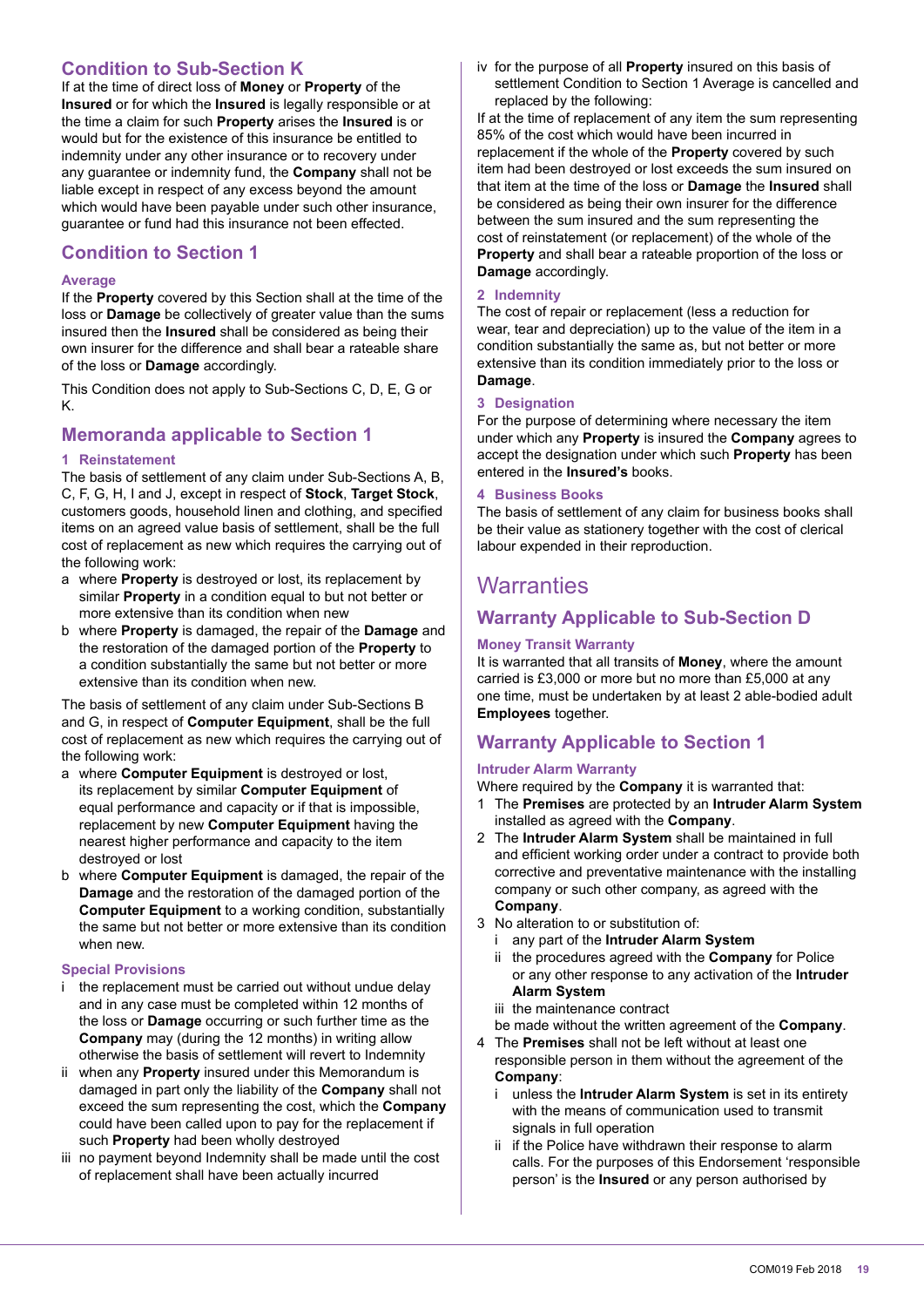# Section 1 Material Damage - continued

the **Insured** to be responsible for the security of the **Premises**.

- 5 All keys to the **Intruder Alarm System** are removed from the **Premises** when they are left unattended.
- 6 The **Insured** maintains secrecy of codes for the operation of the **Intruder Alarm System** and no details of same are left on the **Premises**.
- 7 The **Insured** shall appoint at least two keyholders and lodge written details (which must be kept up to date) with the alarm company.
- 8 In the event of notification of any activation of the **Intruder Alarm System** or interruption of the means of communication during any period that the **Intruder Alarm System** is set a Keyholder shall
	- i attend the **Premises** as soon as reasonably possible
	- ii enter the **Premises** if it is safe to do so
	- iii remain in the **Premises** until the **Intruder Alarm System** has been re-set or an engineer has attended to repair or re-set the **Intruder Alarm System**
- iv remain at the **Premises** until they are fully secure.
- 9 In the event of the **Insured** receiving any notification:
	- i that Police attendance in response to alarm signals/calls from the **Intruder Alarm System** may be withdrawn or the level of response reduced or delayed
	- ii from a Local Authority or Magistrate imposing any requirement for abatement of nuisance
	- iii that the **Intruder Alarm System** cannot be returned to or maintained in full working order

the **Insured** shall advise the **Company** as soon as possible and in any event not later than 10am on the **Company's** next working day and comply with any reasonable subsequent requirements stipulated by the **Company**.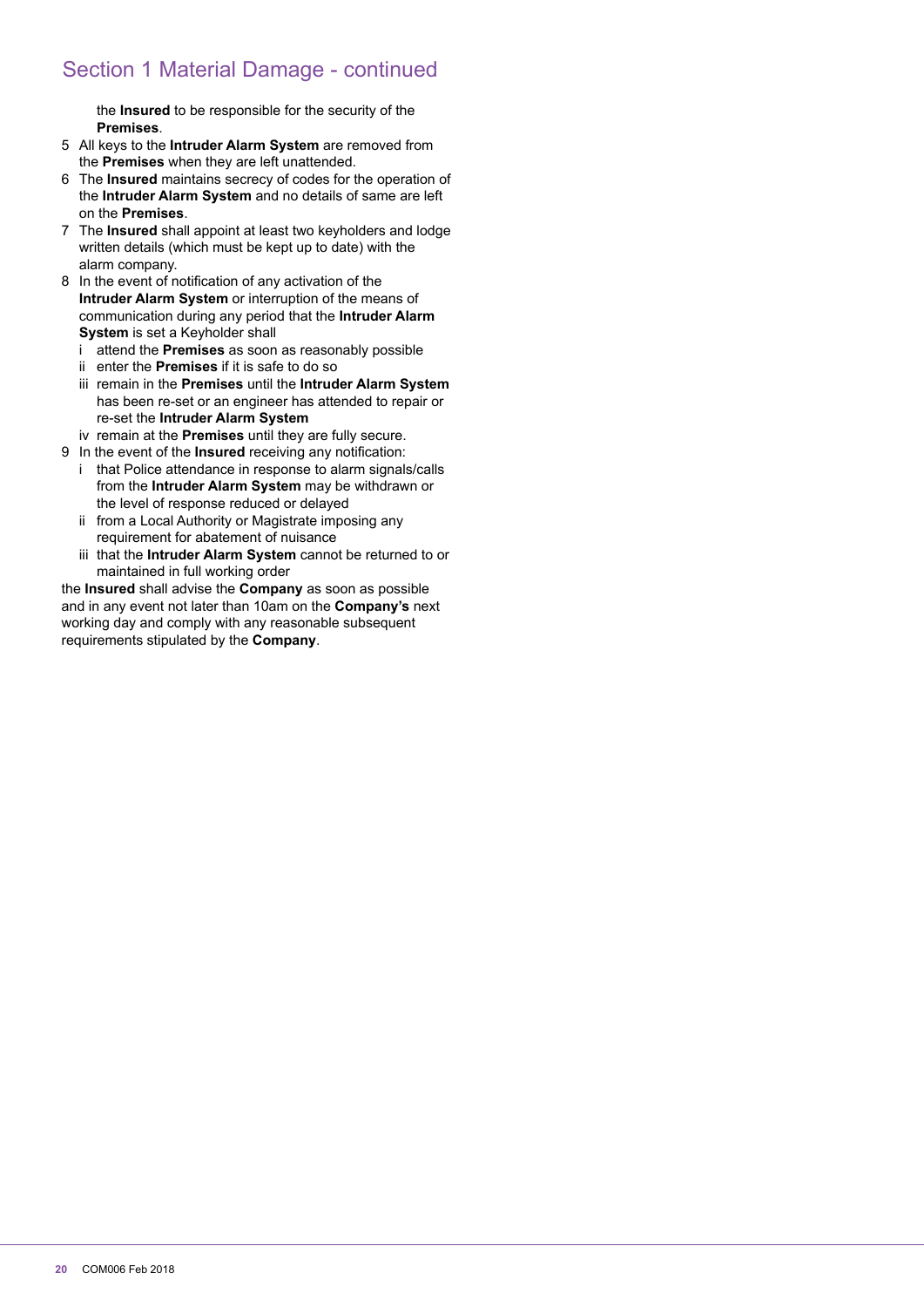# Section 2 – Business Interruption

# Cover

# **Sub-Section A – Income/Costs**

(This Sub-Section and the Covers described below are only operative if specified on the Schedule)

#### **1 Income**

The **Company** will indemnify the **Insured** for loss of **Income** and/or **Increase in Cost of Working** as a result of interruption of or interference with the **Business** carried on at the **Premises** in consequence of **Damage** to **Property** used by the **Insured** for the **Business** from the Cover Causes shown against this item on the Schedule.

The **Company** will calculate the loss of **Income** as follows:

- a the amount by which the **Income** during the **Indemnity Period** shall as a consequence of the **Damage** fall short of the standard **Income** and/or
- b **Increase in Cost of Working**

less any sum saved during the **Indemnity Period** in respect of the charges and expenses of the **Business** payable out of **Income** as may cease or be reduced in consequence of the **Damage**.

For the purposes of this Cover the following additional definitions applies

#### **Standard Income**

The **Income** during the 12 month period immediately before the date of the **Damage** which corresponds with the **Indemnity Period** and adjusted to provide for trends, variations or special circumstances affecting the **Business** either before or after the occurrence of **Damage** or which would have affected the **Business** had the **Damage** not occurred, so that the igure represents as near as practicable the results which but for the **Damage** would have been obtained during the relative period after the **Damage**.

#### **2 Rent Receivable**

The **Company** will indemnify the **Insured** for loss of **Rent Receivable** in consequence of **Damage** to **Property** at the **Premises** from the Cover Causes shown against this item on the Schedule.

The **Company** will calculate the loss of **Rent Receivable** as follows:

- a the amount by which **Rent Receivable** during the **Indemnity Period** shall in consequence of the **Damage** fall short of the amount that should have been received and
- b **Increase in Cost of Working** but not exceeding the reduction of **Rent Receivable** avoided by the additional expenditure

less any sum saved during the **Indemnity Period** in respect of the charges and expenses of the **Business** payable out of **Rent Receivable** as may cease or be reduced in consequence of the **Damage**.

#### **3 Increase in Cost of Working**

The **Company** will indemnify the **Insured** for **Increase in Cost of Working** as a result of interruption of or interference with the **Business** carried on at the **Premises** in consequence of **Damage** to **Property** used by the **Insured** for the **Business** from the Cover Causes shown against this item on the Schedule.

#### **4 Additional Increase in Cost of Working**

The **Company** will indemnify the **Insured** for **Additional Increase in Cost of Working** as a result of interruption of or interference with the **Business** carried on at the **Premises** in consequence of **Damage** to **Property** used by the **Insured** for the **Business** from the Cover Causes shown against this item on the Schedule.

#### **5 Cost of Alternative Accommodation**

The **Company** will indemnify the **Insured** for the reasonable additional expenses of comparable alternative accommodation if the **Premises** are rendered uninhabitable in consequence of **Damage** from the Cover Cause shown against this item on the Schedule but only for the period necessary and reasonable for reinstatement of the **Premises** and only for amounts in excess of those recoverable under item 1 **Income** or where more specific Insurance is in force.

#### **Sub-Section B – Machinery and Computer Equipment Breakdown**

(This Sub-Section is only operative if specified on the Schedule)

The **Company** will indemnify the **Insured** for loss of **Income**, as calculated under Sub-Section A, subject to the limit stated in the Schedule, as a result of interruption of or interference with the **Business** carried on at the **Premises** in consequence of Accident to **Insured Plant** insured by Section 1 for which the **Company** has admitted liability under Sub-Section G but not for the costs of preparing any claim.

# **Sub-Section C – Loss of Premises Licence**

(This Sub-Section is only operative if specified on the Schedule)

The **Company** will indemnify the **Insured** for either:

- a loss of **Income**, as calculated under Sub-Section A, as a result of interruption of or interference with the **Business** carried on at the **Premises** or, in the event that the **Business** is sold or in the event that the **Business** is sold
- b make good to the **Insured** all loss for depreciation in value of the **Insured's** interest in the **Premises** in consequence of the licence as specified in the Schedule, granted in respect of retail of excisable liquor, provision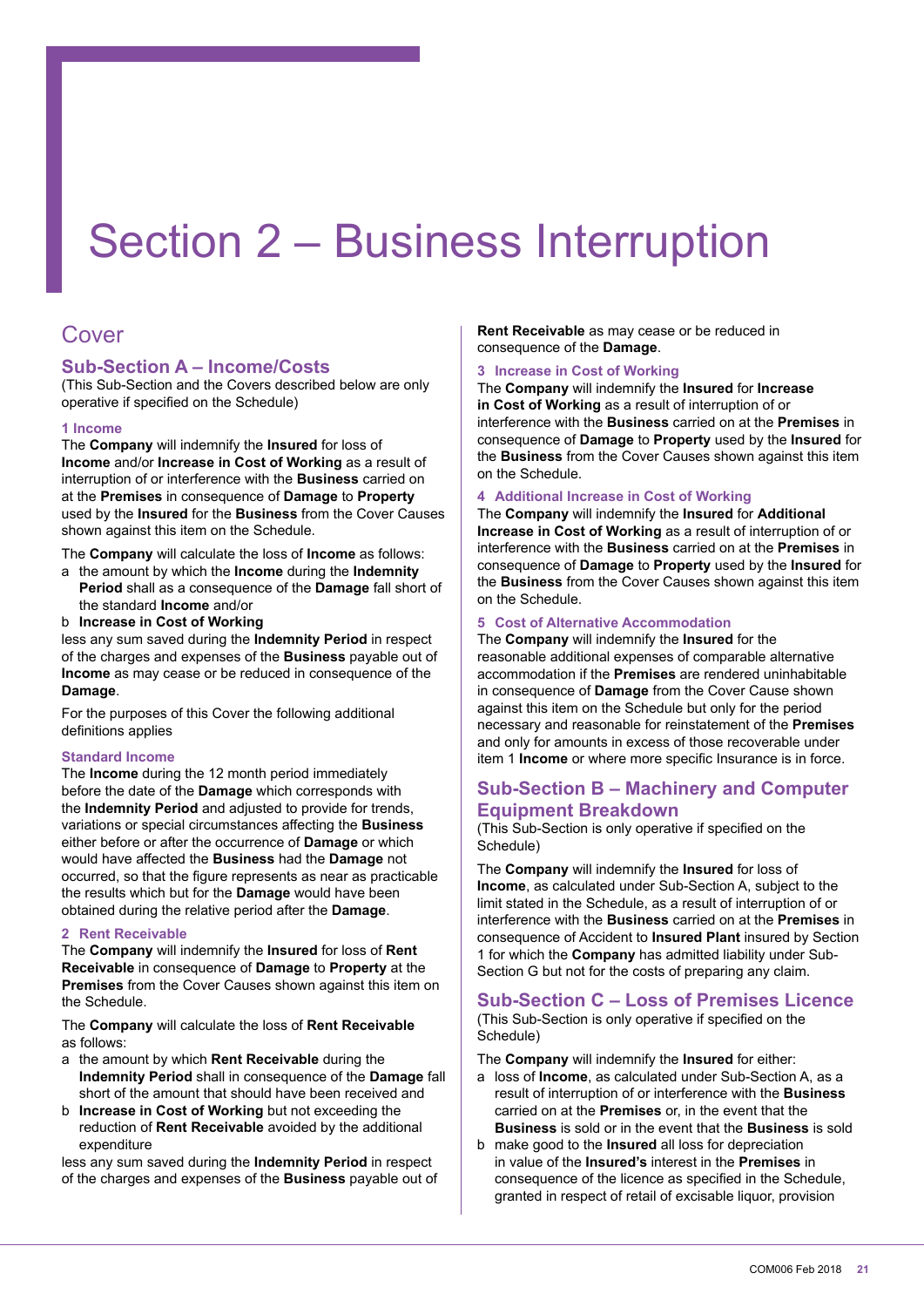# Section 2 Business Interruption - continued

of entertainment or sale of late night refreshments at the **Premises** being:

- i forfeited under the provisions of the legislation governing such licences or certificates
- ii refused renewal by the appropriate licensing authority at the time of renewal

from causes beyond the control of the **Insured** subject to a maximum amount payable under this Sub-Section not exceeding the sum insured shown in the Schedule.

# **Extensions**

(The following Extensions only apply if shown as operative on the Schedule and are subject to the Limit shown on the Schedule and the Exclusions and Conditions of the operative Sub-Section(s) and the Section)

# **Extensions to Sub-Section A**

#### **1 Exhibitions**

The **Company** will indemnify the **Insured** in respect of loss of **Income** in consequence of **Damage** to **Stock** or **Business Contents** by the Cover Causes shown against **Income** on the Schedule whilst at any exhibition or show within Great Britain, Northern Ireland, the Channel Islands or the Isle of Man, subject to a maximum limit of £5,000 for any one loss.

#### **2 Denial of Access**

The **Company** will indemnify the **Insured** in respect of loss resulting from interruption of or interference with the **Business** in consequence of **Damage** from Cover Causes 1, 2, 3 and 4 to **Property** in the vicinity of the **Premises** which shall prevent or hinder the use of or access to the **Insured's Premises**, whether or not there has been **Damage** to the **Premises** or **Property** of the **Insured**.

#### **3 Public Utilities**

The **Company** will indemnify the **Insured** in respect of loss resulting from the interruption of or interference with the **Business** in consequence of accidental failure up to the terminal ends of the public supply undertaking's feed to the **Premises** of water, electric, gas or telecommunication services as a direct result of **Damage** by Cover Causes 1 and 2 excluding atmospheric, solar or lunar conditions causing temporary interference with transmission to or from any satellite.

#### **4 Loss of Book Debts**

The **Company** will indemnify the **Insured** in respect of loss in consequence of the **Insured** being unable to trace or establish the **Outstanding Debit Balances** as a result of **Damage**, by Cover Causes 1, 2, 3 or 4, to the **Insured's** books of account or other business books or records at the **Premises** or whilst temporarily removed elsewhere within Great Britain, Northern Ireland, the Channel Islands or the Isle of Man.

The **Company** will pay to the **Insured** the amount of loss resulting from such **Damage** but not exceeding:

- a the difference between the **Outstanding Debit Balances** and the total of the amounts received or traced and
- b the additional expenditure incurred with the previous consent of the **Company** in tracing and establishing the **Outstanding Debit Balances** after the **Damage**

subject to the limit shown in the Schedule.

Excluding loss resulting from:

a books or records being mislaid or misfiled

- b erasure or distortion of information on **Media** or other records:
	- i due to the presence of magnetic flux unless such flux results from lightning
	- ii whilst mounted in or on any machine or data processing apparatus unless caused by **Damage** to the machine or apparatus
	- iii due to defects in such records
- c deliberate falsiication of business records.

#### **5 Customers**

The **Company** will indemnify the **Insured** in respect of loss resulting from the interruption of or interference with the **Business** in consequence of **Damage** at the premises of any of the **Insured's** customers within Great Britain, Northern Ireland, the Channel Islands or the Isle of Man from Cover Causes 1, 2, 3 and 4 subject to the limit stated in the Schedule.

#### **6 Suppliers**

The **Company** will indemnify the **Insured** in respect of loss resulting from the interruption of or interference with the **Business** in consequence of **Damage** at the premises of any of the **Insured's** suppliers, manufacturers or processors within Great Britain, Northern Ireland, the Channel Islands or the Isle of Man from Cover Causes 1, 2, 3 and 4, subject to the limit stated in the Schedule.

#### **7 Transit**

The **Company** will indemnify the **Insured** in respect of loss resulting from the interruption of or interference with the **Business** in consequence of **Damage** to **Property** used by the **Insured** for the **Business** by Cover Causes 1, 2 and 4 whilst **In Transit** subject to the limit stated in the Schedule.

#### **8 Notiiable Diseases, Poisoning, Defective Drains and Murder or Suicide**

The **Company** will indemnify the **Insured** in respect of loss resulting from the interruption or interference with the **Business** in consequence of:

- a i any occurrence of a Notifiable Disease (as defined below) at the **Premises** or attributable to food or drink supplied from the **Premises**
	- ii any discovery of an organism at the **Premises** likely to result in the occurrence of a Notifiable Disease (as defined below)
- b the discovery of vermin or pests at the **Premises** which causes restrictions on the use of the **Premises** on the order or advice of the Local Authority
- c any accident causing defects in the drains or other sanitary arrangements in the **Premises** which causes restrictions on the use of the **Premises** on the order or advice of the Local Authority
- d any occurrence of murder or suicide at the **Premises**.

#### **Special Provisions**

- a Notifiable Disease shall mean illness sustained by any person resulting from:
	- food or drink poisoning
	- ii any human infectious or human contagious disease (excluding Acquired Immune Deficiency Syndrome (AIDS) or an AIDS related condition) an outbreak of which the competent Local Authority has stipulated shall be notified to them.
- b For the purpose of this Extension the Definition of Indemnity Period is amended to read: Indemnity Period shall mean the period during which the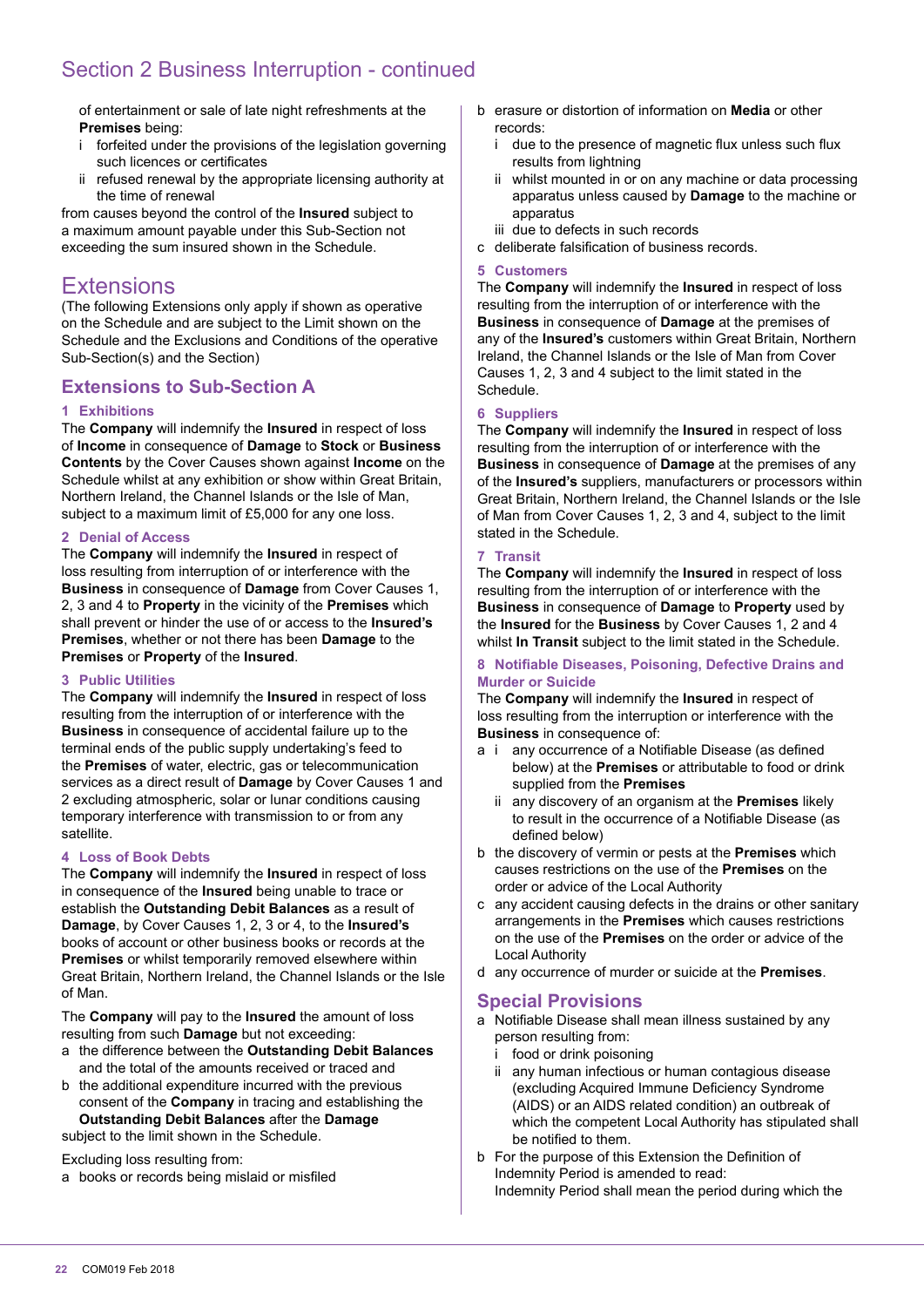results of the **Business** shall be affected in consequence of the loss beginning:

- i in the case of (a) and (d) above, with the occurrence or discovery of the incident
- ii in the case of (b) and (c) above, with the date from which the restrictions on the **Premises** are applied and ending not later than the Maximum Indemnity Period thereafter.
- c For the purposes of this Extension the Maximum Indemnity Period is 12 months.
- d The **Company** shall not be liable under this Extension for any costs incurred in the cleaning, repair, replacement, recall or checking of the **Property**.
- e The **Company** shall only be liable for the loss arising at those **Premises** which are directly subject to the **Damage**.

#### **Extensions to Sub-Section B**

(Subject to the Exclusions and Conditions of the operative Sub-Section(s) and the Section)

#### **Additional Increase in Cost of Working**

The **Company** will also indemnify the **Insured** for **Additional Increase in Cost of Working** as a result of interruption of or interference with the **Business** carried on at the **Premises** in consequence of Accident to **Insured Plant** insured by Section 1 for which the **Company** has admitted liability under Sub-Section G but not for the costs of preparing any claim and subject to a maximum amount of £25,000 in any one period of insurance.

#### **Computer Operations**

The **Company** will pay the reasonable costs necessarily incurred in minimising or preventing interruption or interference to the computer operations of the **Insured** following Accident to **Computer Equipment** insured by Section 1 for which the **Company** has admitted liability under Sub-Section G but not for the costs of preparing any claim and subject to a maximum amount of £30,000 in any one period of insurance.

#### **Extensions to Section 2**

(Subject to the Exclusions and Conditions of the operative Sub-Section(s) and the Section)

#### **Accountants and Auditors' Charges**

The **Company** will pay to the **Insured** the reasonable charges payable by the **Insured** to their professional accountants and auditors for producing any particulars or details or any other proofs, information or evidence as may be required by the **Company** under the terms of this Section and reporting that such particulars or details are in accordance with the **Insured's** books or documents.

#### **Documents**

The **Company** shall indemnify the **Insured** in respect of loss resulting from interruption of or interference with the **Business** in consequence of **Damage** to documents belonging to or held in trust by the **Insured** whilst temporarily at premises not in the occupation of the **Insured** or whilst **In Transit** by road, rail or inland waterway in Great Britain, Northern Ireland, the Channel Islands or the Isle of Man.

# **Exclusions**

#### **Exclusions to Sub-Sections A and B**

The **Company** shall not be liable for any loss unless:

- a there is in force at the time of the **Damage** to **Property** causing interruption of or interference with the **Business**, an insurance policy covering the interest of the **Insured** in the **Property** for the **Damage** suffered and
- b i payment has been made or liability admitted for such **Damage** or
	- ii payment would have been made or liability would have been admitted for such **Damage** but for the exclusion of losses below a stated amount in the Policy.

# **Exclusions to Sub-Section B**

The **Company** will not be liable for:

- a delay in resuming operations due to the need to reconstruct or re-input data or programs on **Media** where the **Insured** has not fully complied with Condition 2 to Sub-Section G of Section 1 - Back Up Records
- b loss resulting from interruption or interference with the **Business** carried on at the **Premises** in consequence of **Damage** as insured by Extension 3 to Sub-Section G of Section 1.

#### **Exclusions to Sub-Section C**

The **Company** will not be liable for:

- a the forfeiture or refusal to renew the licence directly or indirectly arising from any town or country planning improvement or redevelopment or compulsory purchase or the surrender, reduction or redistribution of licences in connection therewith
- b any alteration in the law affecting the granting, surrender, forfeiture or refusal to renew any licence
- c any loss if the **Insured** is entitled to obtain compensation under the provisions of any Act of Parliament in respect of any refusal to renew the licence
- d the forfeiture of or refusal to renew the licence occasioned wholly or in part by any act or omission by the **Insured** or failure to take all reasonable action to maintain the licence in force.

# Conditions Precedent to Liability

#### **Conditions to Sub-Section C**

- 1 Immediate notice must be given in writing to the **Company** by the **Insured** in the event of any:
	- a transfer or proposed transfer of the licence
	- b complaint against the **Business** or the control of the **Premises**
	- c proceedings against or conviction of the **Insured**, manager, tenant or occupier of the **Premises** for any breach of licensing rules or any other matter whereby the character or reputation of the person concerned is affected with respect to their honesty, moral standing or sobriety
	- d objection to renewal or other circumstances, which might endanger the renewal of the licence.
- 2 In the event of a forfeiture or refusal of renewal of the licence the **Insured** must notify the **Company** in writing within 24 hours after the order by the authorities or the event which has resulted in forfeiture or refusal of renewal of the licence and also state as far as he is able the grounds upon which such order has been made or particulars of such event.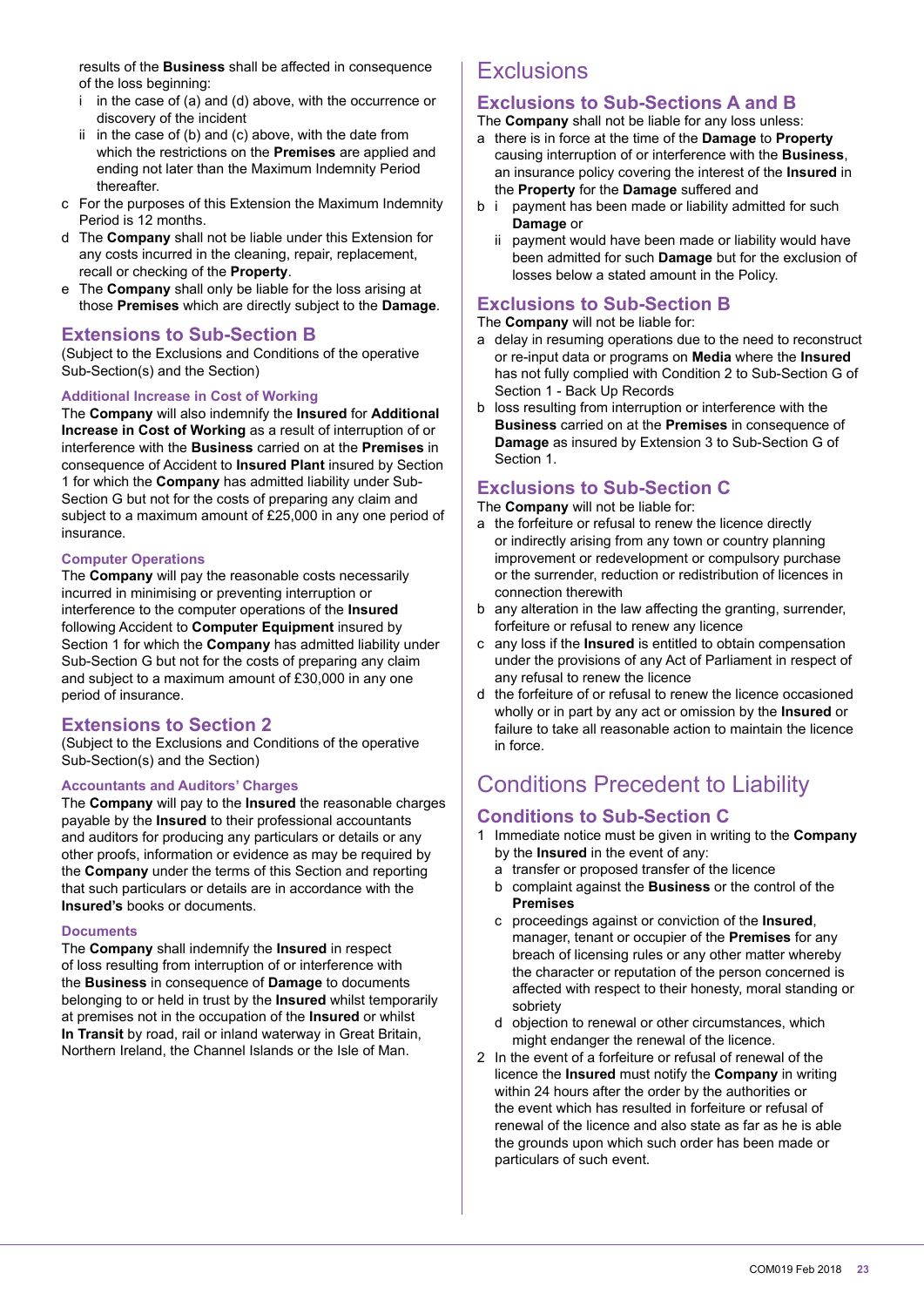# Section 2 Business Interruption - continued

# **Condition**

# **Condition to Sub-Section A**

#### **Average**

**Income** – if the sum insured is less than the **Income** for 12 months (or proportionately longer period if the Maximum Indemnity Period exceeds 12 months) immediately prior to the occurrence of the **Damage** the amount payable shall be proportionately reduced after due provision has been made to provide for the trend or variation in or other circumstances affecting or which would have affected the **Business** either before or after the **Damage**.

**Rent Receivable** – if the sum insured is less than the **Rent Receivable** for the 12 months (or proportionately longer period if the Maximum Indemnity Period exceeds 12 months) immediately prior to the occurrence of the **Damage** the amount payable shall be proportionately reduced after due provision has been made to provide for the trend or variation in or other circumstances affecting or which would have affected the **Business** either before or after the **Damage**.

# Memoranda applicable to Section 2

#### **1 Limit**

The **Company's** liability under Section 2 shall not exceed in any one period of insurance the sums insured and limits shown in the Schedule.

#### **2 VAT**

To the extent that the **Insured** is accountable to the tax authorities for Value Added Tax all terms in this Section shall be exclusive of such Tax.

#### **3 Current Cost Accounting**

For the purpose of this Section any adjustment implemented in current cost accounting shall be disregarded in calculations.

#### **4 Alternative Trading**

If during the **Indemnity Period** work is done or services rendered elsewhere than at the **Premises** for the beneit of the **Business** either by the **Insured** or by others on behalf of the **Insured** the money paid or payable in respect of such work or services will be accounted for in arriving at the **Income** during the **Indemnity Period**.

#### **5 Miscellaneous Extensions**

For other miscellaneous extensions included on the Schedule the wording will appear on the Schedule as an endorsement.

#### **6 New Business**

For the purpose of a new business that has not been trading 12 months at the time of the loss the Standard **Income** is restated as follows:

Standard **Income** is the proportional equivalent for a period equal to the **Indemnity Period** of the **Income** realised during the period between the commencement of the **Business** and the date of the **Damage**.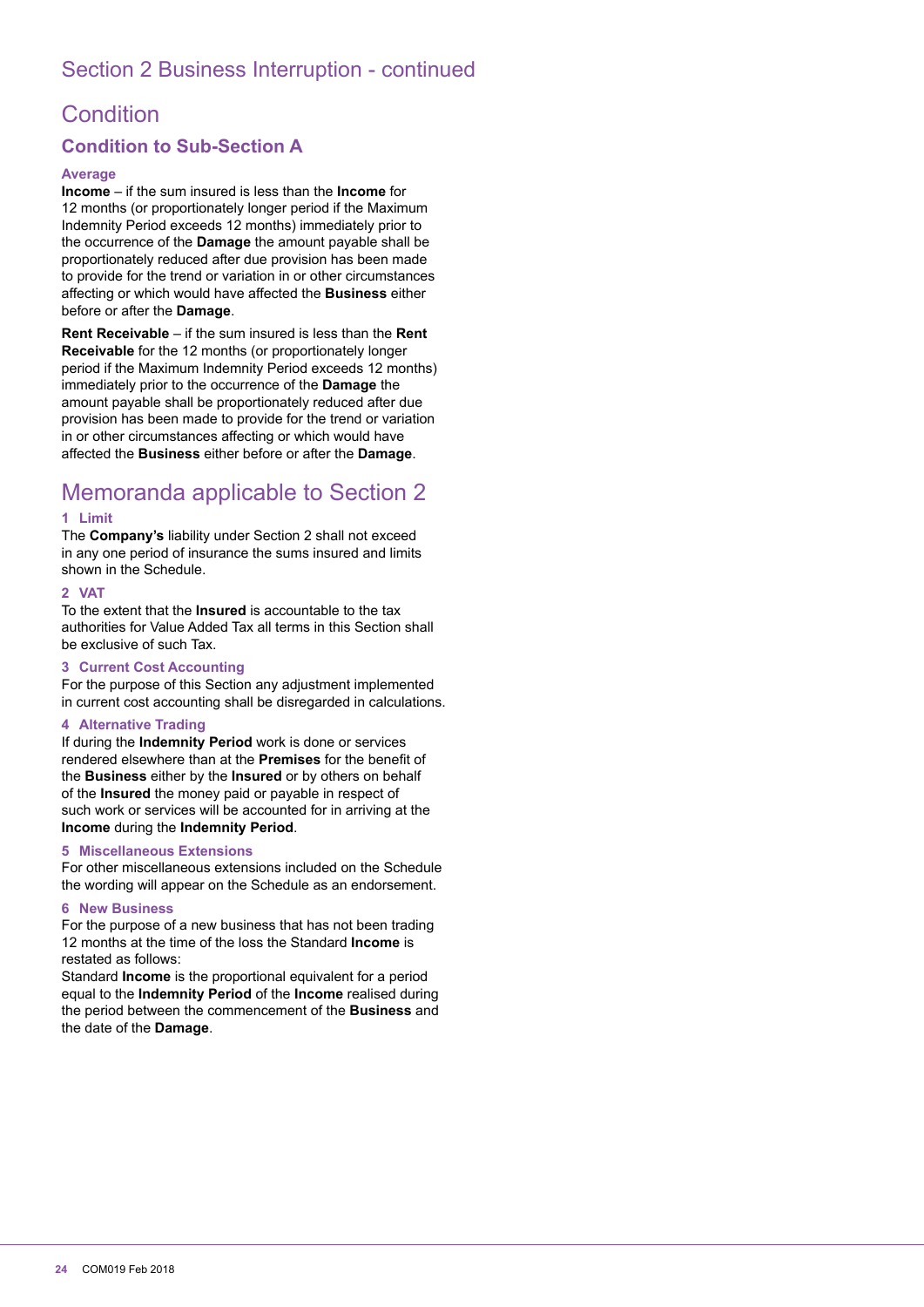# Section 3 – Liability

# Cover

# **Sub-Section A – Employers' Liability**

(This Sub-Section and the Covers described below are only operative if specified on the Schedule)

In the event of accidental **Injury** sustained by any **Employee** of the **Insured** caused during the period of insurance and arising out of and in the course of their employment by the **Insured** for the purposes of the **Business**, within the **Territorial Limits**, the **Company** will indemnify the **Insured** in respect of all sums which the **Insured** becomes legally liable to pay as compensation and claimant's costs and expenses, in respect of such **Injury**.

The **Company** will also pay **Legal Costs** and **Solicitors' Fees**. The indemnity granted by this Sub-Section shall be interpreted as being in accordance with the provisions of any law relating to compulsory insurance of liability to **Employees** in Great Britain, Northern Ireland, the Channel Islands or the Isle of Man but the **Insured** shall repay to the **Company** all sums paid by the **Company** which the **Company** would not have been liable to pay but for the provisions of such law.

#### **Limit of Indemnity**

The liability of the **Company** under this Sub-Section for compensation and claimant's costs and expenses in respect of one occurrence or all occurrences of a series consequent on or attributable to one source or original cause (inclusive of **Legal Costs** and **Solicitors' Fees**) shall not exceed the Limit of Indemnity stated in the Schedule.

#### **Sub-Section B – Public Liability**

(This Sub-Section and the Covers described below are only operative if specified on the Schedule)

In the event of accidental:

- a **Injury**
- b **Damage** to **Property**
- c obstruction, trespass, nuisance or interference with any right of way, light, air or water

occurring during the period of insurance and arising out of ownership of the **Premises** or in the course of the **Business**, within the **Territorial Limits**, the **Company** will indemnify the **Insured** in respect of all sums which the **Insured** becomes legally liable to pay as compensation and claimant's costs and expenses, in respect of such **Injury**, **Damage** to **Property** or obstruction, trespass, nuisance or interference with any right of way, light, air or water.

The **Company** will also pay **Legal Costs** and **Solicitors' Fees**.

#### **Limit of Indemnity**

The liability of the **Company** under this Sub-Section for compensation in respect of one occurrence or all occurrences of a series consequent on or attributable to one source or original cause shall not exceed the Limit of Indemnity stated in the Schedule.

# **Sub-Section C – Products Liability**

(This Sub-Section and the Covers described below are only operative if specified on the Schedule)

In the event of accidental:

- a **Injury**
- b **Damage** to **Property**

occurring during the period of insurance and arising out of **Products Supplied** in or from Great Britain, Northern Ireland, the Channel Islands or the Isle of Man in the course of the **Business**, the **Company** will indemnify the **Insured** in respect of all sums which the **Insured** becomes legally liable to pay as compensation and claimants costs and expenses, in respect of such **Injury** or **Damage** to **Property**.

The **Company** will also pay **Legal Costs** and **Solicitors' Fees**.

#### **Limit of Indemnity**

The liability of the **Company** under this Sub-Section for compensation during any one period of insurance shall not exceed the Limit of Indemnity shown in the Schedule.

# **Sub-Section D – Work Away**

(This Sub-Section and the Covers described below are only operative if specified on the Schedule)

Sub-Section A Employers' Liability is extended to include cover for Employers' Liability Work Away as follows: In the event of accidental **Injury** sustained by any **Employee** of the **Insured** caused during the period of insurance and arising out of and in the course of doing **Work Away**, within the **Territorial Limits**, as part of their employment by the **Insured** for the **Business**, the **Company** will indemnify the **Insured** in respect of all sums which the **Insured** becomes legally liable to pay as compensation and claimant's costs and expenses in respect of such **Injury**.

#### The **Company** will also pay **Legal Costs** and **Solicitors' Fees**.

The indemnity granted by this Sub-Section shall be interpreted as being in accordance with the provisions of any law relating to compulsory insurance of liability to **Employees** in Great Britain, Northern Ireland, the Channel Islands or the Isle of Man but the **Insured** shall repay to the **Company** all sums paid by the **Company** which the **Company** would not have been liable to pay but for the provisions of such law.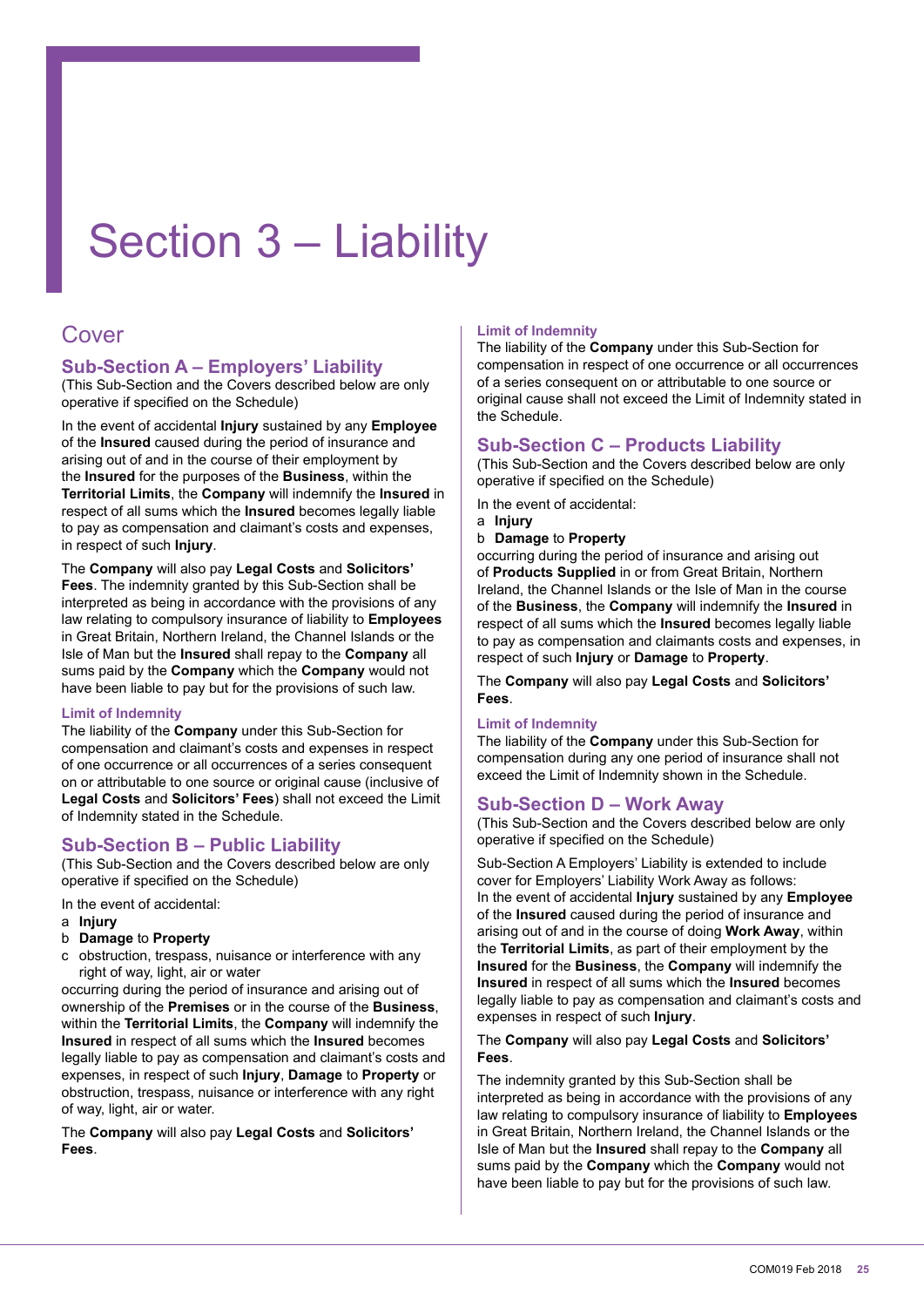# Section 3 Liability - continued

#### **Limit of Indemnity**

The liability of the **Company** under this Sub-Section for Employers' Liability Work Away for compensation and claimant's costs and expenses in respect of one occurrence or all occurrences of a series consequent on or attributable to one source or original cause (inclusive of **Legal Costs** and **Solicitors' Fees**) shall not exceed the Limit of Indemnity under Sub-Section A in the Schedule.

Sub-Section B Public Liability is extended to include Public Liability Work Away as follows:

In the event of accidental:

- a **Injury**
- b **Damage** to **Property**
- c obstruction, trespass, nuisance or interference with any right of way, light, air or water

occurring during the period of insurance and arising out of **Work Away**, within the **Territorial Limits**, in the course of the **Business**, the **Company** will indemnify the **Insured** in respect of all sums which the **Insured** becomes legally liable to pay as compensation and claimant's costs and expenses, in respect of such **Injury**, **Damage** to **Property** or obstruction, trespass, nuisance or interference with any right of way, light, air or water. The **Company** will also pay **Legal Costs** and **Solicitors' Fees**.

#### **Limit of Indemnity**

The liability of the **Company** under this Sub-Section for Public Liability Work Away for compensation in respect of one occurrence or all occurrences of a series consequent on or attributable to one source or original cause shall not exceed the Limit of Indemnity under Sub-Section B in the Schedule.

#### **Sub-Section E – Treatment Extensions**

(This Sub-Section and the Covers described below are only operative if specified on the Schedule)

#### **Hairdressers Treatment Risk**

Where Hairdressers Treatment is shown on the Schedule, Sub-Section B and Sub-Section C, if operative, are extended to indemnify the **Insured** as follows: In the event of accidental:

a **Injury**

#### b **Damage** to **Property**

occurring by or arising from a hairdressing treatment rendered by the **Insured** in the course of the **Business** during the period of insurance the **Company** will indemnify the **Insured** in respect of all sums which the **Insured** becomes legally liable to pay as compensation and claimant's costs and expenses, in respect of such **Injury** or **Damage** to **Property**, subject to the Conditions Precedent to Liability.

#### **Limit of Indemnity**

The liability of the **Company** under this Extension shall not exceed the Limit of Indemnity shown under Sub-Section B in respect of any one claim or number of claims arising out of one cause, or if appropriate Sub-Section C in respect of any one period of insurance.

For the purposes of this Cover Hairdressers Treatment is: The activities associated with colouring, tinting, dyeing, perming or specialist treatments to the hair or scalp, manicures and pedicures, and ear or nose piercing by stud gun method but does not include any other body or facial piercing by any method.

#### **Beauty Treatment Risk**

Where Beauty Treatment is shown on the Schedule Sub-Section B and Sub-Section C, if operative, are extended to indemnify the **Insured** as follows:

In the event of accidental:

- a **Injury**
- b **Damage** to **Property**

occurring by or arising from a beauty treatment rendered by the **Insured** in the course of the **Business** during the period of insurance the **Company** will indemnify the **Insured** in respect of all sums which the **Insured** becomes legally liable to pay as compensation and claimant's costs and expenses, in respect of such **Injury** or **Damage** to **Property**, subject to the Conditions Precedent to Liability.

#### **Limit of Indemnity**

The liability of the **Company** under this Extension shall not exceed the Limit of Indemnity shown under Sub-Section B in respect of any one claim or number of claims arising out of one cause, or if appropriate Sub-Section C in respect of any one period of insurance.

For the purposes of this Cover Beauty Treatment can include: i the application of cosmetics

- ii pedicures, manicures and nail extensions
- iii facials including washes, cleaning, ionisation and steaming treatments
- iv body wrapping, brushing and exfoliation and Alexander technique
- v bleaching of body hair, biochemics, application of tanning creams, sprays and oils
- vi ear or nose piercing using a stud gun
- vii cellulite treatment, colour therapy and crystal therapy

viii eyebrow and eyelash shaping and tinting

ix thermo auricular treatment, glycolic acid peel, light therapy, micro epidermal abrasion treatment and parafin wax treatment

and no other unless noted on the Schedule by Endorsement as specifically covered.

#### **Other Treatment Risks**

For any other Treatment Risks noted on the Schedule as operative please refer to the Endorsements on the Schedule for the extension wording.

#### **Amendment to Section Exclusions**

For the purposes of this Sub-Section any reference to treatment being excluded in Exclusions to Section 3 and the Sub-Sections of Section 3 is of no effect, but only in respect of those Treatments speciied on the Schedule and subject to the terms, Conditions and Exclusions of the Sub-Section and Section.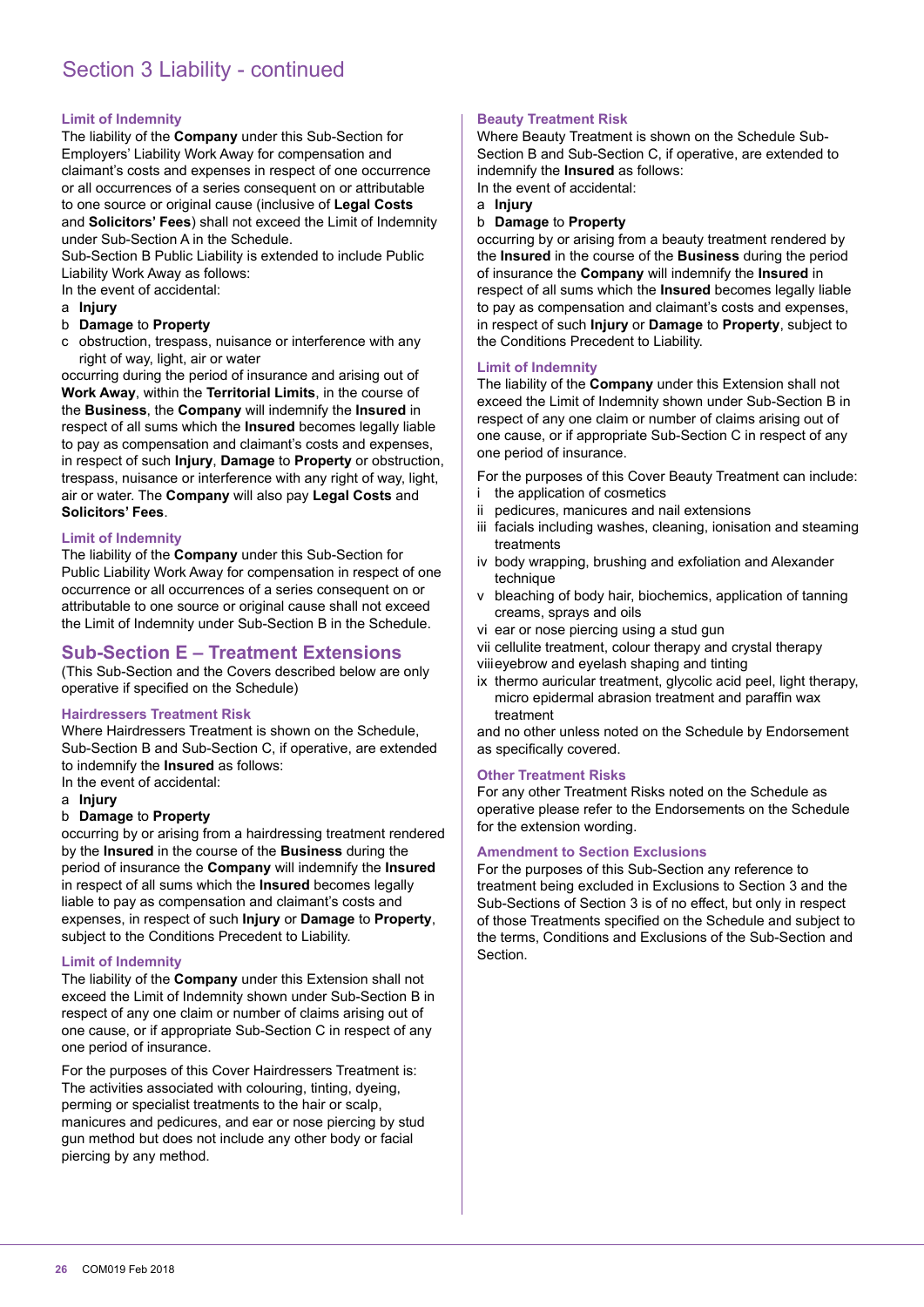# **Extensions**

# **Extension to Cover for Sub-Sections A, B and D**

(Subject to the Limits of Indemnity, Exclusions and Conditions of the operative Sub-Section(s) and the Section)

#### **1 Indemnity to Principal**

As far as is necessary to meet the requirements of any contract or agreement entered into by the **Insured** for the performance of work for any **Principal** or public authority the **Company** will at the request of the **Insured** treat the **Principal** or public authority as though they were also the **Insured** in respect of **Injury** or **Damage** arising out of the performance of such work by the **Insured** provided that the **Principal** or public authority shall observe, fulil and be subject to the terms, Conditions and Exclusions of this Policy in so far as they can apply.

#### **Extensions to Cover for Sub-Sections B and D Public Liability Work Away**

(Subject to the Limits of Indemnity, Exclusions and Conditions of the operative Sub-Section(s) and the Section)

#### **1 Cross Liabilities**

These Sub-Sections shall, if applicable, apply separately to each of the **Insured** named in the Schedule of the Policy in the same manner as if a separate section had been issued to each **Insured** provided that the aggregate of the liabilities arising from any separate application of the Sub-Section shall not exceed in total the Limit of Indemnity shown in the Schedule.

# **Extensions to Cover for Section 3**

(Subject, unless otherwise stated, to the Limit of Indemnity stated on the Schedule for Sub-Section B, and the Exclusions and Conditions of the operative Sub-Section(s) and the Section)

#### **1 Leased, Hired or Rented Premises**

The **Company** will indemnify the **Insured** in respect of the **Insured's** legal liability as tenant of a **Premises** leased, rented or hired in the course of the **Business** for:

- i **Damage** to the **Premises** including any landlord's fixtures and fittings caused by any of Cover Causes 1, 2 or 4
- ii reinstatement or repair of **Damage** to the underground water pipes, drains or sewers, gas pipes, electricity and telephone cables extending from the public mains to the **Buildings** but excluding consequential loss of any kind or description.

Provided that the **Company** shall not be liable for:

#### i the irst £250 of **Damage**

ii liability attaching to the **Insured** solely by the terms of the tenancy or any other agreement.

#### **2 Defective Premises Act 1972**

The **Company** will indemnify the **Insured** in respect of any legal liability incurred by the **Insured** during the period of insurance under the terms of the Defective Premises Act 1972 or the Defective Premises (Northern Ireland) Order 1975 in connection with **Premises**, which have been disposed of by the **Insured**.

Provided that the **Company** shall not be liable for:

- i the cost of remedying any defect or alleged defect in the **Premises** disposed of
- ii any amounts for which the **Insured** is entitled to indemnity from any other source.

#### **3 Health and Safety at Work Act 1974 – Legal Defence Costs**

The **Company** will, at the request of the **Insured**, indemnify any director, partner or **Employee** of the **Insured** in respect of **Legal Costs** and **Solicitors' Fees** incurred in the defence of a prosecution including an appeal against any conviction resulting from a prosecution brought for a breach of:

- i the Health and Safety at Work Act 1974
- ii the Health and Safety at Work (Northern Ireland) Order 1978

committed in the course of the **Business** during the period of insurance.

- Provided that the **Company** shall not be liable:
- for the payment of fines or penalties
- ii unless each director, partner or **Employee** shall be subject to the terms, Exclusions and Conditions of this Policy in so far as they can apply
- iii for a breach that was as a result of an intentional or deliberate act
- iv for any liability arising outside Great Britain, Northern Ireland, the Channel Islands or the Isle of Man
- v for any amount in excess of the Limit of Indemnity stated on the Schedule for Sub-Section A.

#### **4 Food Safety Act – Legal Defence Costs**

The **Company** will indemnify the **Insured** for all **Legal Costs** and expenses incurred with the written consent of the **Company** in respect of the defence of a prosecution or in connection with an appeal against criminal prosecution and conviction in respect of a breach of Part II of the Food Safety Act 1990 that has occurred during the Period of Insurance in connection with the **Business**.

Provided that the **Company** shall not be liable for:

- i the payment of fines or penalties
- ii a breach that was as a result of an intentional or deliberate act.

#### **5 Consumer Protection Act 1987 – Legal Defence Costs**

The **Company** will indemnify the **Insured** for all **Legal Costs** and expenses incurred with the written consent of the **Company** in respect of the defence of a prosecution or in connection with an appeal against conviction under the provisions of Part II of the Consumer Protection Act 1987 provided the alleged offence has occurred during the Period of Insurance in connection with the **Business**.

Provided that the **Company** shall not be liable for: i any fines or penalties

ii liability arising outside Great Britain, Northern Ireland, the Channel Islands or the Isle of Man.

#### **6 Data Protection Act 1998**

The **Company** will indemnify the **Insured** against legal liability to pay compensation for damage or distress under the provisions of Section 13, and defence costs in respect of a prosecution under Section 60, of the Data Protection Act 1998 subject to the act or omission from which the legal liability arises occurring during the Period of Insurance and the **Insured** being registered in accordance with the requirements of the Data Protection Act 1984.

Provided that the **Company** shall not be liable for:

- i any fines or penalties
- ii liability arising from recording, processing or provision of data for reward or determining the financial status of a person or any deliberate act or omission by the **Insured** from which liability could have reasonably expected to attach by the **Insured** or from an agreement which would not have attached in absence of such agreement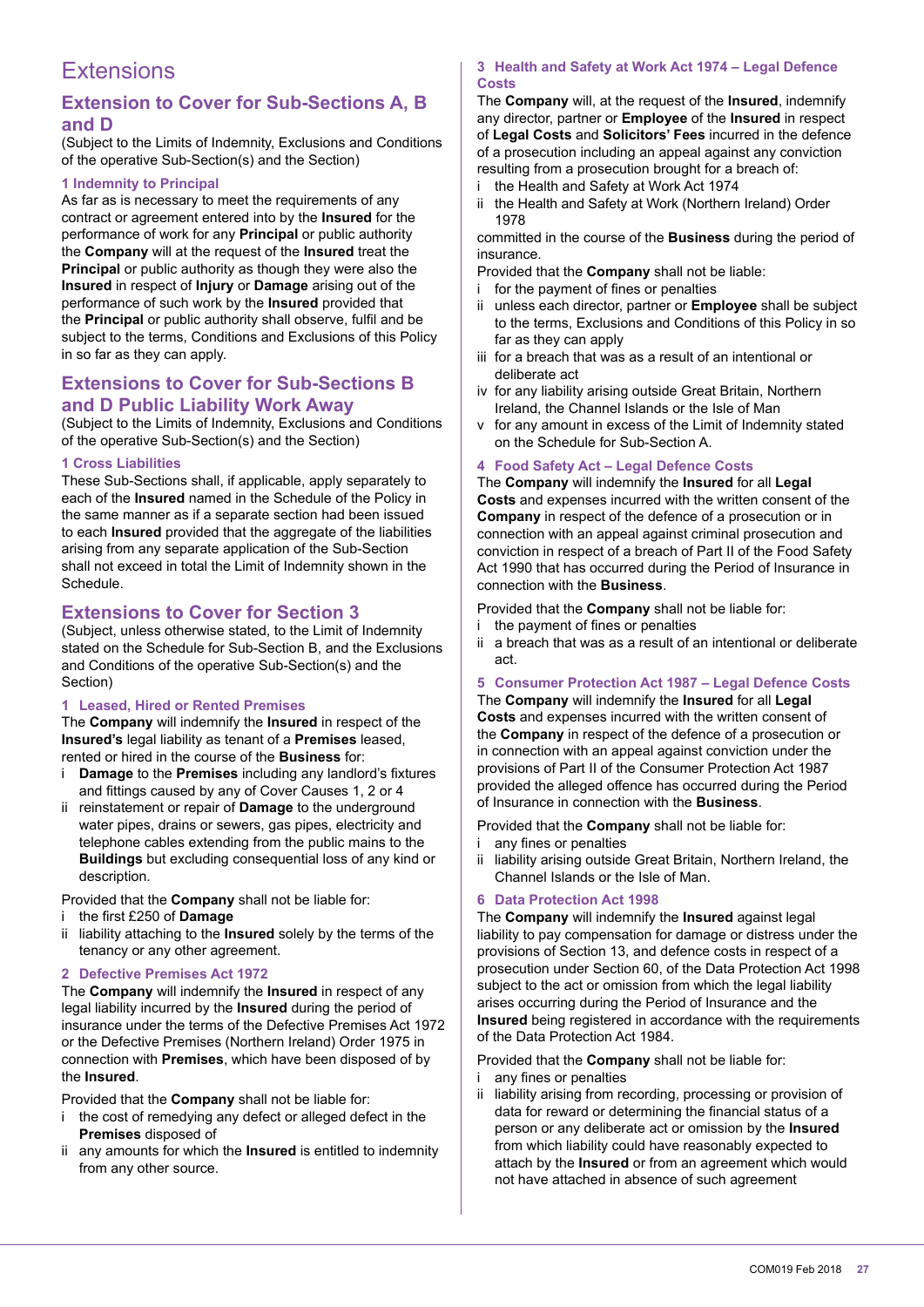# Section 3 Liability - continued

- iii the cost of rectifying, replacing, reinstating or removing any data
- iv liability arising outside Great Britain, Northern Ireland, the Channel Islands or the Isle of Man.

#### **7 Motor Contingent Liability**

The **Company** will indemnify the **Insured** against legal liability for **Injury** or **Damage** to **Property** arising out of the use of any motor vehicle in connection with the **Business**.

Provided that the **Company** shall not be liable for:

- i any vehicle owned or provided by the **Insured** or any **Principal** for whom the **Insured** is working or any subcontractor acting for or on behalf of the **Insured**
- ii **Damage** to such vehicle or to goods conveyed in or on it
- iii any vehicle being driven by the **Insured** or by any person who to the knowledge of the **Insured** or of the **Insured's** representative does not hold a licence to drive such vehicle unless such person has held and is not disqualified from holding or obtaining such a licence
- iv liability if the **Insured** is entitled to indemnity under any other insurance
- v liability arising outside Great Britain, Northern Ireland, the Channel Islands or the Isle of Man.

#### **8 Wrongful Arrest**

The **Company** will indemnify the **Insured** in respect of all sums which the **Insured** shall become legally liable to pay in respect of damages, costs and expenses awarded against the **Insured** as the result of charges of wrongful arrest or malicious prosecution being made against the **Insured** arising out of any allegation of shoplifting or other improper conduct at the **Premises** by any customer or customers or any other person or persons (other than an **Employee** of the **Insured**) during the period of insurance.

Provided that the liability of the **Company** shall not exceed £2,500 in respect of any one occurrence or £25,000 in respect of any one period of insurance.

#### **9 Court Attendance**

The **Company** will indemnify the **Insured** for the costs of attendance at court by the **Insured**, a director, partner or **Employee** of the **Insured** to help defend or act as a witness in connection with any claim for which the **Insured** is entitled to indemnity under this Section and with the **Company's** agreement up to a maximum of £250 per day per person.

#### **10 Personal Liability (family)**

The **Company** will indemnify the **Family** for liability occurring during the period of insurance and arising out of ownership of the **Premises** or in a personal capacity, within the **Territorial Limits** and for personal travel outside Great Britain, Northern Ireland, the Channel Islands and the Isle of Man.

The liability of the **Company** shall not exceed £1,000,000 inclusive of **Legal Costs** and **Solicitors' Fees**.

# **Exclusions**

# **Exclusions to Sub-Sections A and B**

Sub-Sections A and B do not cover liability arising from **Work Away** other than:

- a delivery or collection of goods, messages or **Money** to or from the **Premises**
- b private work undertaken by the **Insured's Employees** (with the consent of the **Insured**) for any director, partner or senior executive of the **Insured**.

#### **Exclusions to Sub-Sections A, B and D**

Sub-Sections A B and D do not cover liability arising:

a from or in connection with any work in or on:

- i towers, steeples, chimney shafts, blast furnaces, dams, canals, viaducts, bridges, tunnels or public highways
- ii aircraft, airports, railways, ships, docks, piers, wharves, breakwaters or sea walls
- iii collieries, mines, chemical works, gas works, oil refineries, power stations, nuclear installations or establishments
- iv mainframe computer or server suites.
- b on any offshore installation or any support vessel for any offshore installation or whilst in transit to and from any offshore installation or support vessel.

# **Exclusion to Sub-Sections A and D**

Sub-Section A and Sub-Section D Employers' Liability Work Away do not cover liability arising out of the ownership, possession or use of any self-propelled vehicle (or machinery or plant) in respect of the use of which any legislation requires that there shall be in force a policy of insurance or other security.

# **Exclusion to Sub-Sections B and D**

Sub-Section B and Sub-Section D Public Liability Work Away do not cover liability caused through any **Products Supplied** after they have ceased to be in the custody or control of the **Insured**.

# **Exclusions to Sub-Sections B, C, D and E**

Sub-Sections B, C and Sub-Section D – Public Liability Work Away and Sub-Section E do not cover:

- a liability for **Injury** sustained by any **Employee** of the **Insured**
- b liability arising directly or indirectly by, through or in connection with the ownership, possession or use by or on behalf of the **Insured**, of any:
	- mechanically propelled vehicle or mobile plant for which insurance is required under any legislation governing the use of such vehicle or which is licensed for road use, provided that if no indemnity is afforded by any other policy this Exclusion shall not apply to the bringing to or taking away of the load from any vehicle in connection with the loading or unloading of such vehicle
	- ii aircraft, hovercraft, drilling platform or rig and other offshore platforms or watercraft (other than handpropelled watercraft), railways, railway locomotives or carriages
	- iii pressure vessel, lifting apparatus or other item of plant owned by the **Insured** or the maintenance for which the **Insured** is responsible which has not been inspected to the extent required and approved by statutory regulations
	- iv firearms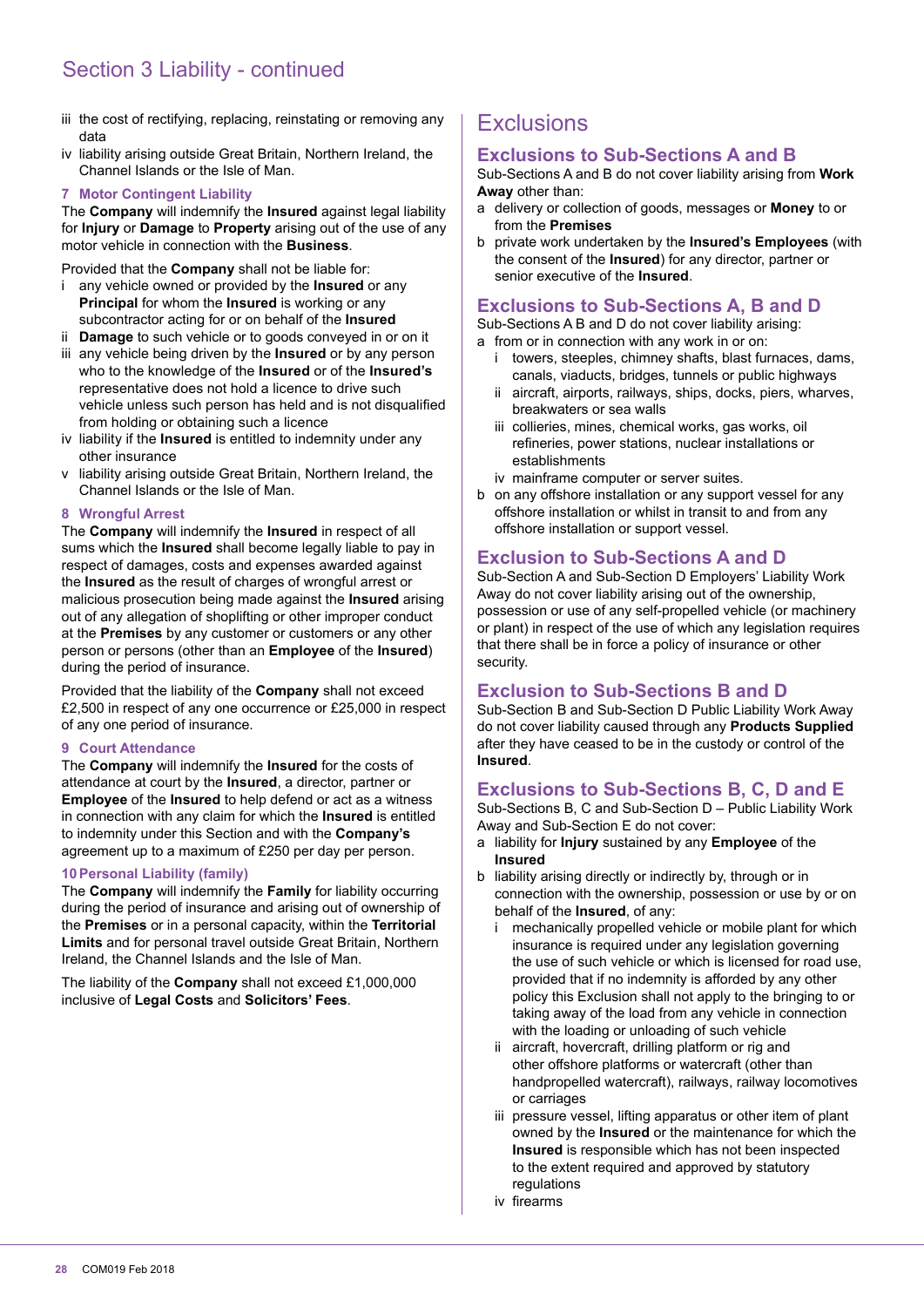- c liability which attaches because of an agreement but which would not have attached in the absence of such agreement
- d liability arising out of pollution or contamination unless caused by a sudden, identifiable, unintended and unexpected incident which takes place in its entirety at a specific time and place during the period of insurance, provided that:
	- all pollution or contamination arising out of one incident shall be deemed to have occurred at the time such incident takes place
	- ii the liability of the **Company** for all damages payable arising out of all pollution or contamination which is deemed to have occurred during any one period of insurance shall not exceed £1,000,000 in aggregate. For the purpose of this exclusion, pollution or contamination shall be deemed to mean:
		- a all pollution or contamination of **Buildings** or other structures or of water or land or the atmosphere and
		- b all **Damage** or **Injury** directly or indirectly caused by such pollution or contamination
- e the cost of making good, replacement or reinstatement of defective work carried out by or on behalf of the **Insured**
- f liability arising:
	- i through the defective design, plan, formula or specification of **Products Supplied** given for a fee or for which a fee would normally be charged
	- ii out of technical, professional or remedial instruction and advice given for a fee or for which a fee would normally be charged
	- iii out of treatment given or administered, except for any treatments that have been specifically noted as insured on the Schedule, by the **Insured** or **Employees**, or any failure to give advice or treatment or any lack of professional skill
	- iv arising from errors in connection with the sale, supply making up or prescribing or dispensing of any drug, medicine, medical cosmetic or toilet preparation
- g **Damage** to:
	- i **Property** belonging to the **Insured**
	- ii **Property** held in trust or in the custody or control of the **Insured** or of an **Employee** but this Exclusion shall not apply to any personal **Property** (including motor vehicles) of directors, **Employees** or visitors of the **Insured**
- h claims made in any country outside the European Union
- i **Property** belonging to or in the custody or control of the **Insured**
- j liability arising in respect of **Products Supplied**, knowingly supplied, directly or indirectly to the United States of America or Canada
- k liability for **Property** being worked upon where the **Damage** is as a direct result of the work undertaken
- l liquidated damages, ines, penalties, exemplary, punitive or multiplied damages
- m the amount of the **Excess** shown in the Schedule.

# **Exclusions to Sub-Sections C and E**

Sub-Sections C and E do not cover:

- a liability for **Damage** to **Products Supplied** or the cost of repairing or replacing such products
- b the cost incurred by anyone in recalling, removing, repairing, rectifying, replacing, reapplying or guaranteeing any **Products Supplied**
- c liability caused through any **Products Supplied** which are used to the knowledge of the **Insured** in connection with aircraft, hovercraft, aerial devices, watercraft, drilling platforms or rigs, motor vehicles, railways, railway locomotives or carriages, operational areas of gas,

chemical, nuclear, petrochemical or power generation plants or mines.

# **Exclusions to Sub-Section E**

Sub-Section E does not cover liability for the cost of repairing or replacing any goods sold or supplied or for any injury, illness or **Damage** caused by or arising from:

- a any treatment of the eyes, or anything in the nature of a surgical operation
- b any preparation manufactured by or on behalf of the **Insured**
- c sunbeds or solaria, massage and hair removal (other than eyebrows)
- d use of needles or other equipment inserted below the skin
- e any other treatments not specifically included.

# **Exclusion to Section 3**

Section 3 does not cover any liability of whatsoever nature arising out of mining, processing, manufacturing, removing, disposing of, distributing or storing of asbestos or products made entirely or mainly of asbestos.

This exclusion shall not apply if in respect of such removal or disposal of asbestos or products made entirely or mainly of asbestos:

- i such activity does not form part of the **Insured's** usual **Business** or contract and
- ii the discovery of asbestos by the **Insured** is unintentional and accidental and that upon discovery of asbestos or products made entirely or mainly of asbestos all work immediately stops and
- iii an HSE licenced asbestos removal contractor is employed as soon as practicable to make safe the area in which the discovery is made and who have Employers' and Public Liability insurance in force for limits no less than those stated on the **Insured's** own such policies and that such work is not excluded by the contractor's own Employers' and Public Liability policy.

# **Conditions**

# **Conditions Precedent to Liability**

Sub-Section E Hairdressers Treatment Risk Conditions The **Company** will indemnify the **Insured** under Sub-Section E provided that:

- a Hairdressers Treatment shall not be carried out by any person with less than two year's continuous service as a hairdresser or apprentice hairdresser except under the constant and direct supervision of a fully qualified person
- b the **Insured** shall not use any hair dye or preparation where the makers or vendors of the dye or preparation have issued a warning that it might be harmful without first notifying the customer of this fact and (except as provided in paragraph (c) below) applying such tests as may be necessary or as may be required or recommended by the makers or vendors before undertaking the treatment. In the event of any test on a customer proving unsatisfactory the **Company** shall be under no liability in respect of any claims attributable to the use of such hair dye or preparation on the customer other than as a result of such test
- c where a particular dye or preparation has been applied by the **Insured** within the previous three months to an individual customer without ill effect the **Insured** may at the request of the customer dispense with the test recommended or required by the makers or vendors provided that the **Insured** shall obtain from the customer a signed disclaimer relieving the **Insured** from all liability for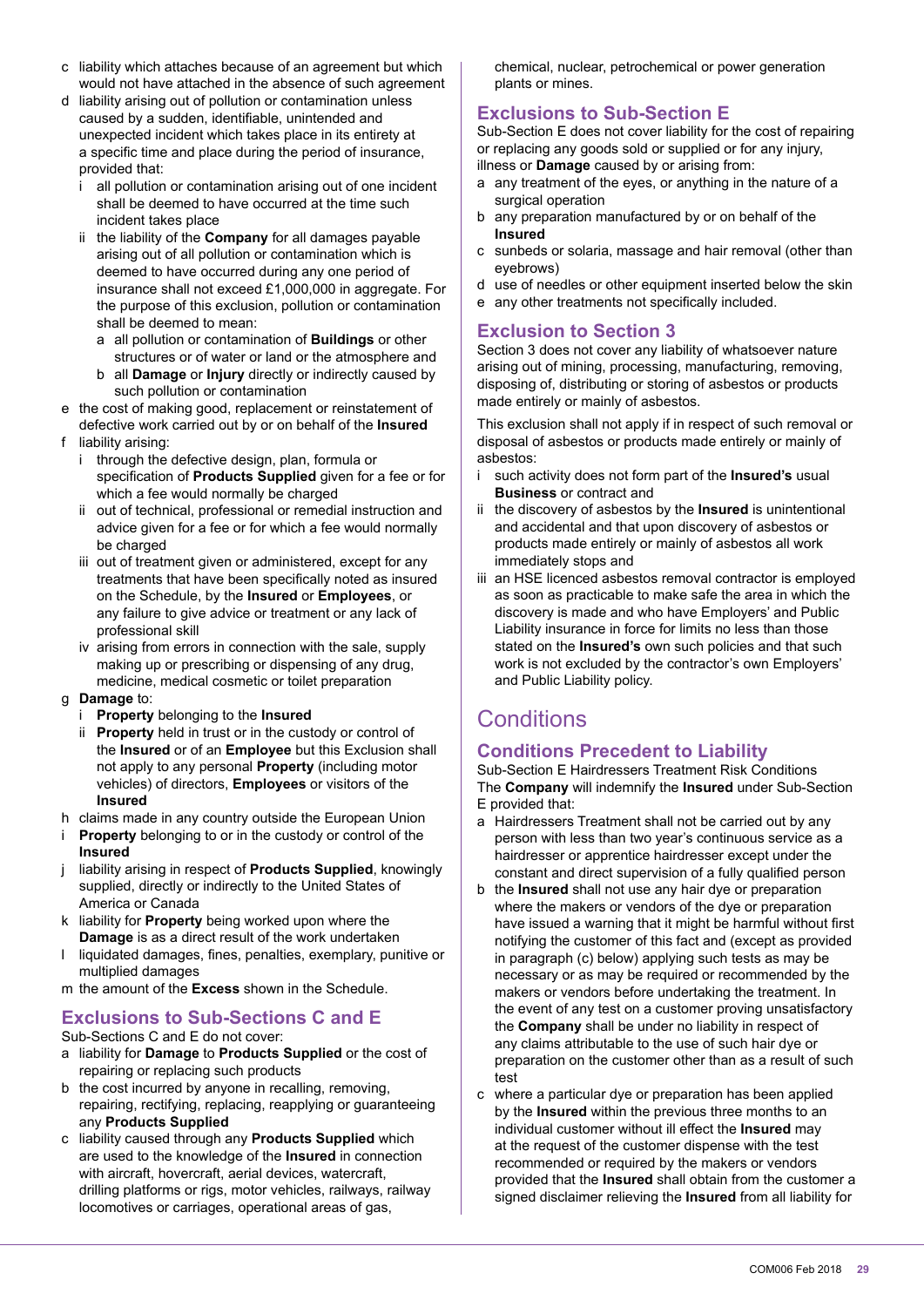# Section 3 Liability - continued

any injury or ill effects which might follow upon the use of the dye or preparation

d at the time of sale of hair dyes or other preparations the **Insured** shall supply to their customers a printed copy of the "Instructions for Use" as supplied by the makers or vendors.

# **Sub-Section E – Beauty Treatment Risk Conditions**

The **Company** will indemnify the **Insured** under Sub-Section E provided that:

- a Beauty Treatment shall not be carried out by any person with less than 6 months continuous service as a beauty therapist or an apprentice beauty therapist except under the constant and direct supervision of a fully qualified person
- b the **Insured** shall not use any preparation where the makers or vendors of the preparation have issued a warning that it might be harmful without first notifying the customer of this fact and (except as provided in paragraph (c) below) applying such tests as may be necessary or as may be required or recommended by the makers or vendors before undertaking the treatment. In the event of any test on a customer proving unsatisfactory the **Company** shall be under no liability in respect of any claims attributable to the use of such hair dye or preparation on the customer other than as a result of such test
- c where a particular preparation has been applied by the **Insured** within the previous three months to an individual customer without ill effect the **Insured** may at the request of the customer dispense with the test recommended or required by the makers or vendors provided that the **Insured** shall obtain from the customer a signed disclaimer relieving the **Insured** from all liability for any injury or ill effects which might follow upon the use of the preparation
- d at the time of sale of preparations the **Insured** shall supply to their customers a printed copy of the "Instructions for Use" as supplied by the makers or vendors.

# **Conditions to Section 3**

- 1 The **Company** may at any time, pay to the **Insured**, in connection with any claim or series of claims: a the amount of the Limit of Indemnity or
	- b any lesser amount for which such claim or claims can be settled

 less any sum or sums already paid as compensation, laimant's costs and expenses, **Legal Costs** and **Solicitors' Fees**.

 On payment, the **Company** shall relinquish the conduct and control of, and be under no further liability in connection with such claim or claims except for the payment of costs and expenses incurred prior to the date of such payment.

- 2 If any claim under this Section is also covered in whole or in part by any other existing insurance or by an indemnity from any other source the liability of the **Company** shall be limited to any excess beyond the amount which would have been payable under such other insurance or from such other source had this Section not been effected.
- 3 In the event of any occurrence which may give rise to a claim for indemnity:
	- a every letter, writ, summons or other document must be forwarded to the **Company** immediately on receipt and notice in writing given to the **Company** of any impending prosecution, Coroner's Inquest or Fatal Accident Inquiry
	- b no admission of liability or promise of payment may be made without the written consent of the **Company**.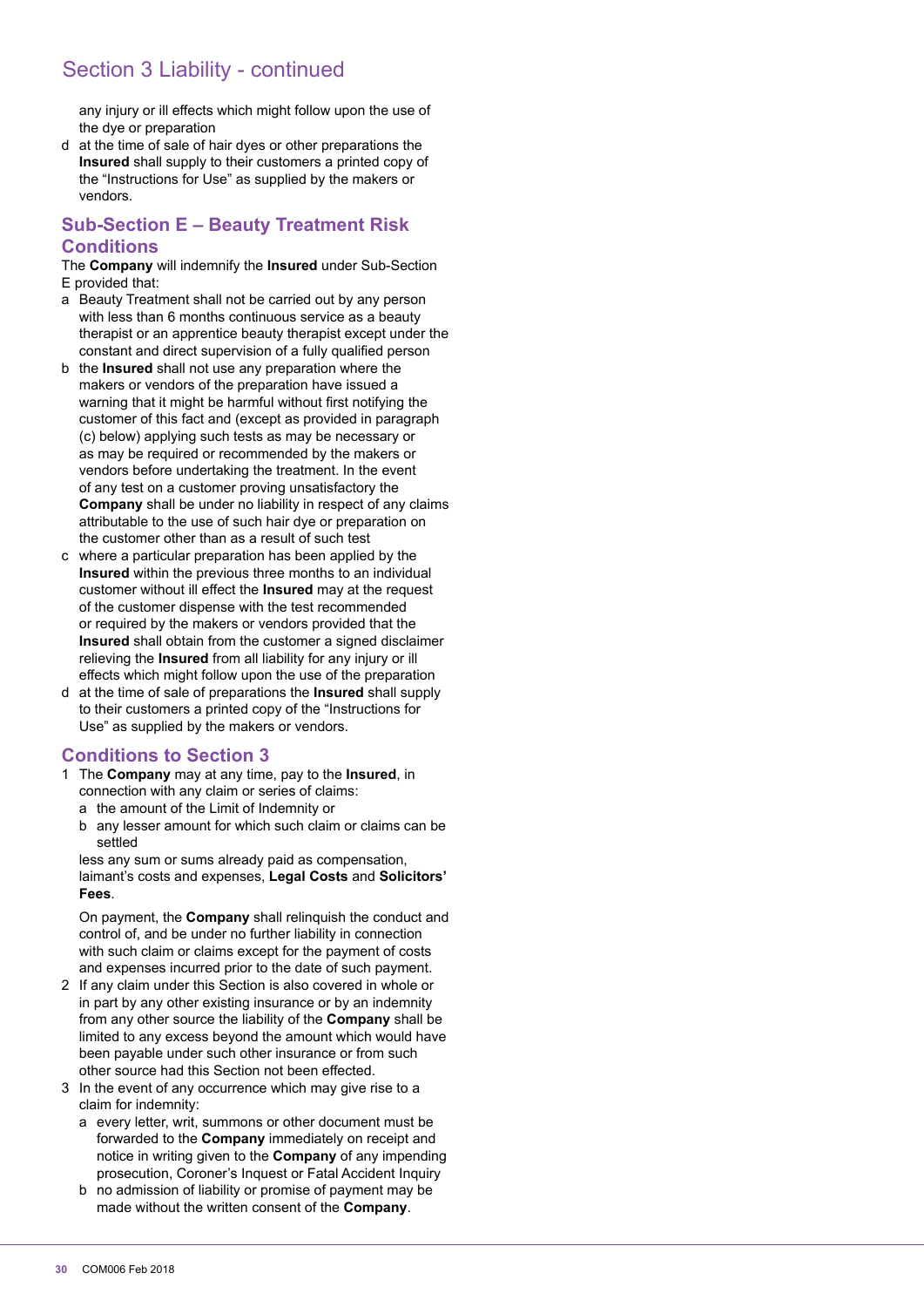# Section 4 – Goods in Transit

# Cover

# **Sub-Section A – Own Vehicles**

(This Sub-Section and Covers are only operative if specified on the Schedule)

The **Company** will indemnify the **Insured** in respect of **Damage**, from Cover Causes 1, 2, 3 and 4, to **Business Contents**, **Stock** and **Target Stock** whilst **In Transit**, in respect of each **Vehicle** included under this Sub-Section as shown on the Schedule with the corresponding Cover noted below:

#### **Cover 1**

By a speciied **Vehicle** belonging to the **Insured** or for which the **Insured** is responsible as shown on the Schedule whilst in Great Britain, Northern Ireland, the Channel Islands or the Isle of Man and travelling directly and immediately between those territories.

#### Cover<sub>2</sub>

By a speciied **Vehicle** belonging to the **Insured** or for which the **Insured** is responsible as shown on the Schedule whilst anywhere in the European Union and travelling directly and immediately between the territories in the European Union, except as excluded by Endorsement on the Schedule.

#### **Cover 3**

By an unspeciied **Vehicle** belonging to the **Insured** or for which the **Insured** is responsible whilst in Great Britain, Northern Ireland, the Channel Islands or the Isle of Man and travelling directly and immediately between those territories.

#### **Cover 4**

By an unspeciied **Vehicle** belonging to the **Insured** or for which the **Insured** is responsible whilst anywhere in the European Union and travelling directly and immediately between the territories in the European Union, except as excluded by Endorsement on the Schedule.

#### **Sub-Section B – Road Hauliers, Rail and Post** (This Sub-Section is only operative if specified on the Schedule)

The **Company** will indemnify the **Insured** in respect of **Damage**, from Cover Causes 1, 2, 3 and 4, to **Business Contents**, **Stock** and **Target Stock** whilst **In Transit** by a third party road haulier or by rail or post within the territorial limits shown on the Schedule and travelling directly and immediately between the specified territories.

# Extensions

# **Extensions to Sub-Section A**

(Subject to the Exclusions and Conditions of the operative Sub-Section and the Section)

#### **1 Conveyance Transfer**

The **Company** will indemnify the **Insured** for the additional expenses incurred in transferring to another conveyance including unloading and reloading and removal of any debris, required as a result of **Damage** from Cover Cause 1 or from collision or overturning of the **Vehicle** subject to a maximum amount of £1000, any one loss.

#### **2 Tarpaulins, Sheets, Ropes and Chains**

The **Company** will indemnify the **Insured** for **Damage** to tarpaulins, sheets, ropes and chains from Cover Causes 1, 2 or 4 or from collision or overturning of the **Vehicle**, subject to a maximum amount of £1,000 any one loss.

#### **3 Personal Effects**

The **Company** will indemnify the **Insured** for **Damage** to **Employee's** personal effects but excluding any jewellery, **Money** or credit cards from Cover Causes 1, 2 or 4 and from collision or overturning of the **Vehicle**, subject to a maximum amount of £500 per person and £1,000 in total for any one loss.

#### **4 Contract Price**

In respect of **Stock** sold but not delivered, for which the **Insured** is responsible, subject to a sale contract, which following insured **Damage** is cancelled due to the contract conditions wholly or to the extent of the **Damage**, the **Company's** liability will be based on the contract price.

# **Exclusions**

# **Exclusions to Sub-Section A**

- a The **Company** shall not be liable for **Damage** as a result of Theft or attempted Theft that does not involve entry to or exit from the **Vehicle** by forcible and violent means or that does not involve actual or threatened assault or violence or use of force against the driver or passenger of the **Vehicle**.
- b The **Company** shall not be liable in respect of trailers or demountable vans or containers or cover for the **Property** therein when they are detached from the **Vehicle**.

# **Exclusions to Section 4**

- a The **Company** shall not be liable in respect of loss or **Damage**:
	- i resulting from the dishonesty of any person to whom goods have been entrusted
	- ii or waste due to leakage, shortage in weight or spilling, unless arising from ire, theft or accident to the conveying **Vehicles**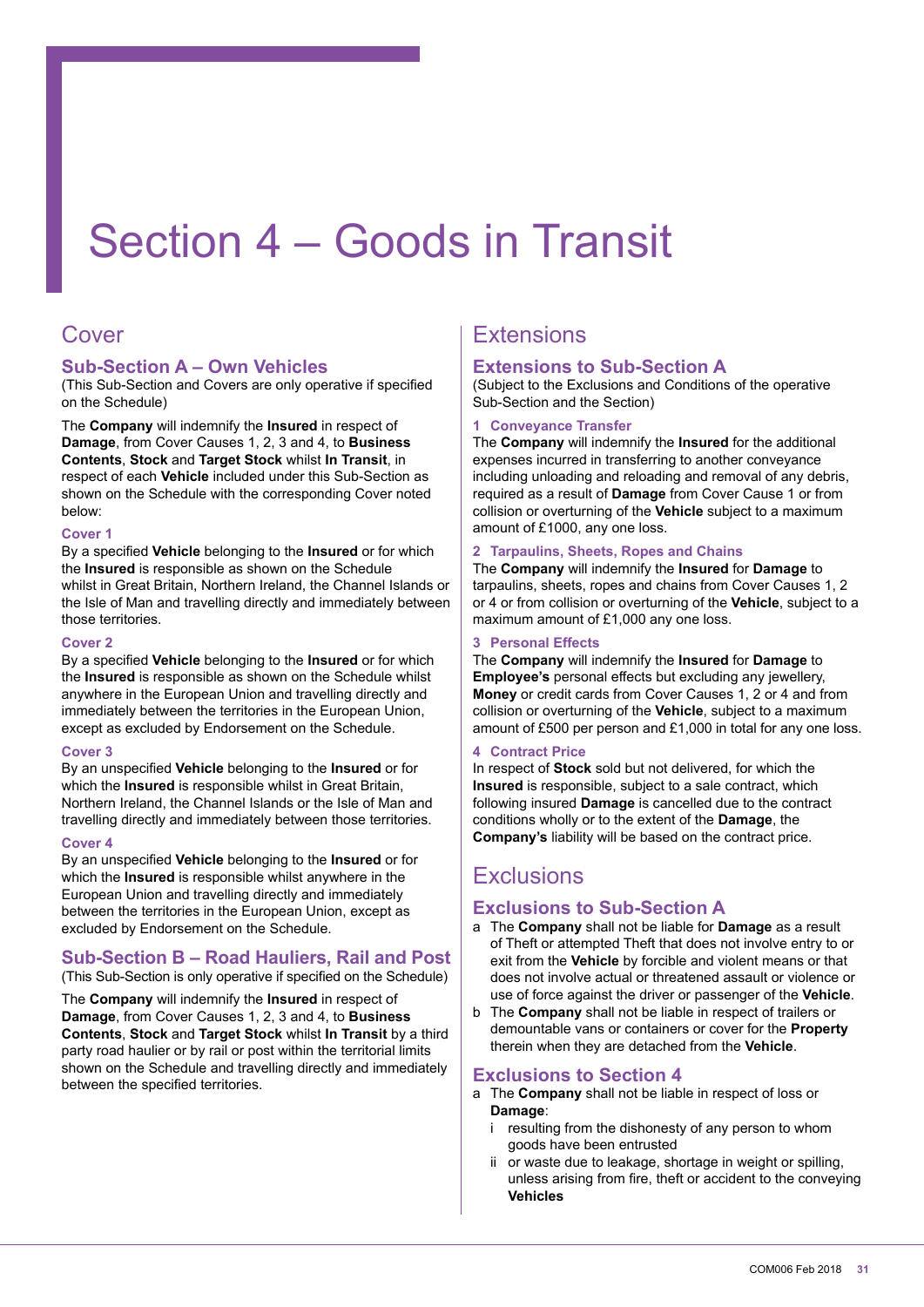# Section 4 Goods in Transit - continued

- iii to or from explosives, radioactive substances and other substances with a similar hazard, and other dangerous goods
- iv to **Property In Transit** on Free On Board terms unless notiied to and agreed with the **Company** and noted by Endorsement on the Schedule
- v to vehicles licensed for road use (including their accessories), caravans, trailers, railway locomotives, rolling stock, watercraft, aircraft or fork lift trucks
- vi to **Property** which at the time of the happening of **Damage** is insured by or would but for the existence of this Policy be insured by any marine policy or policies except in respect of any excess beyond the amount which would have been payable under the marine policy or policies had this insurance not been effected
- vii to **Property** more specifically insured
- viii from Cover Cause 4 in respect of an open topped or an open sided **Vehicle**.
- b The **Company** shall not be liable in respect of:
	- i delay, loss of market, strikes or other reduction in value or consequential loss of any kind
	- ii confiscation, destruction, requisition or detention by order of any Government or public authority
	- iii claims arising out of any transits undertaken by the **Insured** for hire and reward
	- iv claims arising from incorrect addressing or packaging of any **Property**
	- v animals, **Excluded Property**, **Money**, promissory notes, securities, bonds, deeds, bills of exchange and precious stones
	- vi reduction in value or consequential loss of any kind vii the amount of any **Excess** shown in the Schedule.

# **Conditions Precedent to Liability**

# **Condition to Sub-Section A**

#### **1 Minimum Requirements**

- i Whenever the **Vehicle** being used **In Transit** is left unattended all means of access including windows and sunroof must be securely shut and locked and any immobiliser and alarm must be set to be fully operational.
- ii Where a Security Code is noted against the specified or unspecified **Vehicle** on the Schedule the Security indicated by that code as noted under the Security Code below must always be fully operational and set when the **Vehicle** is left unattended.
- iii All keys or electronic devices to lock or unlock the **Vehicle** must be removed from the **Vehicle** and all **Business Contents** and **Target Stock** must be in a part of the **Vehicle** where it is not visible.
- iv In addition, whenever the **Vehicle** being used **In Transit** is left unattended and loaded with any **Business Contents**, **Stock** or **Target Stock** after the last trip of the day it must be stored in a locked and secure substantial building or locked and guarded security compound until collected for use by the authorised driver for the next trip.

#### **Security Code**

- 1 Deadlocks and standard **Vehicle** security
- 2 Approved Security Alarm
- 3 Approved Security Alarm and Immobiliser
- 4 Deadlocks and Approved Alarm and Immobiliser
- 5 Approved Tracker device
- 6 Deadlocks, Approved Alarm, Immobiliser and Tracker device

For the purposes of this Condition 'Approved' means devices that are agreed as acceptable to the **Company**.

#### **2 Vehicle Condition**

The **Vehicle** being used **In Transit** must be roadworthy and in a good state of repair.

**3 Travelling Between Territories**

All travel between territories noted must be by land or sea. Travel by sea must be only by "roll-on roll-off" vehicle ferry and the insured **Property** must be left on the **Vehicle** on which the **Property** is being carried for the duration of travel by sea.

# **Conditions**

# **Condition to Sub-Section A**

#### **Average**

If the **Property** in the **Vehicle** at the time of the **Damage** is of greater value than the limit per **Vehicle** then the **Insured** shall be considered as being his own insurer for the difference and shall bear a rateable share of the **Damage** accordingly.

# **Condition to Sub-Section B**

#### **Average**

If the **Property** in the package, container, parcel or sending at the time of the loss or **Damage** is of greater value than the limit shown in the Schedule then the **Insured** shall be considered as being their own insurer for the difference and shall bear a rateable share of the loss or **Damage** accordingly.

# Memoranda to Section 4

#### **1 Reinstatement**

The basis of settlement of any claim in respect of **Business Contents**, except in respect of customers goods and specified items on an agreed value basis of settlement, shall be the full cost of replacement as new which requires the carrying out of the following work:

- a where **Property** is destroyed or lost its replacement by similar **Property** in a condition equal to but not better or more extensive than its condition when new
- b where **Property** is damaged, the repair of the **Damage** and the restoration of the damaged portion of the **Property** to a condition substantially the same but not better or more extensive than its condition when new.

The basis of settlement of any claim for business books shall be their value as stationery together with the cost of clerical labour expended in their reproduction

#### **Special Provisions**

- The replacement must be carried out without undue delay otherwise the basis of settlement will revert to Indemnity.
- ii When any **Property** insured under this Memorandum is damaged in part only the liability of the **Company** shall not exceed the sum representing the cost, which the **Company** could have been called upon to pay for the replacement if such **Property** had been wholly destroyed.
- iii No payment beyond Indemnity shall be made until the cost of replacement shall have been actually incurred.

#### **2 Indemnity**

The basis of settlement of any claim in respect of **Stock**, **Target Stock** or customers goods is the cost of repair or replacement (less a reduction for wear, tear and depreciation) up to the value of the item in a condition substantially the same as, but not better or more extensive than its condition immediately prior to the **Damage**.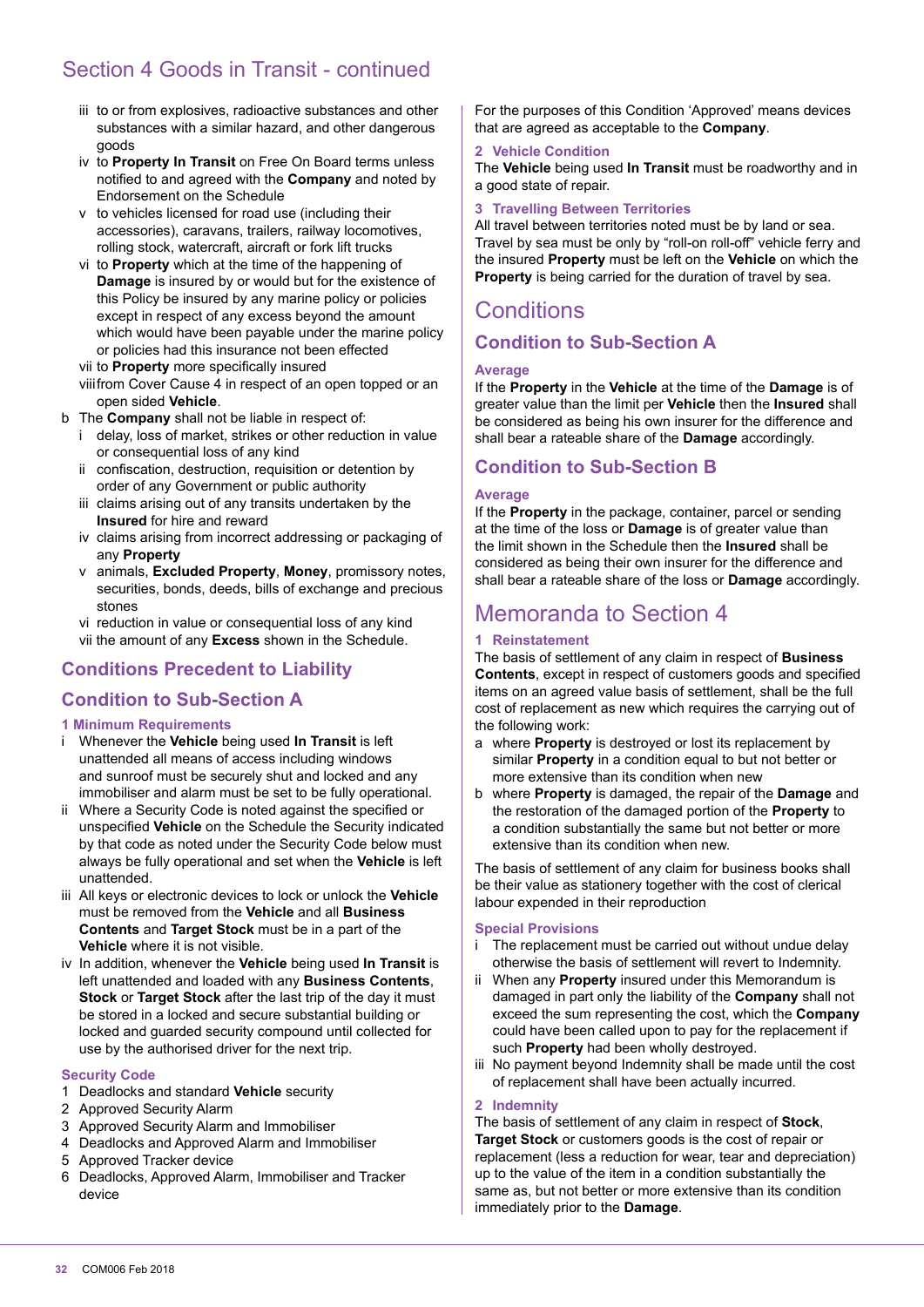# Section 5 – Legal Expenses

When this section is shown as operative on the Schedule, please refer to the separate Business Legal Guard policy wording for full details of the cover, terms, conditions and exclusions.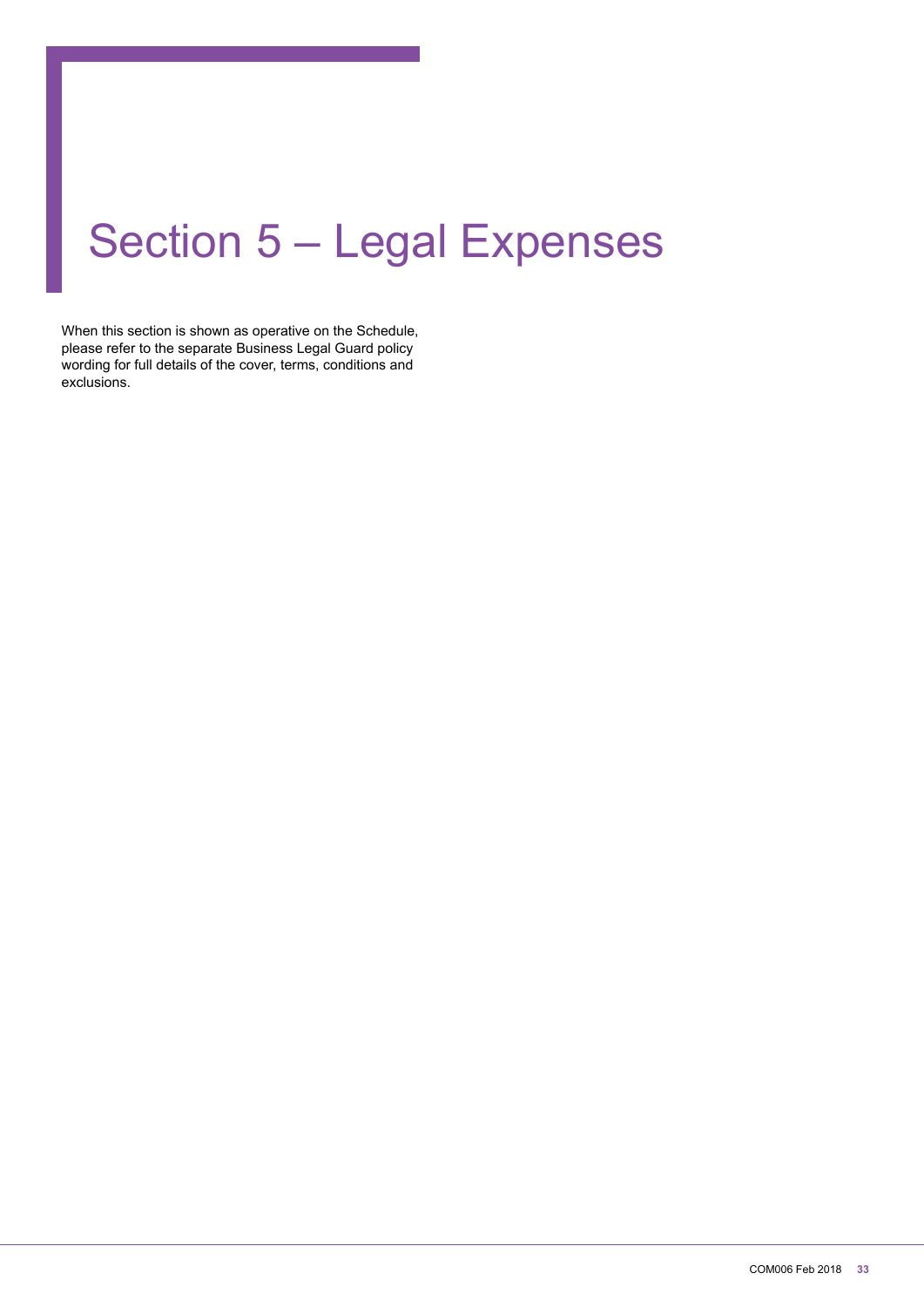# Section 6 – Personal Accident

# Cover

# **Sub-Section A - Personal Accident Individual (Occupational only)**

 (This Sub-Section and the Covers described below are only operative if specified on the Schedule)

In the event of any **Insured Person**, as speciied on the Schedule, sustaining bodily injury, as described in Insured Events 1, 2, 3 and 4 and Extensions 1 and 2 of this Section, caused by accidental, external, violent and visible means occurring in the course of the **Insured Person's** employment for the purpose of the **Insured's Business** during the period of insurance, the **Company** will, subject to the terms, Conditions and Exclusions, pay compensation to the **Insured**. The compensation will be the amount of either:

- a the Capital Benefit shown on the Schedule for Insured Events 1, 2 or 3 or
- b the Weekly Benefit shown on the Schedule for Insured Event 4, for the beneit period shown after any **Deferment Period**.

# **Sub-Section B – Personal Accident Individual (24 Hour)**

(This Sub-Section and the Covers described below are only operative if specified on the Schedule)

In the event of any **Insured Person**, as specified on the Schedule, sustaining bodily injury, as described in Insured Events 1, 2, 3 and 4 and Extensions 1 and 2 of this Section, caused by accidental, external, violent and visible means during the period of insurance, the **Company** will, subject to the terms, Conditions and Exclusions, pay compensation to the **Insured.**

The compensation will be the amount of either:

- a the Capital Benefit shown on the Schedule for Insured Events 1, 2 or 3 or
- b the Weekly Benefit shown on the Schedule for Insured Event 4, for the beneit period shown after any **Deferment Period**.

# **Sub-Section C – Personal Accident Group (Occupational only)**

(This Sub-Section and the Covers described below are only operative if specified on the Schedule)

In the event of any **Insured Person** sustaining bodily injury, as described in Insured Events 1, 2, 3 or 4 and Extensions 1 and 2 of this Section, caused by accidental, external, violent and visible means occurring in the course of the **Insured Person's** employment for the purposes of the **Insured's Business** during the period of insurance, the **Company**

will, subject to the terms, Conditions and Exclusions, pay compensation to the **Insured**.

The compensation will be the amount of either:

- a the Capital Benefit shown on the Schedule for Insured Events 1, 2 or 3 or
- b the Weekly Benefit shown on the Schedule for Insured Event 4, for the beneit period shown after any **Deferment Period**.

# **Sub-Section D – Personal Accident Group (24 Hour)**

(This Sub-Section and the Covers described below are only operative if specified on the Schedule)

In the event of any **Insured Person** sustaining bodily injury, as described in Insured Events 1, 2, 3 or 4 and Extensions 1 and 2 of this Section, caused by accidental, external, violent and visible means during the period of insurance, the **Company** will, subject to the terms, Conditions and Exclusions, pay compensation to the **Insured**.

The compensation will be the amount of either:

- a the Capital Benefit shown on the Schedule for Insured Events 1, 2 or 3 or
- b the Weekly Benefit shown on the Schedule for Insured Event 4, for the beneit period shown after any **Deferment Period**.

# Events for which Benefit is Payable **Capital Benefits**

#### **1 Death**

Bodily injury which solely and directly within 12 calendar months from the date of the accident results in death.

#### **2 Loss of limbs or eyes**

Bodily injury which solely and directly within 12 calendar months of the date of the accident results in:

- a loss by physical severance of hand or foot at or above the wrist or ankle or the total and permanent loss of use of an entire hand or arm or of an entire foot or leg; or
- b total and irrecoverable loss of all sight in one or both eyes.

#### **3 Permanent total disablement**

Bodily injury, other than death, loss of limbs or eyes as defined above, which solely and directly results within 12 calendar months of the date of the accident in permanent and absolute inability of the **Insured Person** to attend to any part whatsoever of their occupation or any other occupation for which the **Insured Person** is itted by knowledge or training.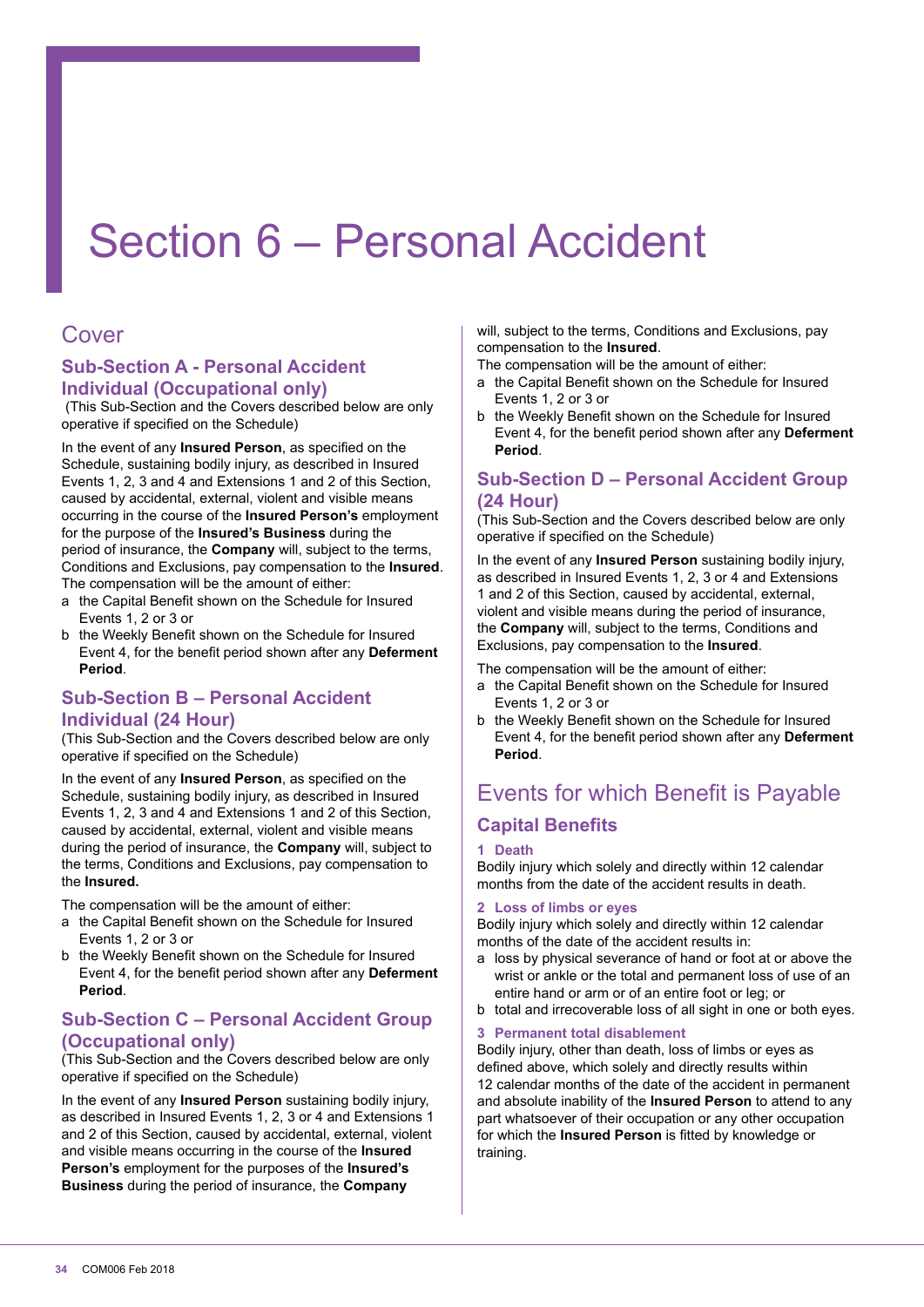# **Weekly Benefits**

#### **4 Temporary total disablement**

Bodily injury which solely and directly within 12 calendar months of the date of the accident results in total and absolute inability of the **Insured Person** to engage in or give attention to their usual profession or occupation.

# **Extensions**

# **Extensions to Sub-Sections A, B, C and D**

(Subject to the Exclusions and Conditions of the operative Sub-Section(s) and the Section)

#### **1 Medical Expenses**

The **Company** will also pay for medical expenses necessarily incurred and arising from treatment following bodily injury from accidental, external, violent and visible means to an **Insured Person** up to:

- a 5% of the total amount paid for the Capital Beneit for Insured Event 1, 2 or 3 or
- b 15% of the total amount paid as the Weekly Benefit for Insured Event 4.

#### **Extensions to Section 6**

(Subject to the Exclusions and Conditions of the operative Sub-Section(s) and the Section)

#### **1 Exposure**

The **Company** will pay to the **Insured** compensation for the Capital Benefit or Weekly Benefit as appropriate if during the period of insurance an **Insured Person** suffers from exposure to the elements which results within 12 calendar months of the date of such exposure in bodily injury as described in the Insured Events.

#### **2 Disappearance**

The **Company** will pay to the **Insured** compensation for the Capital Benefit for Insured Event 1 if during the period of insurance an **Insured Person** disappears. Provided that:

- a the **Insured** shall produce suficient evidence within 12 calendar months of the date of such disappearance that leads the **Company** inevitably to the conclusion that the **Insured Person** has suffered an accident resulting in bodily injury as described in Insured Event 1
- b the **Company** shall be entitled to a reasonably suficient period of time to examine and obtain all the evidence available from whatever source
- c if the **Insured Person** is found to be living at any time after payment has been made by the **Company** such payment shall be refunded to the **Company**.

# **Conditions**

# **Conditions to Sub-Sections C and D**

The **Insured** must declare all **Insured Persons** and details of their dates of birth within 14 days of each new period of insurance in order that a complete list of **Insured Persons** be maintained by the **Company**. Any changes to the list of **Insured Persons** must be advised to the **Company** in 3 monthly intervals from the inception date of any one period of insurance. In the absence of any such declaration from the **Insured** the **Company** will note that there is no change to the list of **Insured Persons**.

# **Conditions to Section 6**

1 In the event of an **Insured Person** sustaining bodily injury which may result in a claim under this Section such **Insured Person** shall consult a duly qualified medical practitioner and follow any medical advice which is given.

- 2 All certificates, information and evidence required by the **Company** shall be provided at the **Insured's** expense and in the form prescribed by the **Company**. The **Insured Person** shall as often as required submit to medical examination on behalf of and at the expense of the **Company** in connection with any claim.
- 3 In the event of death immediate notice shall be given to the **Company**, which shall be entitled to have a post mortem examination at its own expense.
- 4 The insurance by this Section in respect of any **Insured Person** will terminate at the end of the period of insurance in which such **Insured Person** attains the age of 70 years.
- 5 No compensation shall be payable:
	- a under more than one of the Insured Events 1, 2 and 3 or Extensions 1 and 2 and on payment of a claim under any one of these Insured Events in respect of any one **Insured Person** all further liability under this Section in respect of that person shall cease
	- b under Insured Event 4 in respect of any one **Insured Person** for a period exceeding 104 weeks from the commencement of disablement for any one accident or series of accidents occurring in any one period of insurance.
- 6 Compensation under Insured Event 4 shall be payable when the total amount has been agreed or, at the request of the **Insured** and subject to the **Company's** agreement at intervals of four weeks in arrears.
- 7 Any sums paid under Insured Event 4 shall be deducted from any sum becoming payable under Insured Events 1, 2 or 3 in respect of the same accident.
- 8 The maximum amount the **Company** will pay under this Section in respect of all **Insured Persons** travelling in the same motor vehicle, aircraft, hovercraft, watercraft or railway carriages shall be £1,000,000. In the event of the accumulated loss exceeding this amount, the **Company's** liability in respect of each **Insured Person** travelling will be proportionately reduced so that the total does not exceed that amount.
- 9 Payment under Insured Event 4 in respect of volunteer workers is limited to loss of wages, medical and out of pocket expenses. The **Insured Person** shall provide all such evidence of loss as the **Company** may require.

# **Exclusions**

# **Exclusions to Section 6**

The **Company** shall not be liable for:

- a interest on any benefit
- b compensation in respect of any bodily injury caused by or resulting from:
	- i the occupational use of fixed power driven wood working machinery
	- suicide, attempted suicide or intentional self injury, venereal disease, insanity or being under the influence of alcohol or drugs (unless administered under medical supervision other than for the treatment of drug addiction)
	- iii pregnancy or childbirth or any consequence of pregnancy or childbirth
	- iv any physical defect, infirmity, medical condition or chronic or recurring illness for which the **Insured Person** has received medical treatment in the 12 months prior to the commencement of disablement
	- v sickness or disease or any naturally occurring condition or degenerative process or gradually operating cause
	- vi service in the armed forces or reserve armed forces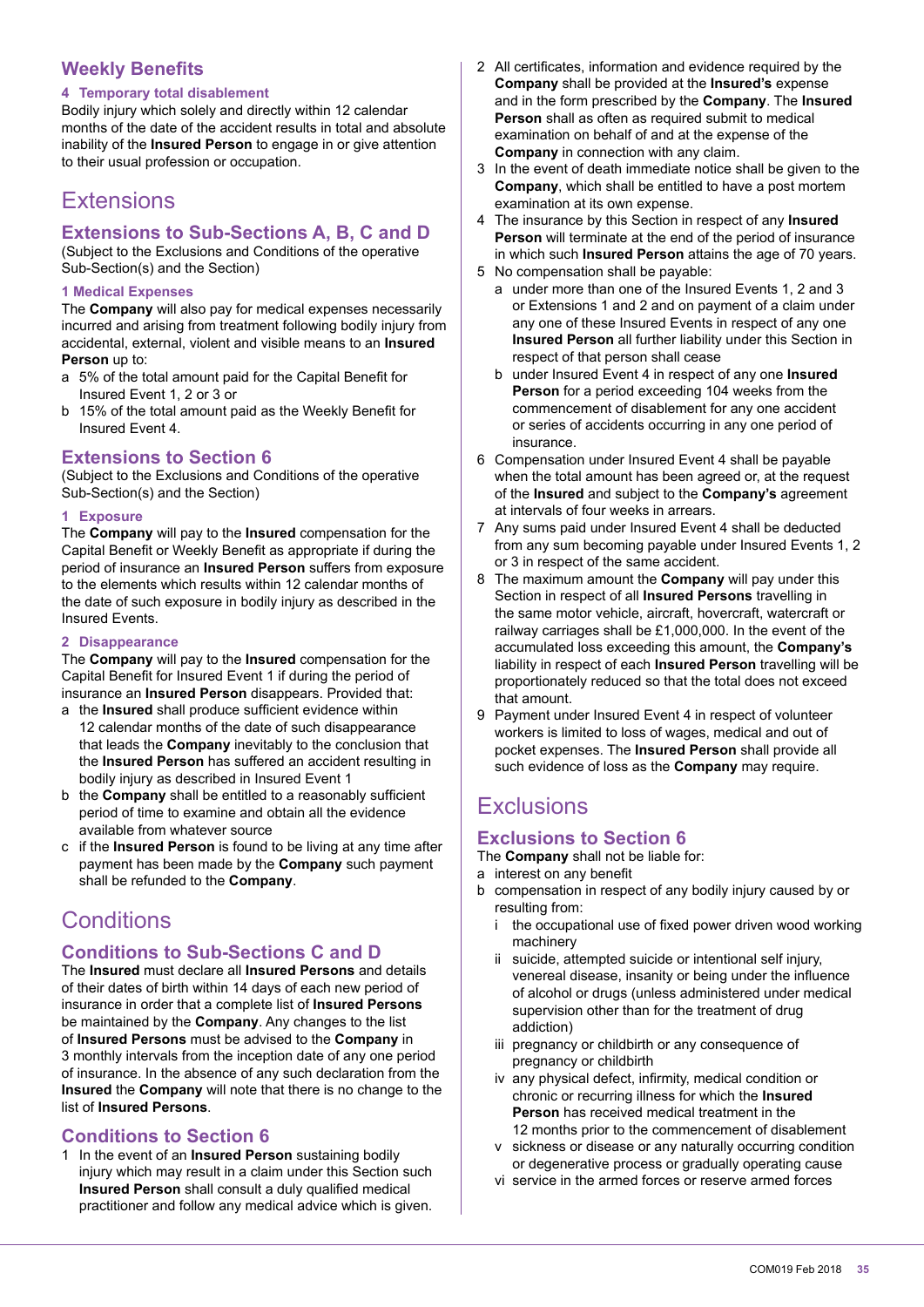# Section 6 Personal Accident - continued

- vii from any other health problem which ought reasonably to have been within the knowledge of the **Insured Person** but has not been declared to the **Company**
- viii any accident occurring outside Great Britain, Northern Ireland, the Channel Islands or the Isle of Man unless in additional territories specified by Endorsement on the **Schedule**
- ix the **Insured Person** engaging in or practicing or training for:
	- a sport involving financial gain or payment other than for reimbursement of reasonable travel and out of pocket expenses
	- b boxing, wrestling or other forms of unarmed or armed combat
	- c mountaineering, rock or cliff climbing, coasteering or abseiling
	- d sports or activities involving freefalling or requiring the use of elastic ropes
	- e ice hockey or winter sports other than ice-skating and curling
	- f pot holing or similar underground activities
	- g racing (other than on foot)
	- h sailing or yachting outside British Coastal Waters, power boating, water ski jumping, jet skiing, canoeing, white water rafting, water sledging or other water activities that require the use of underwater breathing equipment
	- i rugby or any other type of football (other than amateur Association Football)
	- j motor cycling (as driver or passenger)
	- k flying or any aerial activity (other than as a passenger in any fully licensed passenger carrying aircraft but not as a member of the crew and not for the purpose of undertaking any trade or technical operation in or on the aircraft)
	- l hunting, hunter trials or similar, showjumping or steeplechasing
- x bodily injury to any volunteer worker unless specified on the Schedule as an **Insured Person**.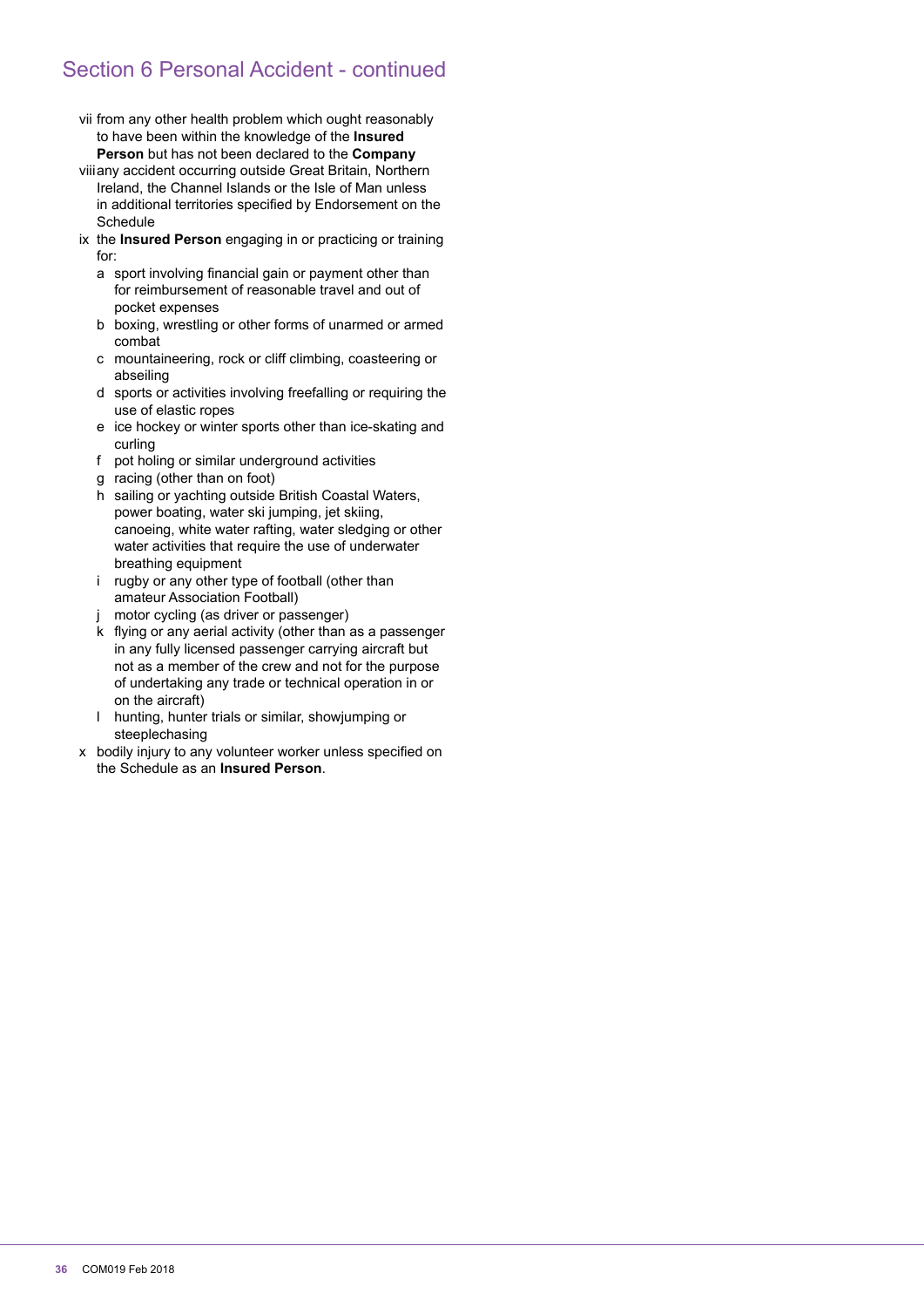# General Conditions and Exclusions

(Applicable to the whole Policy except where stated)

# **1 General Exclusions**

#### This Policy does not cover:

- a **Damage** to any **Property** whatsoever or any loss or expense whatsoever resulting or arising therefrom or any consequential loss or any legal liability of whatsoever nature directly or indirectly caused or contributed to, by or arising from:
	- i ionising radiations or contamination by radioactivity from any nuclear fuel or from any nuclear waste from the combustion of nuclear fuel
	- ii the radioactive, toxic, explosive or other hazardous properties of any explosive nuclear assembly or nuclear component thereof
	- iii pressure waves caused by aircraft and other aerial devices travelling at sonic or supersonic speeds
	- iv war, invasion, act of foreign enemy, hostilities (whether war be declared or not), civil war, rebellion, revolution, insurrection, military or usurped power.
- b **Damage** to any **Property** in Northern Ireland resulting from, caused by, happening through or in consequence of: i civil commotion
	- ii any unlawful, wanton or malicious act committed maliciously by a person or persons acting on behalf of or in connection with any **Unlawful Association**.
- c **Damage** to any **Property** whatsoever or any loss or expense whatsoever resulting or arising from, or any consequential loss or any legal liability of whatsoever nature directly or indirectly caused or contributed to, by or arising from **Terrorism** except for accidental **Injury** sustained by any **Employee** of the **Insured** during the period of insurance and arising out of and in the course of their employment by the **Insured** in the **Business** described in the Schedule and occasioned by or happening through or in consequence directly or indirectly of **Terrorism** up to a maximum of £5,000,000 for compensation and claimant's costs and expenses in respect of one occurrence or all occurrences of a series consequent on or attributable to one source or original cause (inclusive of **Legal Costs** and **Solicitors' Fees**) for which the **Insured** is legally liable. In any action, suit or other proceedings, where the **Company** alleges that by reason of the provision of this Condition any loss, **Damage** or legal liability is not covered by this Policy, the burden of proving that such loss, **Damage** or legal liability is covered shall be upon the **Insured**.
- d **Damage** or **Injury** occurring outside the **Territorial Limits** (unless specifically insured).
- e **Damage** caused by pollution or contamination except (unless otherwise excluded) loss or **Damage** to the **Property** insured caused by:
	- i pollution or contamination which itself results from any one of Cover Causes 1 or 2
- ii any of Cover Causes 1 or 2 which itself results from pollution or contamination
- iii any cover given under Section 3 of the Policy where **Damage** is shown to come within the exception to Exclusion (d) of Exclusions to Sub-Sections B, C, D and E of Section 3.
- f **Damage** or consequential loss of whatsoever nature and/or liability for damages attaching to the **Insured** or any associated costs relating thereto, arising directly or indirectly from or consisting of the failure or inability of any:
	- computer, data processing equipment, electronic circuit, embedded system irmware, hardware, integrated circuit, interface, microchip, microprocessor, program, software, telecommunication equipment or systems and any similar device
	- ii **Media** or systems used in connection with any of the above whether the property of the **Insured** or not:
		- a to correctly recognise, use or adopt any date, day of the week or period of time as the true or correct date, day of the week or period of time
		- b to capture, save, retain, restore and/or correctly manipulate, interpret, calculate, return, transmit or process any data or information, command logic or instruction as a result of treating any date, day of the week or period of time otherwise than as, or other than, its true or correct date, day of the week or period of time but
			- this shall not exclude a first party claim by the **Insured** in respect of such loss, destruction or **Damage** not otherwise excluded which itself results from one of Cover Causes 1, 2 or 4
			- ii this Exclusion shall not apply in respect of Section 3, Sub-Section A – Employers' Liability nor Employers' Liability Work Away of Sub-Section D.

#### **2 Notice of Unoccupancy/Occupancy**

The **Insured** must advise the **Company** as soon as the **Insured** is aware that:

- a the **Premises** or a **Building** or portion of a **Building** has become **Unoccupied**
- b an **Unoccupied Premises** or **Building** or portion of a **Building** is again tenanted.

If this Condition is not complied with, the Policy will not cover the **Premises** or **Building** concerned unless the **Company** has agreed in writing that cover will remain operative for **Unoccupied Premises**, **Buildings** or portions of **Buildings** without the requirement for referral to the **Company** beforehand.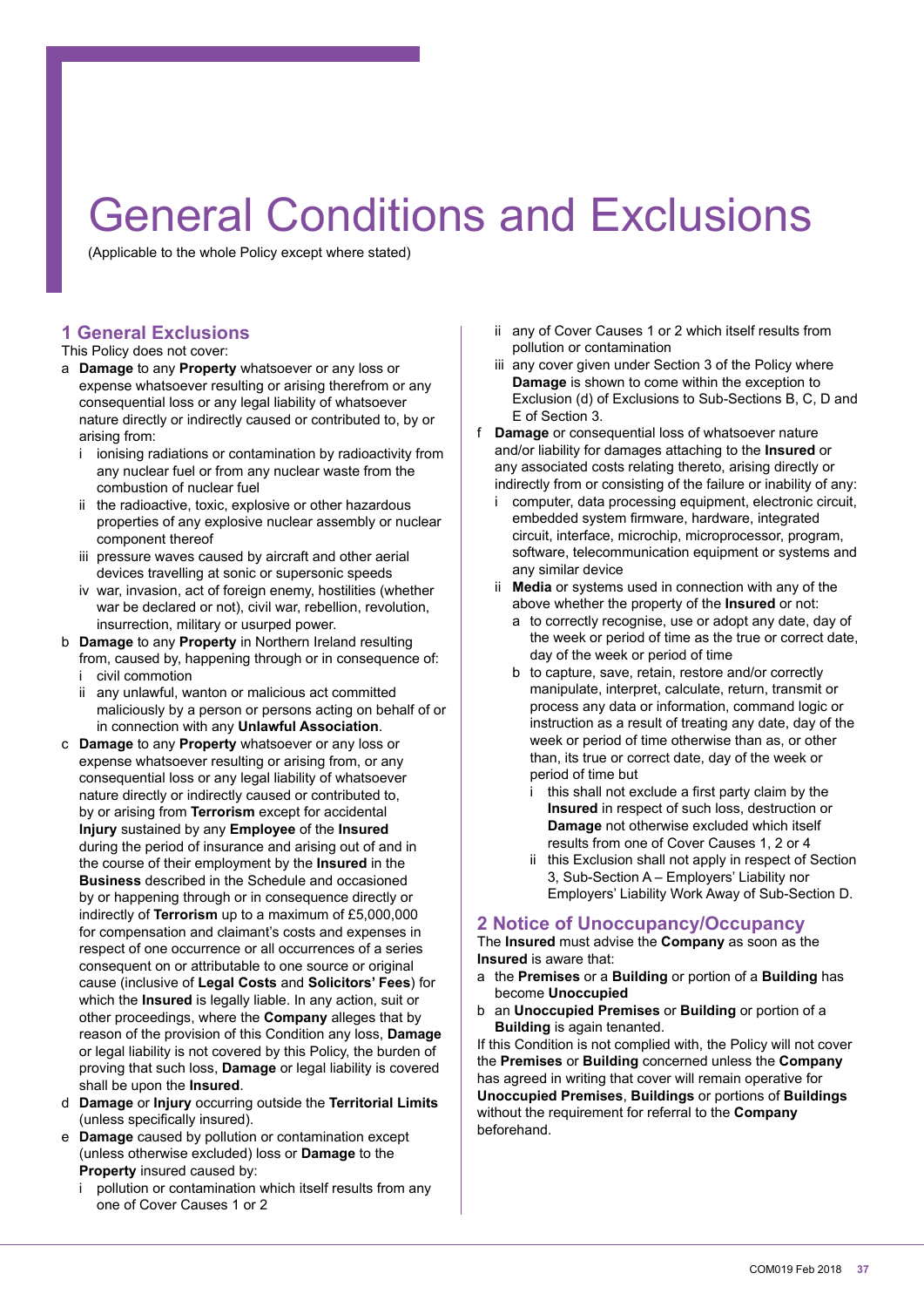# **3 Precedents to Liability**

Liability under this Policy is conditional:

- a on the truth and accuracy of the declarations contained in the proposal form or statement of fact if accepted instead of a proposal form
- b on the observance and fulfilment of the terms and Conditions of this Policy in so far as they relate to anything to be done by or complied with by the **Insured**
- c on all reasonable precautions being taken:
	- i for the safety of the **Property** insured
	- ii to prevent accidents or disease
	- iii to comply with all statutory obligations and regulations imposed by any authority
	- iv to prevent the sale or supply of goods which are defective in any way.

# **4 Precedents to Liability**

(Applicable to Sections 1 and 2 only)

Liability under this Policy is conditional on the **Insured**:

- a keeping in working order and bringing into full operation all locks, bolts, **Intruder Alarm Systems** and other protective devices under the **Insured's** control when the **Premises** are unattended
- b removing all keys to safes, doors, windows and Intruder Alarms Systems under the **Insured's** control when the **Premises** are unattended.

# **5 Claims Procedure**

#### The **Insured's** duties:

- a on discovery of any **Damage** by theft or attempted theft or by malicious persons, immediate notice must be given to the Police and all practical steps taken to discover the guilty persons and recover **Property** lost
- b any incident that may give rise to a claim under this Policy must be reported to the **Company** and full written particulars of the loss supplied as soon as possible after the event at the expense of the **Insured**
- c in the event of any occurrence which may give rise to a claim for indemnity:
	- i every letter, writ, summons or other document must be forwarded to the **Company** immediately on receipt and notice in writing given to the **Company** of any impending prosecution, Coroner's Inquest or Fatal Accident Inquiry
	- ii no admission of liability or promise of payment may be made without the written consent of the **Company**
- d immediate action must be taken to minimise loss and avoid interruption or interference with the **Business** and to prevent further **Damage** or **Injury**
- e all information and assistance as the **Company** may require must be supplied by the **Insured** at the **Insured's** own expense.

Failure to comply with these duties could affect the payment of any claim.

# **6 Claims Procedure**

(Except as otherwise provided for by Memorandum 2 of Section 1)

The **Company's** rights. The **Company** shall:

a at its option indemnify the **Insured** by payment, reinstatement, replacement or repair of any **Property** but it shall not be bound to reinstate exactly or completely but only as circumstances permit and in a reasonably suficient manner and shall not in any case be bound to expend in

respect of any one item more than the sum insured on that item

- b be allowed by the **Insured** to enter the **Insured's Premises** where **Damage** has occurred and take and keep possession of any of the **Property** insured and deal with such **Property** in any reasonable manner. No **Property** may be abandoned to the **Company**
- c at its expense be entitled to conduct in the **Insured's** name any settlement or defence of any claim or to prosecute for its own benefit any claim for indemnity or compensation or otherwise and have full discretion in the conduct of any proceedings and in settlement of any claim.

# **7 Contribution**

(Not applicable to Section 3)

If at the time of any **Damage** or liability resulting in a claim under this Policy there is any other insurance effected by or on behalf of the **Insured** covering such loss, **Damage** or liability or any part of it the liability of the **Company** shall be limited to its rateable proportion of such loss, **Damage** or liability.

# **8 Arbitration**

(Not applicable to Section 3)

If any difference shall arise as to the amount to be paid under any Section of this Policy (liability being otherwise admitted) such difference shall be referred to an arbitrator to be appointed by the parties in accordance with the statutory provisions in force. Where any difference is by this Condition to be referred to arbitration the making of an award shall be a condition precedent to any right of action against the **Company**.

# **9 Alteration**

The Policy shall be void if at any time:

- a the **Business** be wound up or carried on by a Liquidator or Receiver or permanently discontinued
- b the **Insured's** interest ceases except by will or operation of law
- c the risk of loss, **Damage** or **Injury** is increased unless the **Company** agrees in writing to continue the insurance.

# **10 Misrepresentation**

This Policy shall be voidable in the event of misrepresentation, misdescription or non-disclosure of any material fact.

# **11 Fraud**

If any claim under this Policy shall be in any respect fraudulent or if any fraudulent means or devices are used by the **Insured** or anyone acting on behalf of the **Insured** to obtain any benefit under this Policy all benefit shall be forfeited.

# **12 Adjustment of Premium**

If the premium or any part is calculated on estimates furnished by the **Insured**, the **Insured** shall supply within 30 days to the **Company** at the end of each period of insurance such information necessary for the adjustment of the premium and should such information differ from the estimates on which the premium has been paid the difference in premium shall be met by a further payment or refund as the case may be subject to any minimum premium.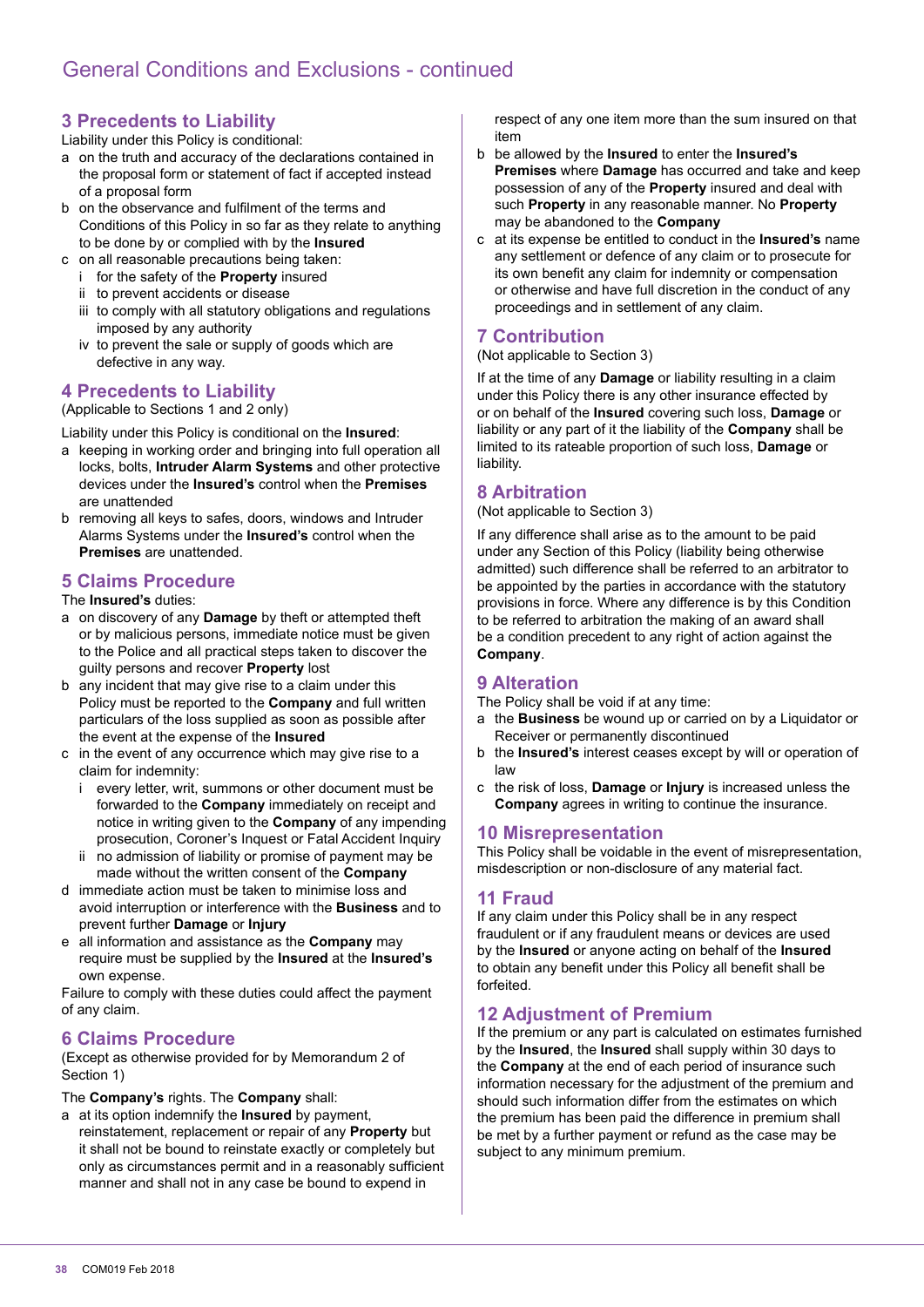# **13 Automatic Re-Instatement of Sums Insured**

(Applicable only to Sub-Sections A and B of Section 1, and Sub-Section A of Section 2)

In the absence of written notice by the **Insured** or the **Company** to the contrary upon notification of a claim to the **Company** the sums insured shall be deemed to be reinstated to their full amount provided that:

- a where the extent of the insured loss exceeds £5,000 the **Insured** shall pay the appropriate additional premium from the date of the loss to the expiry of the period of insurance once the full extent of the loss is known
- b the aggregate of the amounts reinstated shall not exceed the amount of the sums insured stated in the Schedule or policy wording.

# **14 Subject to Survey**

If any insurance by this Policy has been granted subject to survey, then continuance of cover after the survey by the **Company** Risk Surveyor shall be subject to the **Insured** complying with the **Company's** acceptance criteria and the completion of any risk improvements required within the timeframe agreed with the **Company**, otherwise the **Company** may, at its option, invoke the Cancellation Condition.

#### **15 Warranties**

This Policy shall be voidable in the event of non-compliance during the period of insurance with any Warranty set out in the Policy or Schedule.

# **16 Cancelling the Policy**

The **Insured** may cancel the Policy within 14 days of receipt of the Policy Schedule and Wording by writing to the **Company** to confirm cancellation enclosing the Employers' Liability Certificate (if there is one), upon receipt of which the **Insured** shall be entitled to the return of a proportionate part of the last premium paid in respect of the unexpired period of insurance.

After the 14 day period the **Insured** can cancel this Policy by giving the **Company** 7 days' notice in writing, enclosing the Employers Liability Certificate (if there is one). If there have been no claims made during the current period of insurance then the **Insured** shall be entitled to the return of a proportionate part of the last premium paid in respect of the unexpired part of the insurance. If there has been a total loss claim paid (or outstanding to be paid) during the current period of insurance the **Insured** will not be entitled to any refund of premium. If any claims have been paid in the current period that are not for a total loss the cost of any claim payment(s) will be deducted from the proportionate part of the last period that would be refunded for the unexpired period of insurance. The **Company** is not bound to renew this Policy and may cancel this Policy at any other time by sending 7 days' notice in writing giving details of the reason for cancellation to the **Insured** by registered letter or recorded delivery to the last known address the **Company** has. In the event of such a cancellation the **Insured** shall be entitled to the return of a proportionate part of the last premium paid in respect of the unexpired part of the insurance.

# **17 Law Applicable to the Contract**

English law will apply to this contract.

# **18 Legal Representatives**

In the event of the death of the **Insured** the **Company** will indemnify the **Insured's** legal personal representatives in respect of liability at law previously incurred by the **Insured** provided they observe fulfil and be subject to the terms Conditions and limitations of the Policy to the extent that they can apply.

# **19 Ageas Logo**

The Ageas logo must not be reproduced in any form on your own business documentation without the express permission of Ageas Insurance Limited.

# **20 Contract (Rights of Third Parties Act)**

No party to this contract intends that any clause or term of this contract should be enforceable by virtue of the Contracts (Rights of Third Parties) Act 1999 by any person who is not a party to this contract.

# **21 Data Protection Act 1998**

Please read this condition carefully as it contains important information about the **Company's** use of **personal information**.

In this notice, **personal information** means any information the **Company** has about the **Insured**, any director, oficer, partner or employee of the **Insured** or any other person connected with the **Insured**.

If the **Insured** provides false or inaccurate information the **Company** has the right to avoid the policy or it could affect the **Insured's** ability to claim.

#### **Sensitive information**

Some of the **personal information** that has been requested is known as "sensitive personal data". This will include information relating to health issues, race, religion and any criminal convictions. This information will be used to manage the policy and to provide the services set out in the policy documents.

#### **How the Company uses personal information**

The **Company** is part of the Ageas group of companies and may share **personal information** with other companies in the group for any of the purposes set out in this notice. Further information about the Ageas group can be found at www.ageas.co.uk.

#### The **Company** will use **personal information** to:

- manage the insurance policy, including handling underwriting and claims and issuing renewal documents and information to your agent
- assess the insurance application and provide information to credit reference agencies.

**Personal information** may also be shared with other insurers, statutory bodies, regulatory authorities, business partners or agents providing services on the **Company's** behalf and other authorised bodies.

**Personal information** will only be shared with others:

- if it is necessary to manage the policy, including settling claims
- for underwriting purposes, such as assessing the application and arranging cover
- for management information purposes
- to prevent or detect crime, including fraud (see below)
- if required or permitted by law (for example, if a legitimate request is received from the police or another authority); and/or
- if permission has been granted by the **Insured**.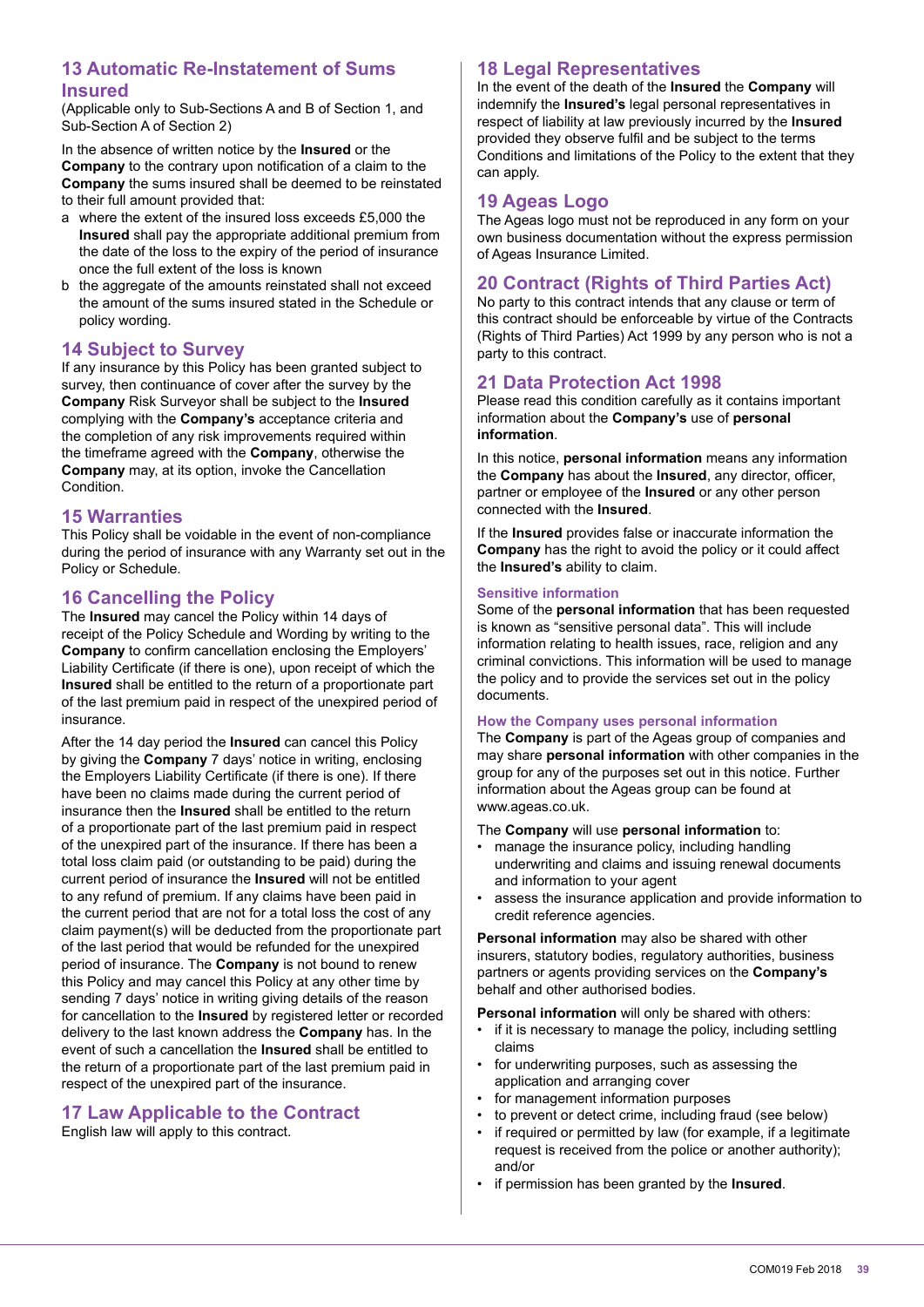Further information about the use of **personal information** can be requested by writing to the Data Protection Oficer at the address set out below.

#### **Preventing and detecting crime**

**Personal information** may be used to prevent crime. In order to do so, the **Company** may:

- Check **personal information** against its own databases.
- Share it with fraud prevention agencies. **Personal information** will be checked with and recorded by a fraud prevention agency. Other companies within the financial services industry may also search such fraud prevention agencies when they receive an application for financial products (including credit, savings, insurance, stockbroking or money transmission services). If such companies suspect fraud, the **Company** will share the **Insured's** relevant **personal information** with them. Information shared may be used by those companies when making decisions.

 Details of which fraud prevention agencies are used by the Ageas group of companies can be obtained by writing to the Data Protection Oficer at the address set out below.

Share it with operators of registers available to the insurance industry to check information and prevent fraud. These include the Claims and Underwriting Exchange Register administered by Insurance Database Services Limited. The Ageas group of companies may pass information relating to the insurance policy and any incident (such as an accident, theft or loss) to the operators of these registers, their agents and suppliers.

#### **Dealing with others on your behalf**

To assist with management of the policy, subject to answering security questions, the **Company** will deal with the **Insured**, any director, partner or employee of the **Insured** or any other person whom it believes to be acting on the **Insured's** behalf in connection with the policy or a claim relating to the policy.

#### **Marketing**

The **Company** may use **personal information** and information about the **Insured's** use of the **Company's** products and services to carry out research and analysis. **Personal information** will only be used to market the **Company's** other products and services to the **Insured** if the **Insured** has agreed to this.

#### **Monitoring and recording**

Telephone calls may be monitored or recorded for training purposes, to improve the quality of service and to prevent and detect fraud. CCTV recording equipment may also be used in and around the **Company's** premises.

#### **Further information**

The **Insured** is entitled to receive a copy of any **personal information** held about them. If a copy or further information is required or if the **Insured** would like to complain about the way the **Company** uses **personal information**, they should write to the following address giving their name, address and insurance policy number:

Data Protection Oficer Ageas Insurance Limited Ageas House Hampshire Corporate Park Templars Way Eastleigh **Hampshire** SO53 3YA

A small administration fee may be charged for this.

The **Company** will notify the **Insured** in writing if it changes the way it uses **personal information**. If the **Insured** does not agree to the change in use, they must let the **Company** know as soon as possible.

The **Insured** has the right to complain to the Information Commissioner's Ofice at any time if they object to the way the **Company** uses any **personal information**.

#### **22 Language**

Unless agreed otherwise, the contractual terms and Conditions and other information relating to this contract will be in the English language.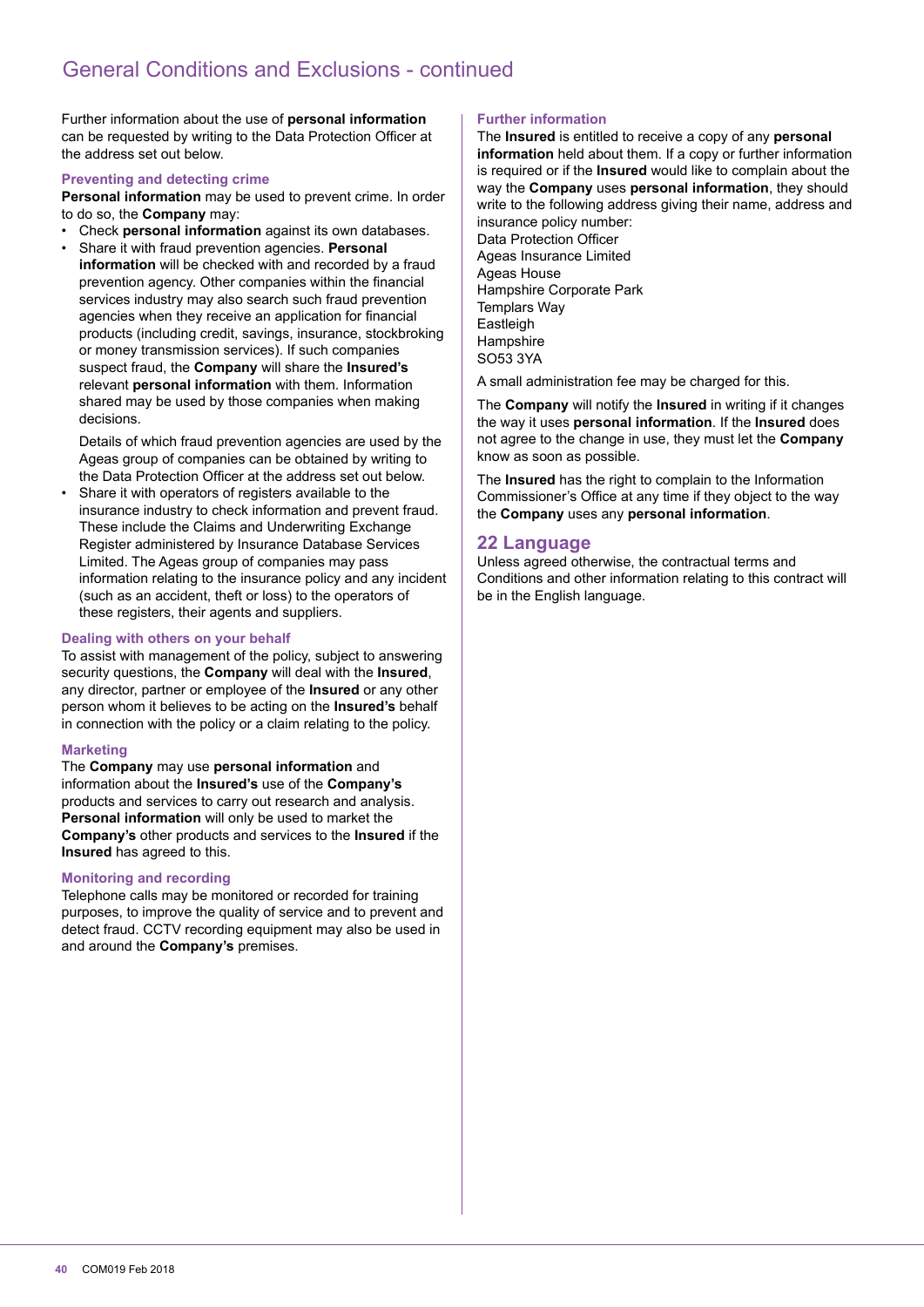# What to do if you have a complaint

Should there ever be an occasion where you need to complain, we will sort this out as quickly and fairly as possible.

If your complaint is about the way your Policy was sold to you, please contact your insurance agent to report your complaint.

If you have a complaint regarding your claim, please telephone us on the number shown in your claims documentation.

Alternatively, for claims or any other type of complaint, you can also write to us at the address shown below or email us through our website at **www.ageas.co.uk/make-a-complaint** (please include your policy number and claim number if appropriate).

Customer Services Advisor Ageas Insurance Limited Ageas House Hampshire Corporate Park Templars Way Eastleigh Hampshire SO53 3YA

We will try to resolve your complaint by the end of the next working day. If we are unable to do this, we will write to you within five working days to either:

- tell you what we have done to resolve the problem; or
- acknowledge your complaint and let you know when you can expect a full response. We will also let you know who is dealing with the matter.

We will always aim to resolve your complaint within four weeks of receipt. If we are unable to do this we will give you the reasons for the delay and indicate when we will be able to provide a final response.

If we cannot resolve the differences between us, you may refer your complaint to the Financial Ombudsman Service (FOS) if:

- you have an annual turnover of less than EUR 2million and fewer than 10 Employees and,
- if for any reason you are still dissatisfied with our final response, or
- if we have not issued our final response within eight weeks from you first raising the complaint.

You can contact the Financial Ombudsman Service at the address below, however they will only consider your complaint once you've tried to resolve it with us.

South Quay Plaza 183 Marsh Wall London E14 9SR

Using this complaints procedure will not affect your legal rights.

#### **Financial Services Compensation Scheme**

In the event that Ageas Insurance Limited is unable to meet its liabilities you may be entitled to compensation from the Financial Services Compensation Scheme.

For compulsory insurance you may be entitled to compensation up to 100% of the claim. For all other types of insurance you may be entitled to compensation up to 90% of the claim.

Further information is available from the Financial Services Compensation Scheme.

Their telephone number is **020 7741 4100**. Alternatively, more information can be found at **www.fscs.org.uk**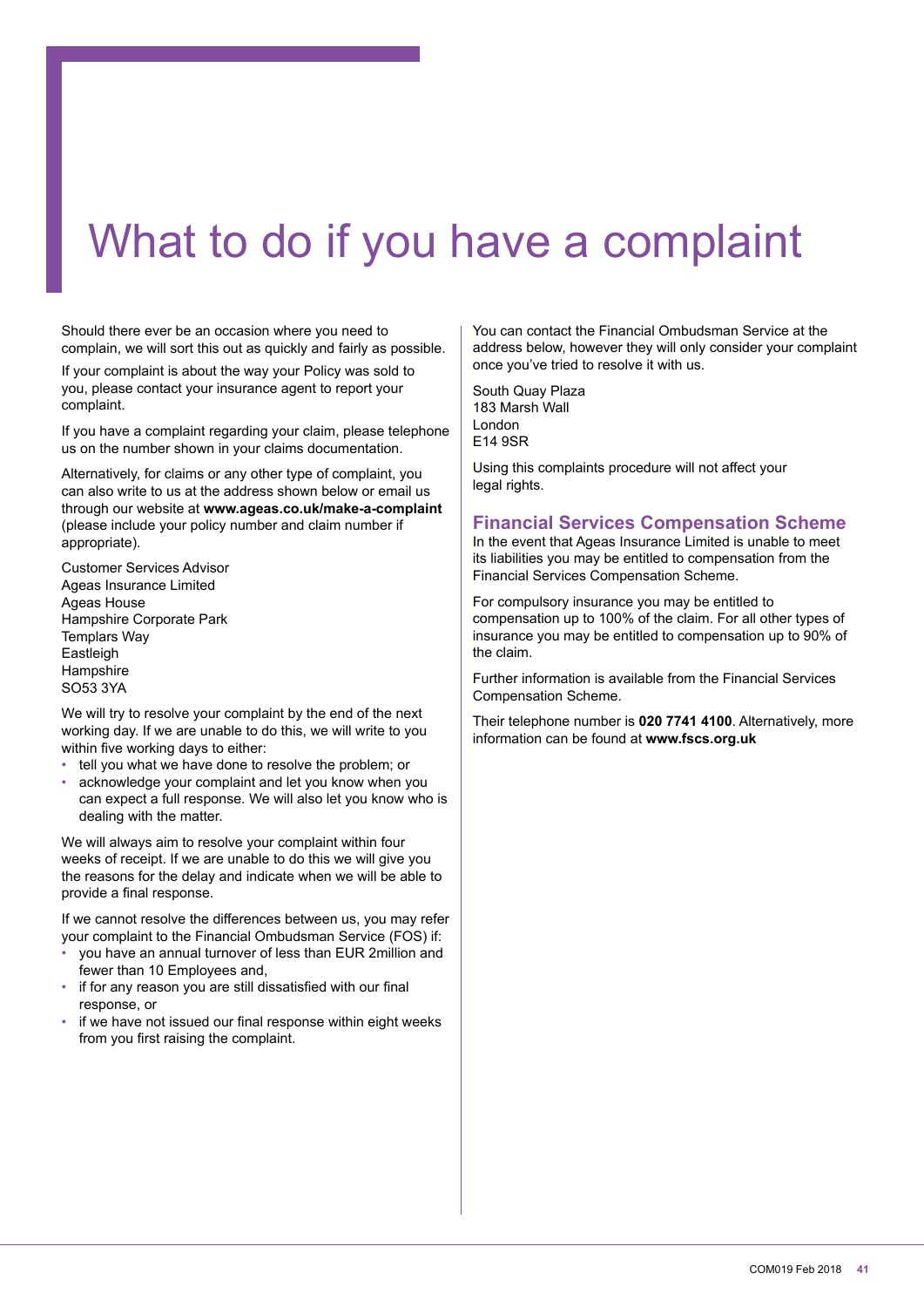# Making a claim

If anything happens which may result in a claim being made:

#### **Make Safe and Secure**

Prevent further **Damage** and arrange for emergency repairs. For example, if you have frozen pipes, you should turn off the water supply and if necessary call out a 24 hour plumber. Remember, if you do not have your own contractor, Business Emergency Assistance can arrange for an approved contractor to effect repairs, any time of the day or night. Please refer to your Schedule for details of the telephone number and reference number (which you will need to quote).

# **Tell the Police**

Advise them immediately of any **Damage** caused by theft, attempted theft, malicious persons, or any loss of **Property**. Take all practical steps to discover the guilty persons and recover the **Property** lost or stolen.

#### **Tell Us**

Contact us, or your intermediary as soon as possible, quoting your policy number in full (including any letters before and after the numbers). Refer to your Schedule or the front of this Policy for details of the 24 hour telephone and fax numbers for claims reporting. Alternatively you can write to Commercial Claims, Ageas Insurance Limited, Ageas House, The Square, Gloucester Business Park, Brockworth, Gloucester, GL3 4FA.

For loss or **Damage**: obtain 2 estimates for repairs or replacement (as appropriate). Do not delay sending in the claim form until you get the estimates – simply tell us on the form that they are being obtained, and send them to us when you have them.

For incidents involving **Damage** to other people's **Property** or **Injury** to others; do not admit liability or offer any payments. Send us written details of the incident along with the names and addresses of any witnesses immediately. Send us every letter or other documents alleging liability or negligence, unanswered. It is very important that these are dealt with, by us, immediately.

For claims under Section 4 - Legal Expenses please refer to the separate Business Legal Guard policy wording.

# **Keep Evidence**

Keep all damaged **Property** and other evidence for inspection until you are advised by the police and us that you may dispose of it.